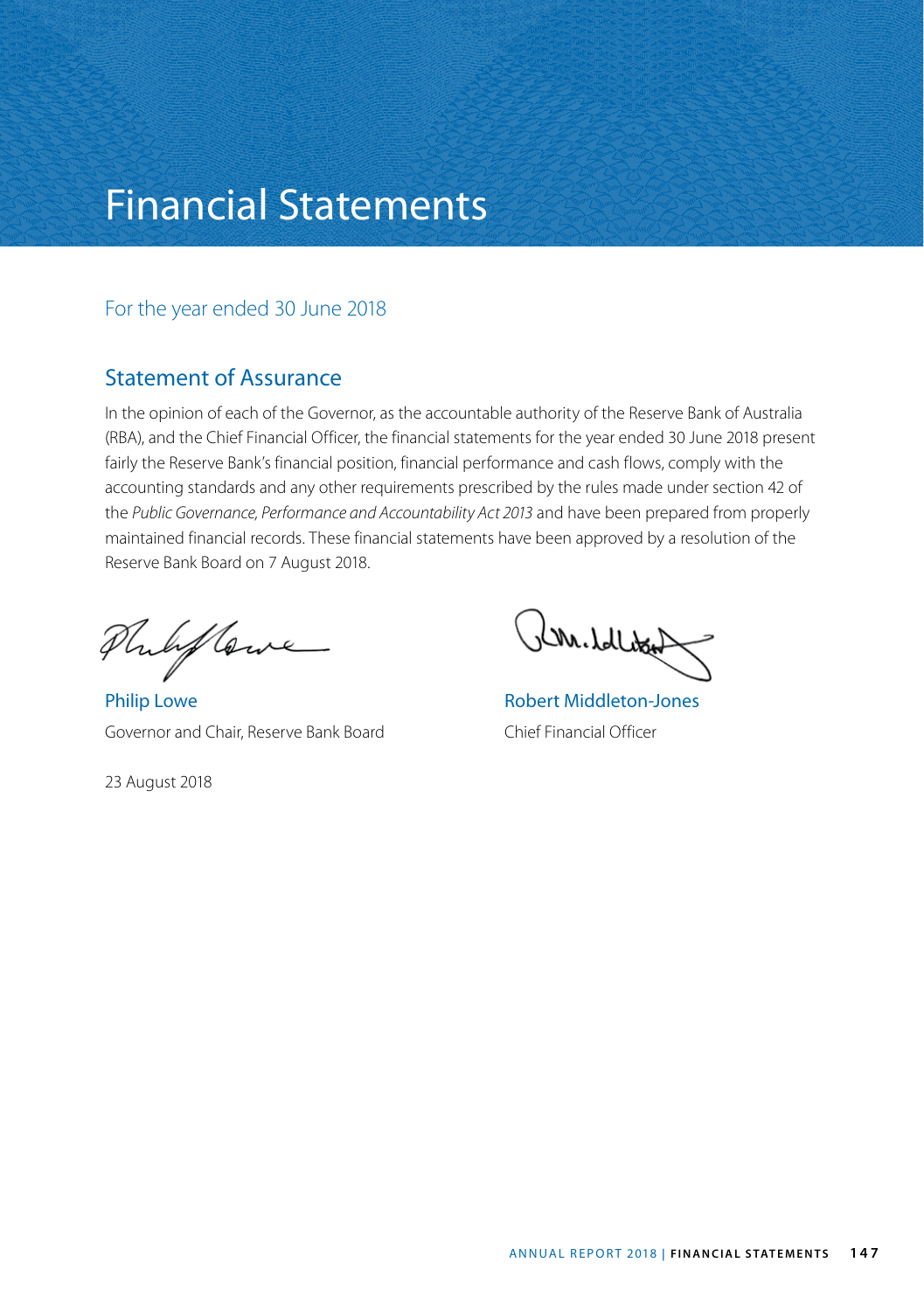# Statement of Financial Position – as at 30 June 2018

# Reserve Bank of Australia and Controlled Entity

|                                          | <b>Note</b> | 2018<br>\$M | 2017<br>\$M |
|------------------------------------------|-------------|-------------|-------------|
| <b>Assets</b>                            |             |             |             |
| Cash and cash equivalents                | 6           | 373         | 221         |
| Australian dollar investments            | $1(b)$ , 15 | 104,253     | 104,769     |
| Foreign currency investments             | $1(b)$ , 15 | 75,912      | 83,577      |
| Gold                                     | $1(d)$ , 15 | 4,344       | 4,147       |
| Property, plant and equipment            | $1(e)$ , 8  | 679         | 741         |
| Other assets                             | 7           | 780         | 557         |
| Total assets                             |             | 186,341     | 194,012     |
| <b>Liabilities</b>                       |             |             |             |
| Deposits                                 | $1(b)$ , 9  | 81,474      | 92,669      |
| Distribution payable to the Commonwealth | $1(h)$ , 3  | 889         | 1,286       |
| Australian banknotes on issue            | 1(b)        | 75,565      | 73,623      |
| Other liabilities                        | 10          | 3,036       | 4,671       |
| <b>Total liabilities</b>                 |             | 160,964     | 172,249     |
| <b>Net Assets</b>                        |             | 25,377      | 21,763      |
| <b>Capital and Reserves</b>              |             |             |             |
| Reserves:                                |             |             |             |
| Unrealised profits reserve               | 1(q)        | 5,860       | 2,682       |
| Asset revaluation reserves               | $1(g)$ , 5  | 5,020       | 4,721       |
| Superannuation reserve                   | 1(g)        | 338         | 201         |
| Reserve Bank Reserve Fund                | 1(q)        | 14,119      | 14,119      |
| Capital                                  | 1(q)        | 40          | 40          |
| <b>Total Capital and Reserves</b>        |             | 25,377      | 21,763      |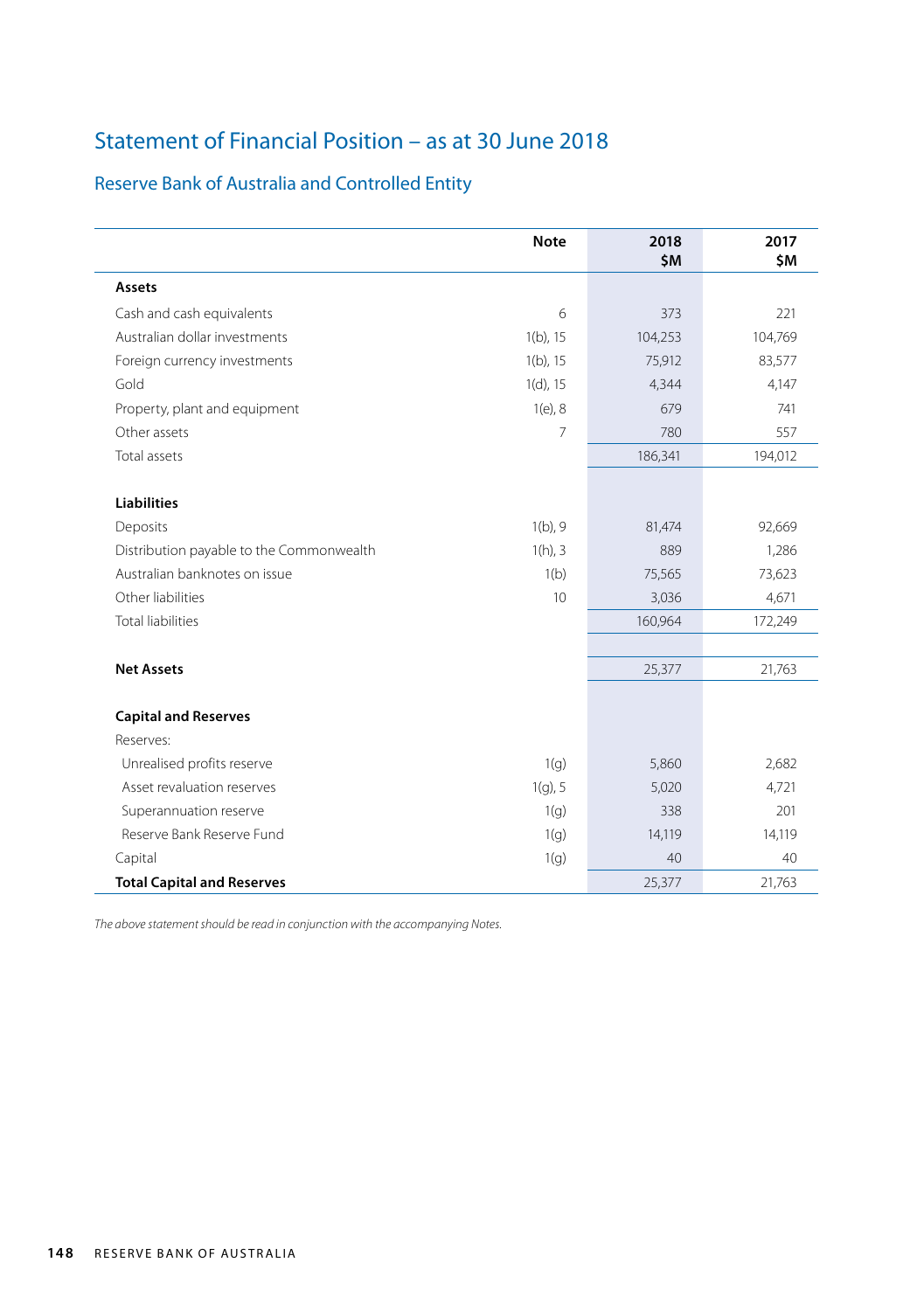# Statement of Comprehensive Income – for the year ended 30 June 2018

|                                                                          | <b>Note</b>    | 2018<br>\$M | 2017<br>\$M |
|--------------------------------------------------------------------------|----------------|-------------|-------------|
| Net interest income                                                      | $\mathfrak{D}$ | 901         | 1,023       |
| Fees and commission income                                               | $\overline{2}$ | 475         | 473         |
| Other income                                                             | $\overline{2}$ | 57          | 50          |
| Net gains/(losses) on securities and foreign exchange                    | $\overline{2}$ | 3,002       | (1,857)     |
| General administrative expenses                                          | $\overline{2}$ | (421)       | (406)       |
| Other expenses                                                           | $\overline{2}$ | (167)       | (180)       |
| Net Profit/(Loss)                                                        |                | 3,847       | (897)       |
| Gains/(losses) on items that may be reclassified to profit or loss:      |                |             |             |
| Gold                                                                     |                | 197         | (420)       |
| Shares in international and other institutions                           |                | 28          | (1)         |
|                                                                          |                | 225         | (421)       |
| Gains/(losses) on items that will not be reclassified to profit or loss: |                |             |             |
| Property                                                                 |                | 74          | 72          |
| Held for sale assets                                                     |                |             |             |
| Superannuation                                                           |                | 137         | 383         |
|                                                                          |                | 211         | 455         |
| <b>Other Comprehensive Income</b>                                        |                | 436         | 34          |
| <b>Total Comprehensive Income</b>                                        |                | 4,283       | (863)       |

# Reserve Bank of Australia and Controlled Entity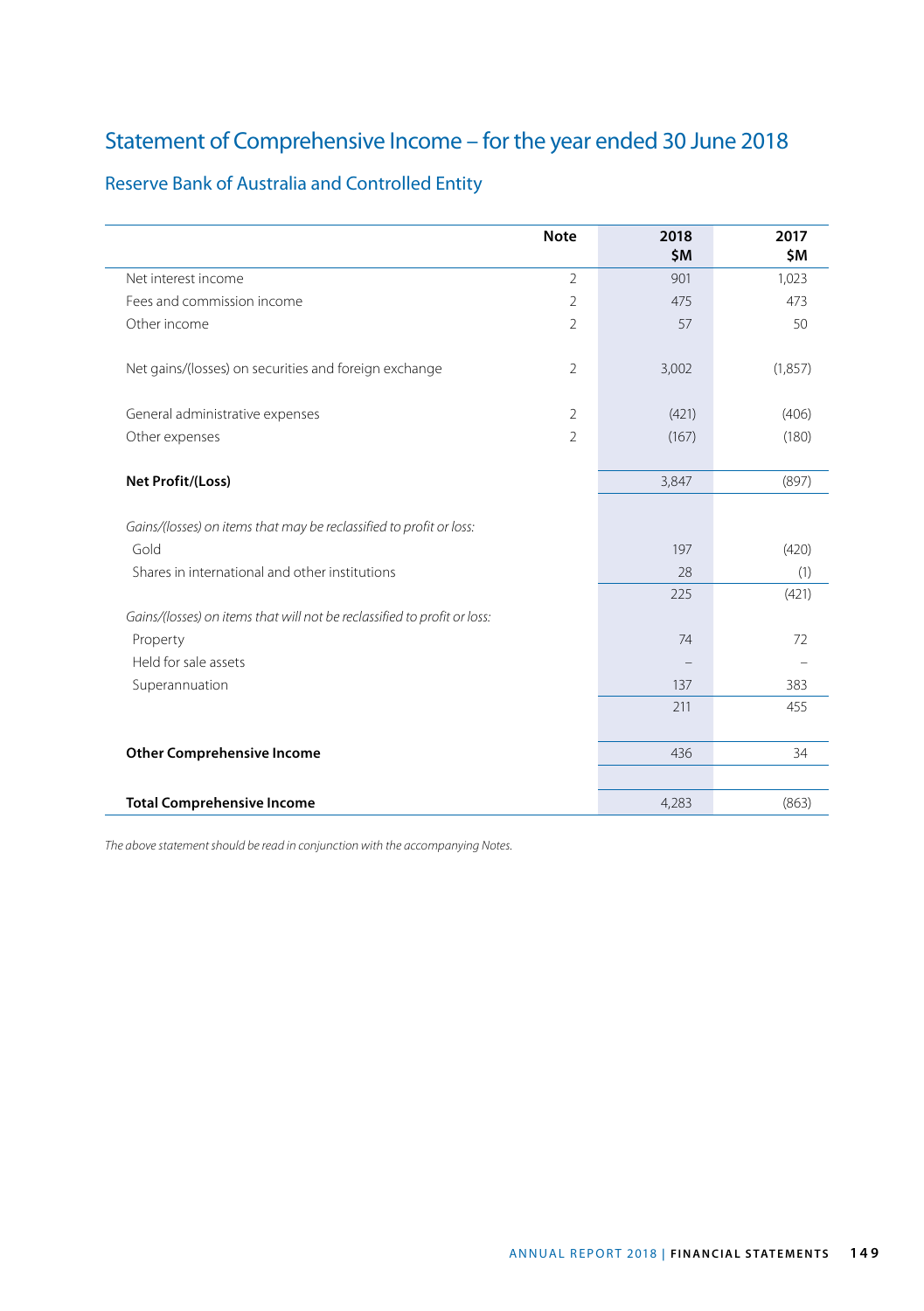# Statement of Distribution – for the year ended 30 June 2018

# Reserve Bank of Australia and Controlled Entity

| <b>Note</b>                                   | 2018<br><b>SM</b> | 2017<br>\$M |
|-----------------------------------------------|-------------------|-------------|
| Net profit/(loss)                             | 3,847             | (897)       |
| Transfer (to)/from unrealised profits reserve | (3,178)           | 2,179       |
| Transfer from asset revaluation reserves      |                   | 4           |
| Earnings available for distribution           | 669               | 1.286       |
|                                               |                   |             |
| Distributed as follows:                       |                   |             |
| Transfer to Reserve Bank Reserve Fund         |                   |             |
| Payable to the Commonwealth<br>3              | 669               | 1,286       |
|                                               | 669               | 1.286       |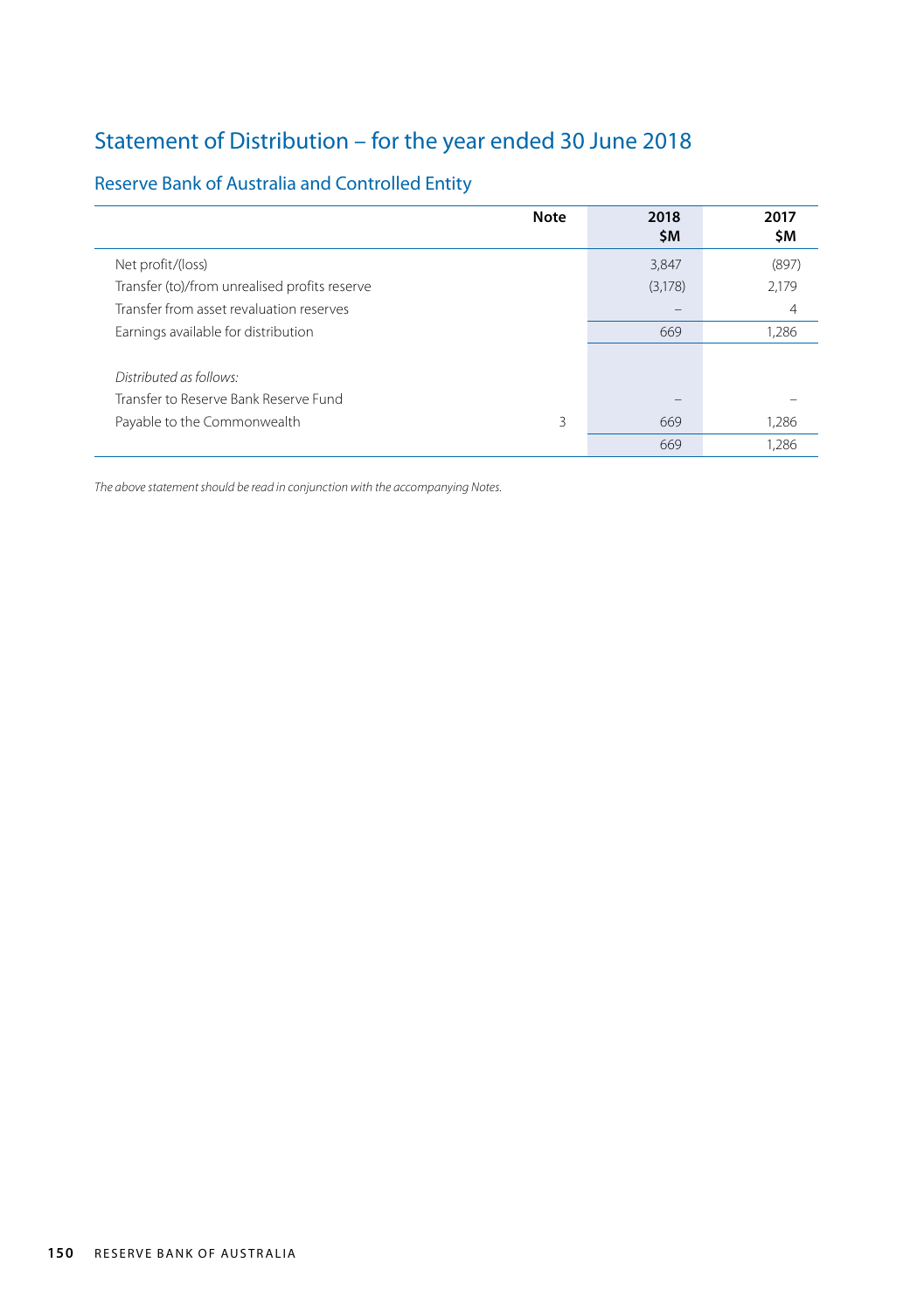Statement of Changes in Capital and Reserves - for the year ended 30 June 2018 Statement of Changes in Capital and Reserves – for the year ended 30 June 2018

Reserve Bank of Australia and Controlled Entity Reserve Bank of Australia and Controlled Entity

|                                                              | <b>Note</b>              | Unrealised | Asset                    | Superannuation | Earnings                                                                                                                                                                                                                                                                                                                                                                         | Reserve Bank                                                                                                                                                                                                                                                                                                                                                                     | Capital         | Total                                                                    |
|--------------------------------------------------------------|--------------------------|------------|--------------------------|----------------|----------------------------------------------------------------------------------------------------------------------------------------------------------------------------------------------------------------------------------------------------------------------------------------------------------------------------------------------------------------------------------|----------------------------------------------------------------------------------------------------------------------------------------------------------------------------------------------------------------------------------------------------------------------------------------------------------------------------------------------------------------------------------|-----------------|--------------------------------------------------------------------------|
|                                                              |                          | profits    | revaluation              | reserve        | available for                                                                                                                                                                                                                                                                                                                                                                    | Reserve Fund                                                                                                                                                                                                                                                                                                                                                                     |                 | capital and                                                              |
|                                                              |                          | reserve    | reserves                 |                | distribution<br>ŠM                                                                                                                                                                                                                                                                                                                                                               |                                                                                                                                                                                                                                                                                                                                                                                  | ŠM              | reserves                                                                 |
|                                                              |                          | ŠM         | ŠM                       | ŠM             |                                                                                                                                                                                                                                                                                                                                                                                  | ŠM                                                                                                                                                                                                                                                                                                                                                                               |                 | ŠM                                                                       |
| Balance as at 30 June 2016                                   |                          | 4,861      | 5,074                    | (182)          | ı                                                                                                                                                                                                                                                                                                                                                                                | 14,119                                                                                                                                                                                                                                                                                                                                                                           | $\overline{4}$  | 23,912                                                                   |
| Net Profit/(Loss)                                            | 1(h)                     | (2,179)    |                          |                | 1,282                                                                                                                                                                                                                                                                                                                                                                            |                                                                                                                                                                                                                                                                                                                                                                                  |                 | (897)                                                                    |
| Gains/(losses) on:                                           |                          |            |                          |                |                                                                                                                                                                                                                                                                                                                                                                                  |                                                                                                                                                                                                                                                                                                                                                                                  |                 |                                                                          |
| Gold                                                         | $\left(\bigcirc\right)$  |            | (420)                    |                |                                                                                                                                                                                                                                                                                                                                                                                  |                                                                                                                                                                                                                                                                                                                                                                                  |                 | (024)                                                                    |
| Shares in international and other institutions               | $\overline{1}$ (b)       |            | $\epsilon_{\rm R}$       |                |                                                                                                                                                                                                                                                                                                                                                                                  |                                                                                                                                                                                                                                                                                                                                                                                  |                 |                                                                          |
| Property                                                     | 1(e)                     |            |                          |                |                                                                                                                                                                                                                                                                                                                                                                                  |                                                                                                                                                                                                                                                                                                                                                                                  |                 | $\begin{array}{c} \text{(i)} \\ \text{(ii)} \\ \text{(iii)} \end{array}$ |
| Superannuation                                               | $\widehat{=}$            |            |                          | 383            |                                                                                                                                                                                                                                                                                                                                                                                  |                                                                                                                                                                                                                                                                                                                                                                                  |                 | 383                                                                      |
| Other comprehensive income                                   |                          |            | (349)                    | 383            |                                                                                                                                                                                                                                                                                                                                                                                  |                                                                                                                                                                                                                                                                                                                                                                                  |                 | 34                                                                       |
| Total comprehensive income for 2016/17                       |                          |            |                          |                |                                                                                                                                                                                                                                                                                                                                                                                  |                                                                                                                                                                                                                                                                                                                                                                                  |                 | (863)                                                                    |
| Transfer from Asset revaluation reserves                     | $1$ (g)                  |            | $\bigoplus$              |                | 4                                                                                                                                                                                                                                                                                                                                                                                |                                                                                                                                                                                                                                                                                                                                                                                  |                 | $\overline{\phantom{a}}$                                                 |
| Transfer to Reserve Bank Reserve Fund                        | $1(g)$ , $3$             |            |                          |                |                                                                                                                                                                                                                                                                                                                                                                                  | $\overline{1}$                                                                                                                                                                                                                                                                                                                                                                   |                 |                                                                          |
| Transfer to distribution payable to the Commonwealth         | 1(h), 3                  |            |                          |                | (1,286)                                                                                                                                                                                                                                                                                                                                                                          |                                                                                                                                                                                                                                                                                                                                                                                  |                 | (1, 286)                                                                 |
| Balance as at 30 June 2017                                   |                          | 2,682      | 4,721                    | <b>zor</b>     | 1                                                                                                                                                                                                                                                                                                                                                                                | 14,119                                                                                                                                                                                                                                                                                                                                                                           | $\overline{40}$ | 21,763                                                                   |
| Net Profit/(Loss)                                            | 1(h)                     | 3,178      |                          |                | 669                                                                                                                                                                                                                                                                                                                                                                              |                                                                                                                                                                                                                                                                                                                                                                                  |                 | 3,847                                                                    |
| Gains/(losses) on:                                           |                          |            |                          |                |                                                                                                                                                                                                                                                                                                                                                                                  |                                                                                                                                                                                                                                                                                                                                                                                  |                 |                                                                          |
| Gold                                                         | 1(d)                     |            | 197                      |                |                                                                                                                                                                                                                                                                                                                                                                                  |                                                                                                                                                                                                                                                                                                                                                                                  |                 | $\overline{61}$                                                          |
| Shares in international and other institutions               | 1(b)                     |            | $28$ $74$                |                |                                                                                                                                                                                                                                                                                                                                                                                  |                                                                                                                                                                                                                                                                                                                                                                                  |                 | $28$                                                                     |
| Property                                                     | $1(e)$ , $5$             |            |                          |                |                                                                                                                                                                                                                                                                                                                                                                                  |                                                                                                                                                                                                                                                                                                                                                                                  |                 | $\, \asymp \,$                                                           |
| Held for sale assets                                         | $1(k)$ , 5               |            | $\overline{\phantom{a}}$ |                |                                                                                                                                                                                                                                                                                                                                                                                  |                                                                                                                                                                                                                                                                                                                                                                                  |                 |                                                                          |
| Superannuation                                               | $\left  {}\right\rangle$ |            |                          | 137            |                                                                                                                                                                                                                                                                                                                                                                                  |                                                                                                                                                                                                                                                                                                                                                                                  |                 | 137                                                                      |
| Other comprehensive income                                   |                          |            | 299                      | 137            |                                                                                                                                                                                                                                                                                                                                                                                  |                                                                                                                                                                                                                                                                                                                                                                                  |                 | 436                                                                      |
| Total comprehensive income for 2017/18                       |                          |            |                          |                |                                                                                                                                                                                                                                                                                                                                                                                  |                                                                                                                                                                                                                                                                                                                                                                                  |                 | 4,283                                                                    |
| Transfer to Reserve Bank Reserve Fund                        | $1(g)$ , $3$             |            |                          |                | $\begin{array}{c} \rule{0pt}{2.5ex} \rule{0pt}{2.5ex} \rule{0pt}{2.5ex} \rule{0pt}{2.5ex} \rule{0pt}{2.5ex} \rule{0pt}{2.5ex} \rule{0pt}{2.5ex} \rule{0pt}{2.5ex} \rule{0pt}{2.5ex} \rule{0pt}{2.5ex} \rule{0pt}{2.5ex} \rule{0pt}{2.5ex} \rule{0pt}{2.5ex} \rule{0pt}{2.5ex} \rule{0pt}{2.5ex} \rule{0pt}{2.5ex} \rule{0pt}{2.5ex} \rule{0pt}{2.5ex} \rule{0pt}{2.5ex} \rule{0$ | $\begin{array}{c} \rule{0pt}{2.5ex} \rule{0pt}{2.5ex} \rule{0pt}{2.5ex} \rule{0pt}{2.5ex} \rule{0pt}{2.5ex} \rule{0pt}{2.5ex} \rule{0pt}{2.5ex} \rule{0pt}{2.5ex} \rule{0pt}{2.5ex} \rule{0pt}{2.5ex} \rule{0pt}{2.5ex} \rule{0pt}{2.5ex} \rule{0pt}{2.5ex} \rule{0pt}{2.5ex} \rule{0pt}{2.5ex} \rule{0pt}{2.5ex} \rule{0pt}{2.5ex} \rule{0pt}{2.5ex} \rule{0pt}{2.5ex} \rule{0$ |                 |                                                                          |
| Transfer to distribution payable to the Commonwealth 1(h), 3 |                          |            |                          |                | (669)                                                                                                                                                                                                                                                                                                                                                                            |                                                                                                                                                                                                                                                                                                                                                                                  |                 | (669)                                                                    |
| Balance as at 30 June 2018                                   |                          | 5,860      | 5,020                    | 338            | $\sf I$                                                                                                                                                                                                                                                                                                                                                                          | 14,119                                                                                                                                                                                                                                                                                                                                                                           | $\overline{4}$  | 25,377                                                                   |

The above statement should be read in conjunction with the accompanying Notes. *The above statement should be read in conjunction with the accompanying Notes.*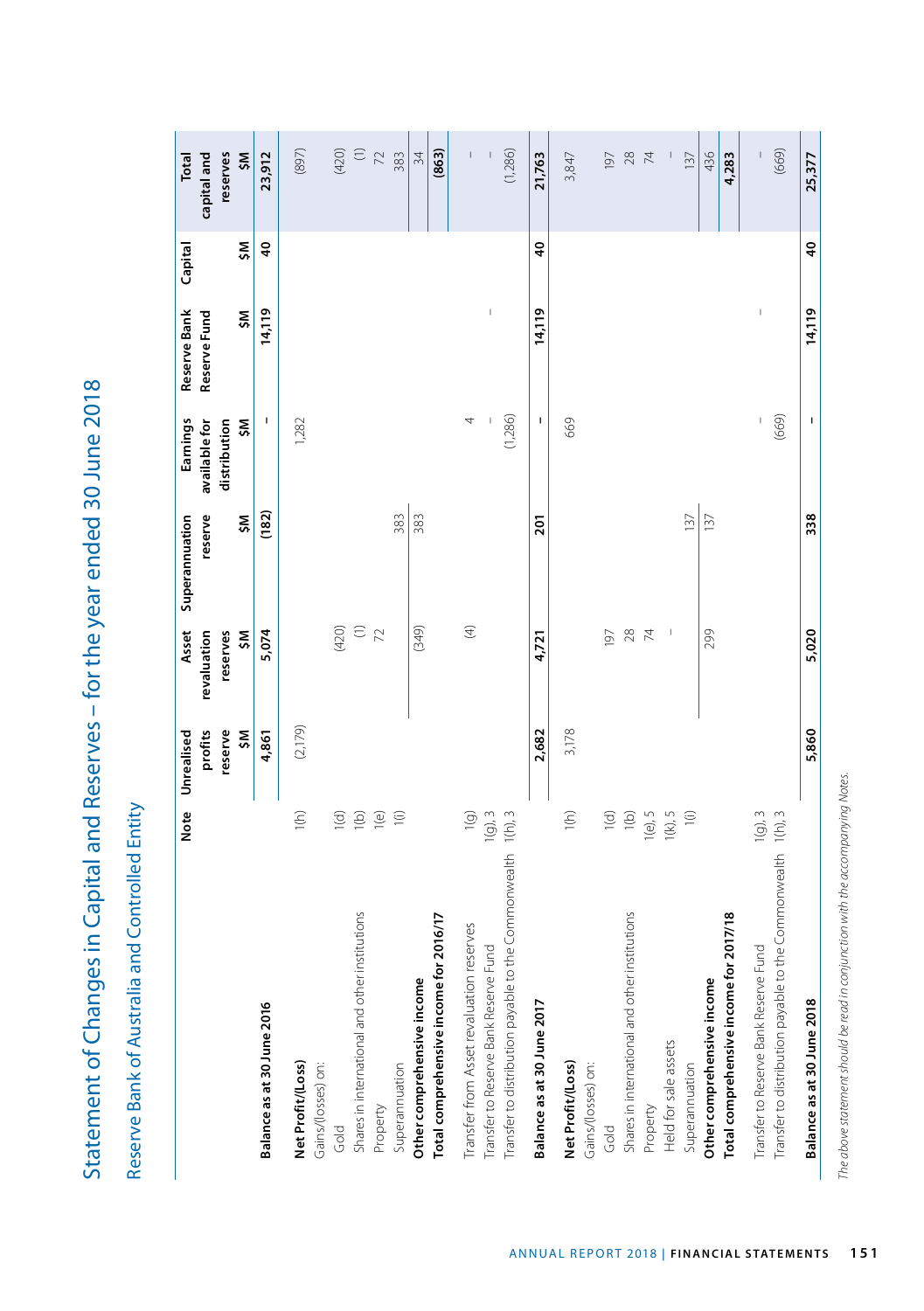# Cash Flow Statement – for the year ended 30 June 2018

## Reserve Bank of Australia and Controlled Entity

For the purposes of this statement, cash includes the banknotes and coin held at the RBA and overnight settlement balances due from other banks.

|                                                  | <b>Note</b> | 2018<br>Inflow/  | 2017<br>Inflow/        |
|--------------------------------------------------|-------------|------------------|------------------------|
|                                                  |             | (outflow)<br>\$M | (outflow)<br><b>SΜ</b> |
| Cash flows from operating activities             |             |                  |                        |
| Interest received                                |             | 2,213            | 1,890                  |
| Interest paid                                    |             | (1,203)          | (1,054)                |
| Net fee income received                          |             | 390              | 381                    |
| Net payments for investments                     |             | 11,003           | (35,984)               |
| Net cash collateral (provided)/received          |             | (1, 502)         | 3,437                  |
| Other                                            |             | (378)            | (360)                  |
| Net cash from operating activities               | 6           | 10,523           | (31,690)               |
| Cash flows from investment activities            |             |                  |                        |
| Net expenditure on property, plant and equipment |             | (20)             | (69)                   |
| Net expenditure on computer software             |             | (32)             | (36)                   |
| Other                                            |             |                  | (2)                    |
| Net cash from investment activities              |             | (52)             | (107)                  |
| Cash flows from financing activities             |             |                  |                        |
| Distribution to the Commonwealth                 | 3           | (1,066)          | (3,222)                |
| Net movement in deposit liabilities              |             | (11, 195)        | 31,459                 |
| Net movement in banknotes on issue               |             | 1,942            | 3,414                  |
| Net cash from financing activities               |             | (10, 319)        | 31,651                 |
| Net increase/(decrease) in cash                  |             | 152              | (146)                  |
| Cash at beginning of financial year              |             | 221              | 367                    |
| Cash at end of financial year                    | 6           | 373              | 221                    |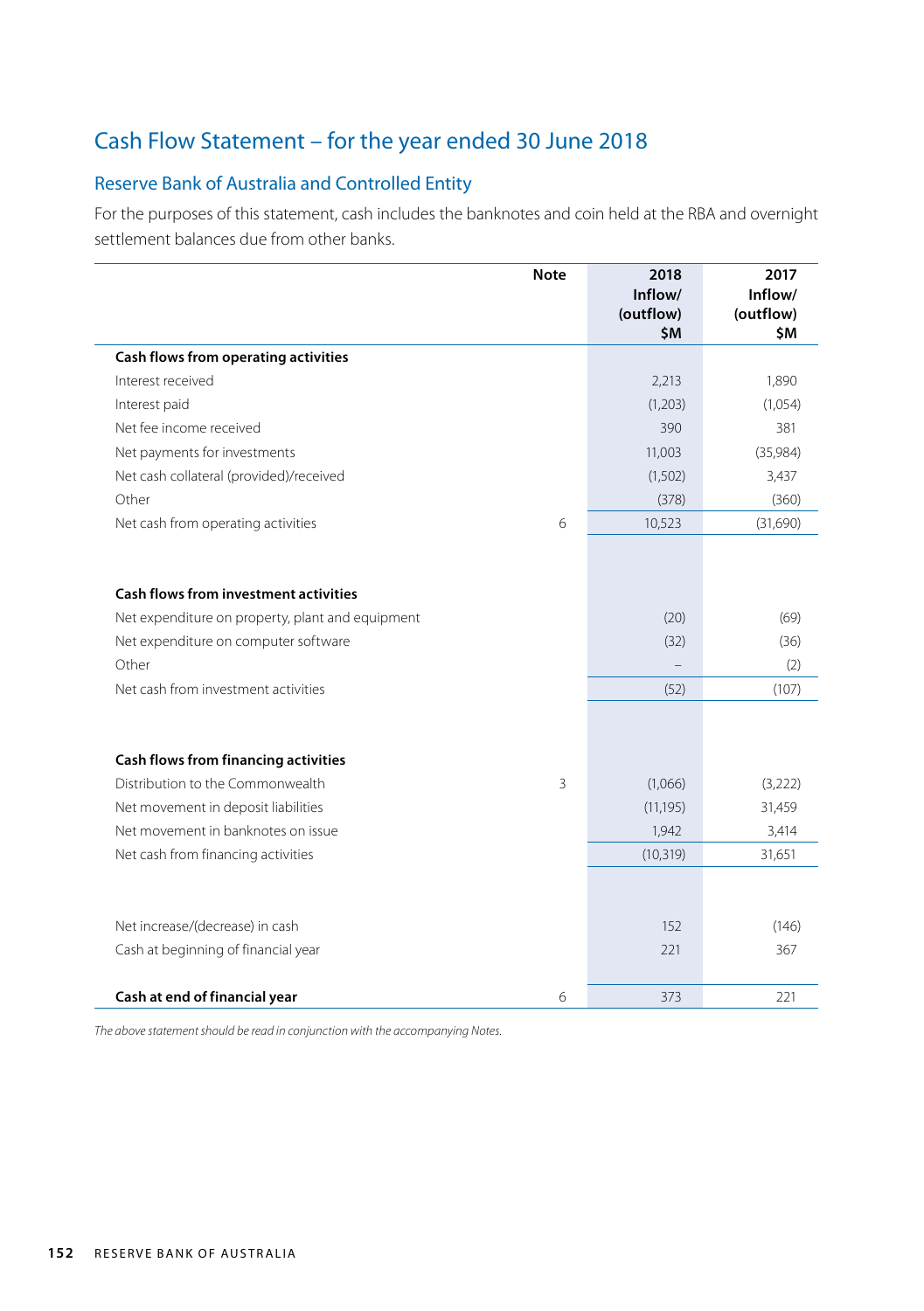# Notes to and Forming Part of the Financial Statements – for the year ended 30 June 2018

# Reserve Bank of Australia and Controlled Entity

### Note

| 1  | <b>Accounting Policies</b>               | 154 |
|----|------------------------------------------|-----|
| 2  | Net Profit                               | 161 |
| 3  | Distribution Payable to the Commonwealth | 162 |
| 4  | Interest Income and Interest Expense     | 163 |
| 5  | <b>Asset Revaluation Reserves</b>        | 163 |
| 6  | Cash and Cash Equivalents                | 164 |
| 7  | Other Assets                             | 164 |
| 8  | Property, Plant and Equipment            | 165 |
| 9  | Deposits                                 | 165 |
| 10 | Other Liabilities                        | 166 |
| 11 | Contingent Assets and Liabilities        | 166 |
| 12 | Key Management Personnel                 | 168 |
| 13 | Auditor's Remuneration                   | 169 |
| 14 | Superannuation Funds                     | 169 |
| 15 | Financial Instruments and Risk           | 174 |
| 16 | Fair Value                               | 181 |
| 17 | Subsequent Events                        | 183 |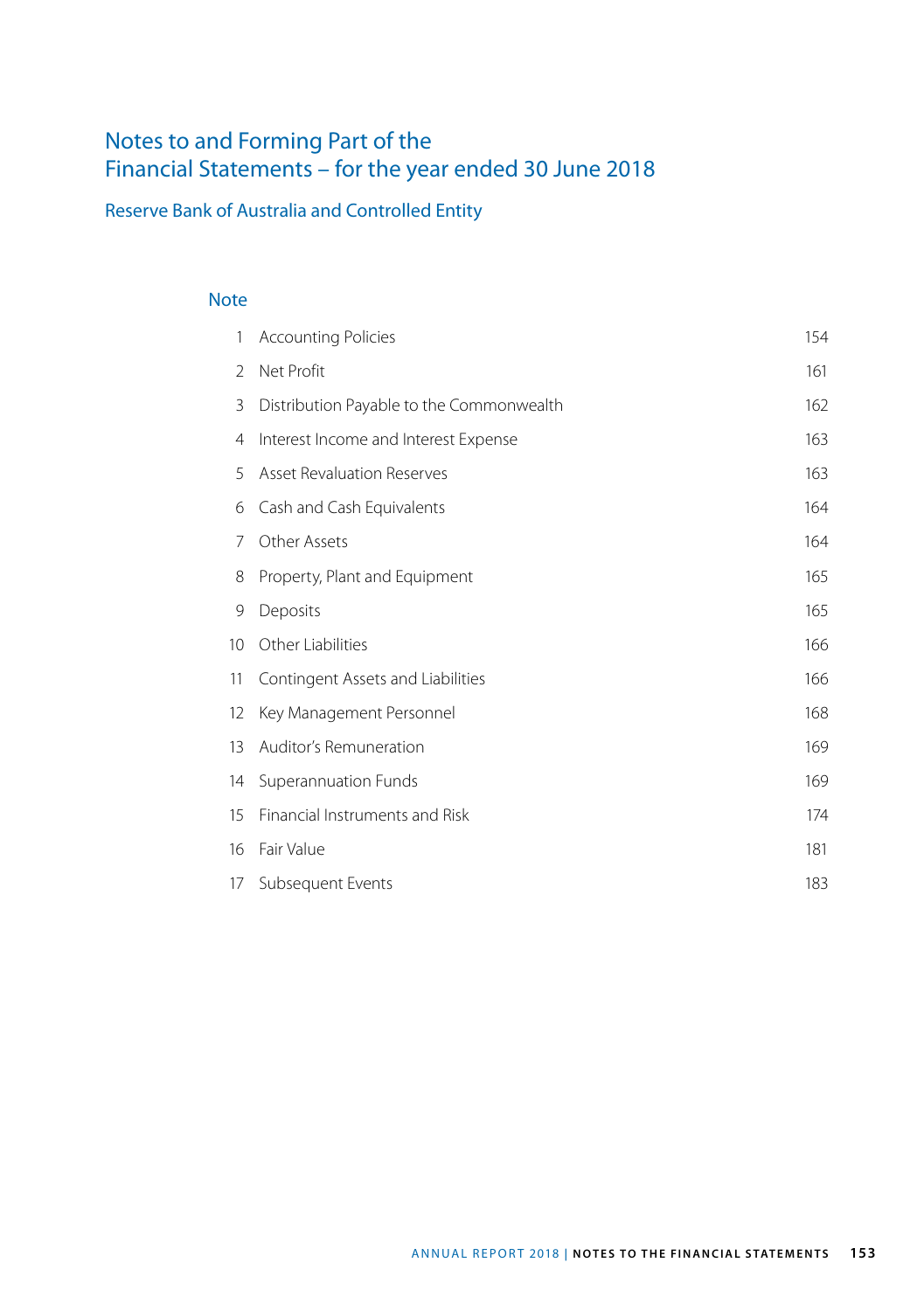# Note 1 – Accounting Policies

The RBA reports its consolidated financial statements in accordance with the *Reserve Bank Act 1959* and the *Public Governance, Performance and Accountability Act 2013* (PGPA Act). These financial statements for the year ended 30 June 2018 are a general purpose financial report prepared under Australian Accounting Standards (AAS) and accounting interpretations issued by the Australian Accounting Standards Board, in accordance with the *Public Governance, Performance and Accountability (Financial Reporting) Rule 2015*, which is issued pursuant to the PGPA Act. The RBA is classified as a for-profit public sector entity for the purposes of financial disclosure. These financial statements comply with International Financial Reporting Standards. In preparing them, the RBA has not 'early adopted' new accounting standards or amendments to current standards that apply from 1 July 2018.

All amounts in these financial statements are expressed in Australian dollars, the functional and presentational currency of the RBA. Revenue and expenses are brought to account on an accruals basis. All revenues, expenses and profits of the RBA are from ordinary activities.

### **(a) Consolidation**

The financial statements show information for the economic entity only; this reflects the consolidated results for the parent entity, the RBA, and its wholly owned subsidiary, Note Printing Australia Limited (NPA). The results of the parent entity do not differ materially from the economic entity and have therefore not been separately disclosed.

### *Note Printing Australia Limited*

NPA was incorporated as a wholly owned subsidiary of the RBA on 1 July 1998.

| <b>NPA Balance Sheet</b> | 2018<br>\$M | 2017<br>\$M |
|--------------------------|-------------|-------------|
| Assets                   | 173.9       | 158.6       |
| Liabilities              | 35.5        | 24.5        |
| Equity                   | 138.4       | 134.1       |

The assets, liabilities and results of NPA have been consolidated with the accounts of the parent entity in accordance with AASB 10 – *Consolidated Financial Statements*. All internal transactions and balances have been eliminated on consolidation. These transactions include items relating to the purchase of Australian banknotes, lease of premises and the provision of general administrative services.

### **(b) Financial instruments**

A financial instrument is defined as any contract that gives rise to both a financial asset of one entity and a financial liability or equity instrument of another entity. The RBA accounts for its financial instruments in accordance with AASB 139 – *Financial Instruments: Recognition and Measurement* and reports these instruments under AASB 7 – *Financial Instruments: Disclosures* and AASB 13 – *Fair Value Measurement*. The RBA brings its securities transactions and foreign exchange transactions to account on a trade date basis. Deposits and repurchase agreements are brought to account on settlement date.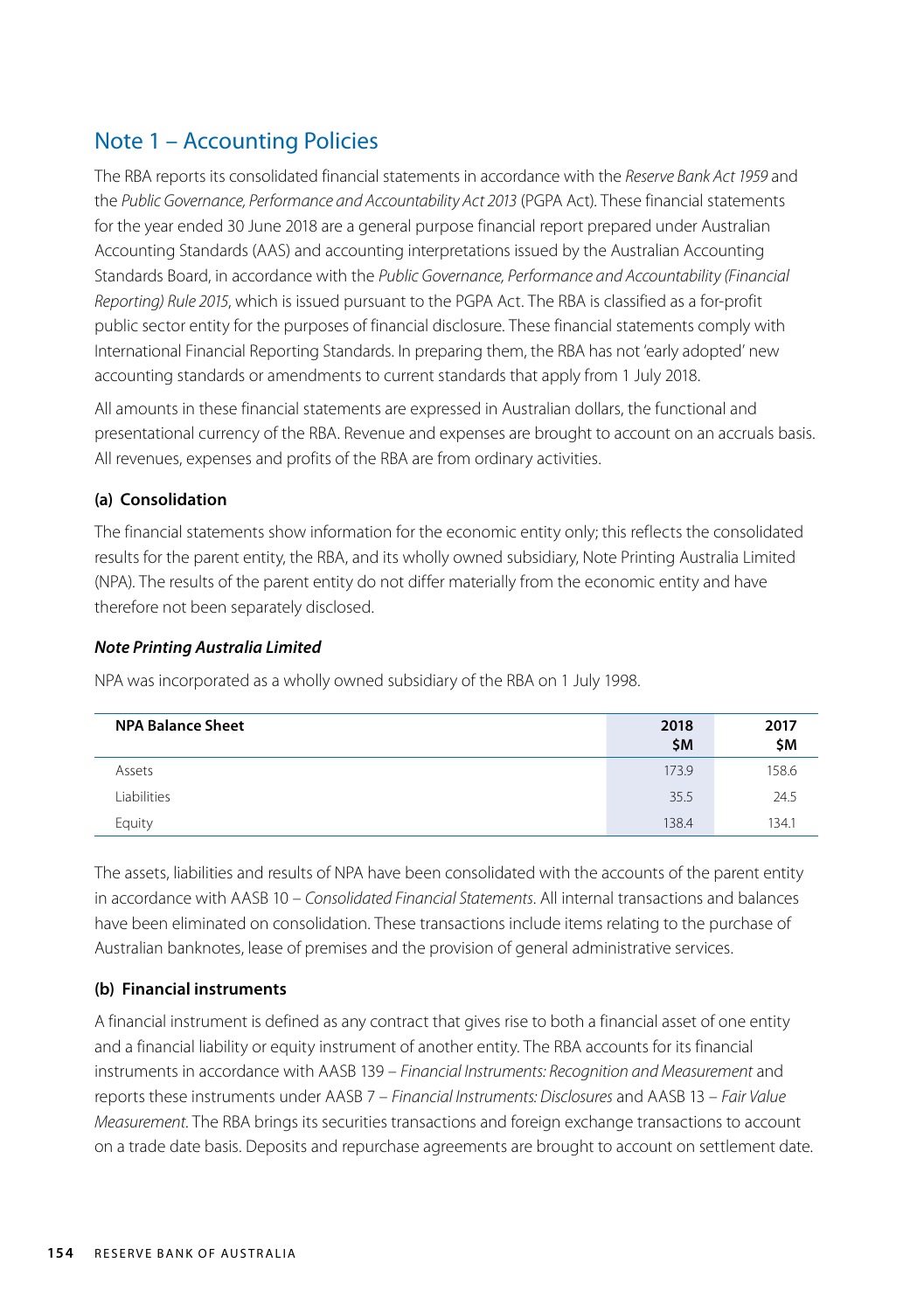## *Financial assets*

### **Australian dollar securities**

The RBA holds on an outright basis Australian Government Securities and securities issued by the central borrowing authorities of state and territory governments.

Australian dollar securities, except those held under reverse repurchase agreements, are classified under AASB 139 as 'at fair value through profit or loss', as they are held to implement monetary policy and may be sold or lent, typically for short terms, under repurchase agreements. The securities are valued at market bid prices on balance date; valuation gains or losses are taken to profit. Interest earned on securities is accrued as revenue in the Statement of Comprehensive Income.

### **Reverse repurchase agreements**

In carrying out operations to manage domestic liquidity and foreign reserves, the RBA enters into reverse repurchase agreements in Australian dollar and foreign currency securities. A reverse repurchase agreement involves the purchase of securities with an undertaking to reverse this transaction at an agreed price on an agreed future date. As a reverse repurchase agreement provides the RBA's counterparties with cash for the term of the agreement, the RBA treats it as an asset by recording a cash receivable. Repurchase agreements result in cash being paid to the RBA and are treated as a liability, reflecting the obligation to repay cash.

Reverse repurchase agreements are classified under AASB 139 as 'loans and receivables' and valued at amortised cost. Interest earned is accrued over the term of the agreement and recognised as revenue.

RBA open repurchase agreements are provided to assist eligible financial institutions manage their liquidity after normal business hours. An RBA open repurchase agreement is an Australian dollar reverse repurchase agreement without an agreed maturity date. The RBA accrues interest daily on open repurchase agreements at the target cash rate.

### **Foreign government securities**

Foreign government securities, except those held under reverse repurchase agreements, are classified under AASB 139 as 'at fair value through profit or loss', as they are available to be traded in managing the portfolio of foreign exchange reserves. These securities are valued at market bid prices on balance date and valuation gains or losses are taken to profit. Interest earned on securities is accrued as revenue.

### **Foreign deposits**

Some foreign currency reserves are invested in deposits with central banks and the Bank for International Settlements (BIS), while small working balances are also maintained with a small number of commercial banks. Deposits are classified as 'loans and receivables' under AASB 139 and recorded at face value, which is equivalent to their amortised cost. Interest is accrued over the term of deposits.

### **Foreign currency swaps**

The RBA uses foreign currency swaps with market counterparties both to assist daily domestic liquidity management and in managing foreign reserve assets. A foreign currency swap is the simultaneous purchase and sale of one currency against another currency for a specified maturity. The cash flows are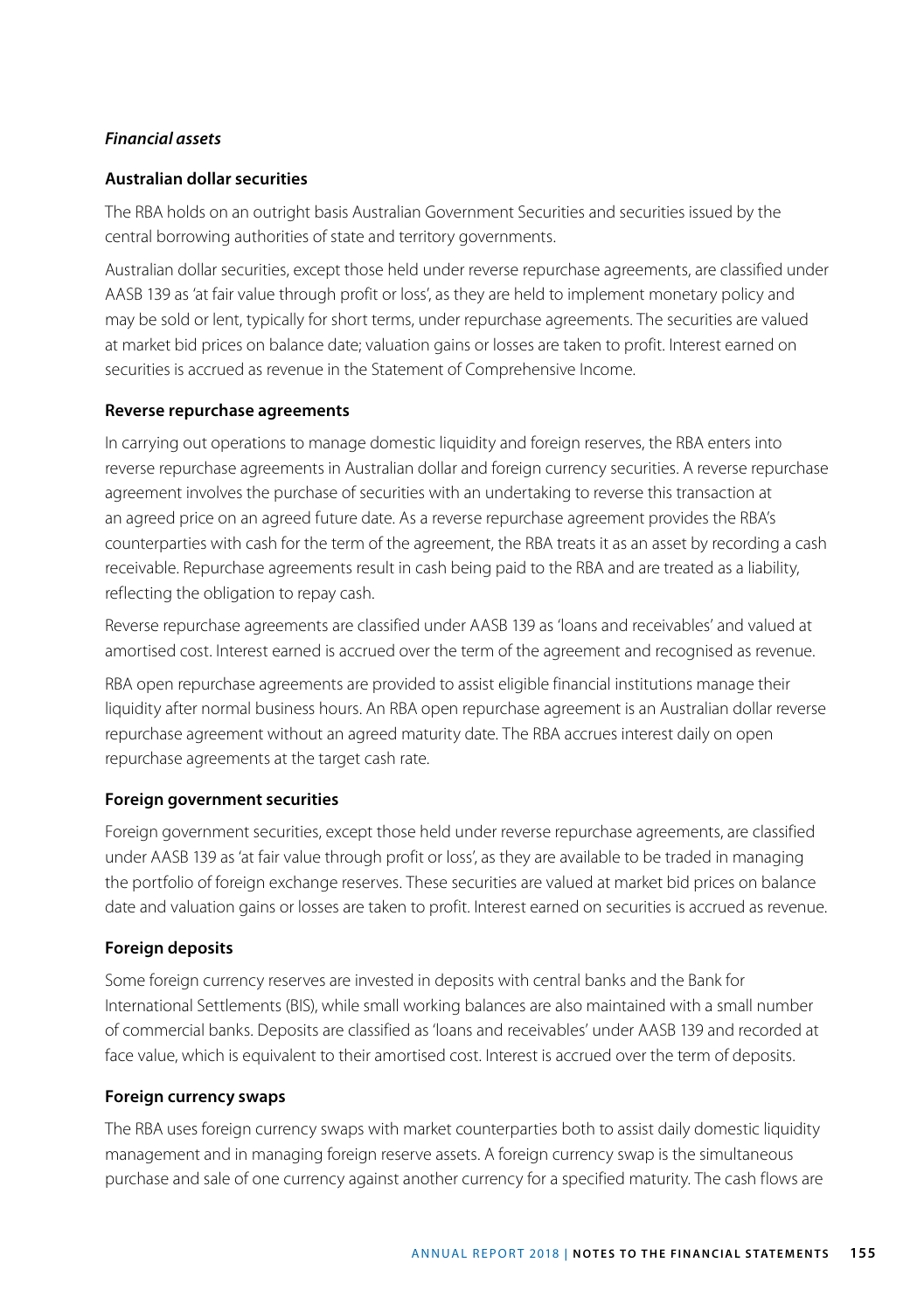the same as borrowing one currency for a certain period and lending another currency for the same period. The pricing of the swap therefore reflects the interest rates applicable to these money market transactions. Interest rates are implicit in the swap contract but interest itself is not paid or received. Foreign currency swaps are classified as 'at fair value through profit or loss' under AASB 139.

#### **Interest rate futures**

The RBA uses interest rate futures contracts on overseas exchanges to manage interest rate risk on its portfolio of foreign assets.

Interest rate futures positions are classified under AASB 139 as 'at fair value through profit or loss' and reported within 'Foreign currency investments'. Futures positions are marked to market on balance date and valuation gains and losses are taken to profit.

### **Asian Bond Fund**

The RBA invests in a number of non-Japan Asian debt markets through participation in the Executives' Meeting of East Asia-Pacific Central Banks (EMEAP) Asian Bond Fund. This investment comprises units in the local currency-denominated fund, ABF2.

ABF2 is classified under AASB 139 as 'at fair value through profit or loss' and is valued on balance date at the relevant unit price of the fund, with valuation gains and losses taken to profit. ABF2 is reported within 'Foreign currency investments'.

### **Shareholding in Bank for International Settlements**

Shares in the BIS are owned exclusively by the central banks and monetary authorities that are its members, including the RBA.

Under AASB 139, the RBA's shareholding is classified as 'available for sale'. The shareholding is valued at fair value and revaluation gains and losses are transferred directly to the revaluation reserve for shares in international and other institutions (Note 5). The uncalled portion of this shareholding is disclosed as a contingent liability in Note 11. Dividends are recognised as revenue in the Statement of Comprehensive Income.

### *Financial liabilities*

### **Deposit liabilities**

Deposits held with the RBA include both deposits 'at call' and term deposits. Deposits are classified as financial liabilities under AASB 139 and recorded at their amortised cost, which is equivalent to their face value. Interest is accrued over the term of deposits and is paid periodically or at maturity. Interest accrued on deposits but not paid is included in Other Liabilities (Note 10). Details of deposits are included in Note 9.

### **Australian banknotes on issue**

Banknotes on issue are a financial liability recorded at face value.

The RBA pays interest on working balances of banknotes held by banks under cash distribution arrangements. Details of the interest expense are included in Note 4.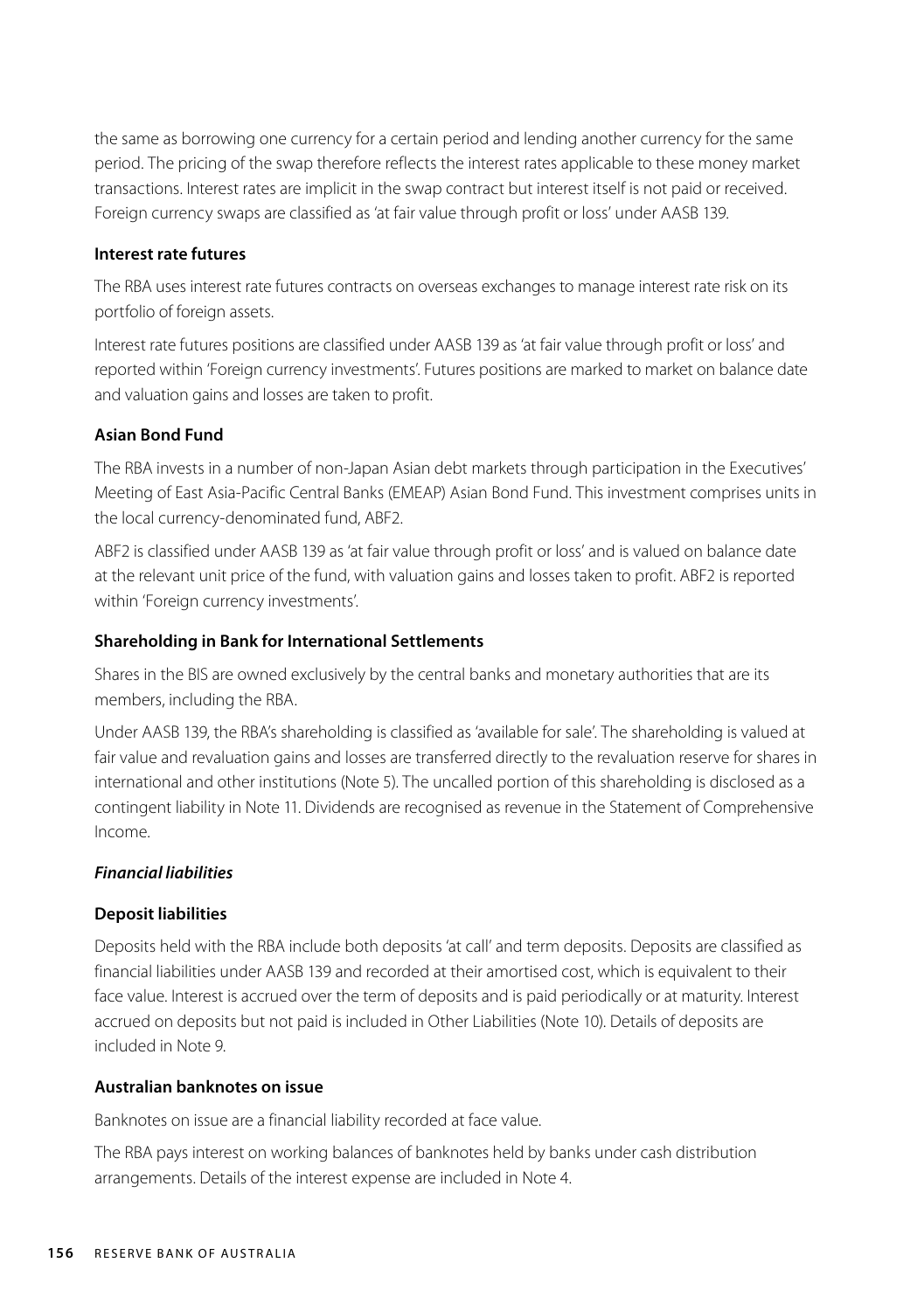Costs related to the production of banknotes are included in 'Other expenses' in Note 2.

### **Repurchase agreements**

A repurchase agreement involves the sale of securities with an undertaking to repurchase them on an agreed future date at an agreed price. Securities sold and contracted for repurchase under repurchase agreements are retained on the balance sheet and reported within the relevant investment portfolio (refer to 'Australian dollar securities' and 'Foreign government securities', above). The counterpart obligation to repurchase the securities is reported in 'Other liabilities' (Note 10) at amortised cost; the difference between the sale and purchase price is accrued over the term of the agreement and recognised as interest expense.

### **(c) Foreign exchange translation**

Assets and liabilities denominated in foreign currency are converted to Australian dollar equivalents at the relevant market exchange rate on balance date in accordance with AASB 121 – *The Effects of Changes in Foreign Exchange Rates*. Valuation gains or losses on foreign currency are taken to profit. Interest revenue and expenses and revaluation gains and losses on foreign currency securities are converted to Australian dollars using exchange rates on the date they are accrued or recognised.

### **(d) Gold**

Gold holdings (including gold on loan to other institutions) are valued at the Australian dollar equivalent of the 3.00 pm fix in the London gold market on balance date. Revaluation gains and losses on gold are transferred to the asset revaluation reserve for gold.

The RBA lends gold to institutions that participate in the gold market. Gold provided under a loan is retained on the balance sheet. Interest is accrued over the term of the loan and is paid at maturity. The interest receivable on gold loans is accounted for in accordance with AASB 139.

### **(e) Property, plant and equipment**

The RBA accounts for its property, plant and equipment in accordance with AASB 116 – *Property, Plant and Equipment* and AASB 13.

### *Property*

The RBA measures its property at fair value. The RBA's Australian properties are formally valued annually by an independent valuer; overseas properties are independently valued on a triennial basis with the most recent valuation conducted for 30 June 2016. Reflecting their specialised nature, the RBA's Business Resumption Site and National Banknote Site are valued at depreciated replacement cost. Valuation gains (losses) are generally transferred to (from) the asset revaluation reserve of each respective property. Any part of a valuation loss that exceeds the balance in the relevant asset revaluation reserve is expensed. Subsequent valuation gains that offset losses that were previously treated as an expense are recognised as income in the Statement of Comprehensive Income.

Annual depreciation is calculated on a straight line basis using assessments of the remaining useful life of the relevant building.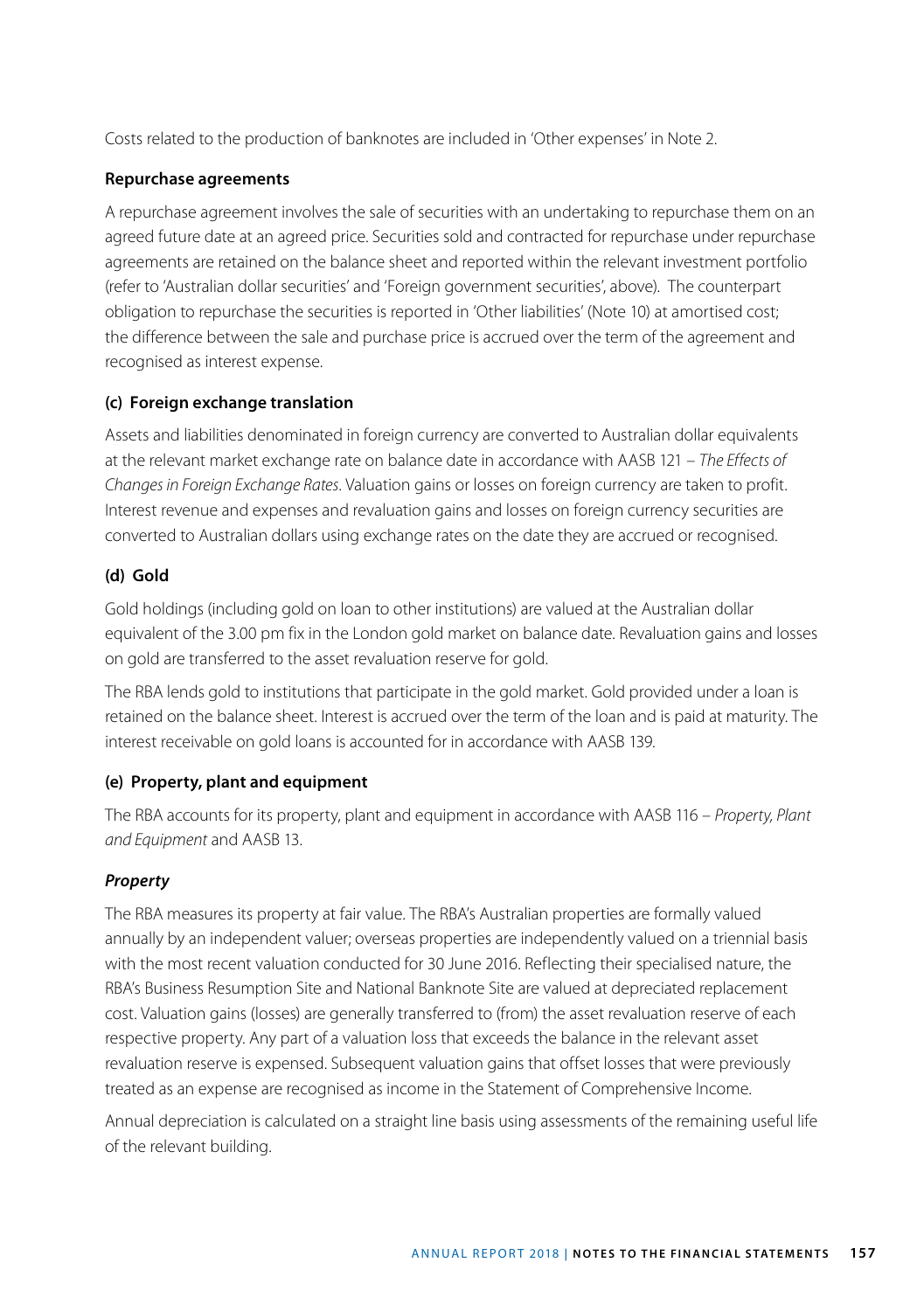### *Plant and equipment*

Plant and equipment is valued at cost less accumulated depreciation. Annual depreciation is calculated on a straight line basis using the RBA's assessments of the remaining useful life of individual assets.

Depreciation rates for each class of depreciable assets are based on the following range of useful lives:

|                           | Years          |
|---------------------------|----------------|
| <b>Buildings</b>          | $15 - 50$      |
| Fit-out                   | $5 - 10$       |
| Computer hardware         | $\overline{4}$ |
| Motor vehicles            | 5              |
| Plant and other equipment | $4 - 20$       |

Assets are assessed for impairment at the end of each financial year. If indications of impairment are evident, the asset's recoverable amount is estimated and an impairment adjustment is made if the recoverable amount is less than the asset's carrying amount.

Annual net expenditure, revaluation adjustments and depreciation of property, plant and equipment are included in Note 8.

### **(f) Computer software**

Computer software is treated in accordance with AASB 138 – *Intangible Assets*. Computer software is recognised at cost less accumulated amortisation and impairment adjustments, if any (refer to Note 7).

Amortisation of computer software is disclosed in Note 2 and is calculated on a straight line basis over the estimated useful life of the relevant asset, usually for a period of between four and six years. The useful life of payments settlements and core banking software may be for a period of between 10 and 15 years, reflecting the period over which future economic benefits are expected to be realised from these assets.

### **(g) Capital and reserves**

The capital of the Reserve Bank is established by the Reserve Bank Act.

The Reserve Bank Reserve Fund (RBRF) is also established by the Reserve Bank Act and is regarded essentially as capital. The RBRF is a permanent reserve maintained to provide for events that are contingent and not foreseeable, including to cover losses from falls in the market value of the RBA's holdings of Australian dollar and foreign currency securities that cannot be absorbed by its other resources. The RBRF also provides for other risks such as fraud and operational risk. In accordance with the Reserve Bank Act, this reserve is funded only by transfers from net profits.

The Reserve Bank Board assesses the adequacy of the balance of the RBRF each year.

In line with section 30 of the Reserve Bank Act, the Treasurer, after consulting the Board, determines any amounts to be placed to the credit of the RBRF from net profit (refer Note 1(h)). The balance of the RBRF currently stands at a level that the Board regards as appropriate for the risks the RBA holds on its balance sheet.

The RBA's equity also includes a number of other reserves.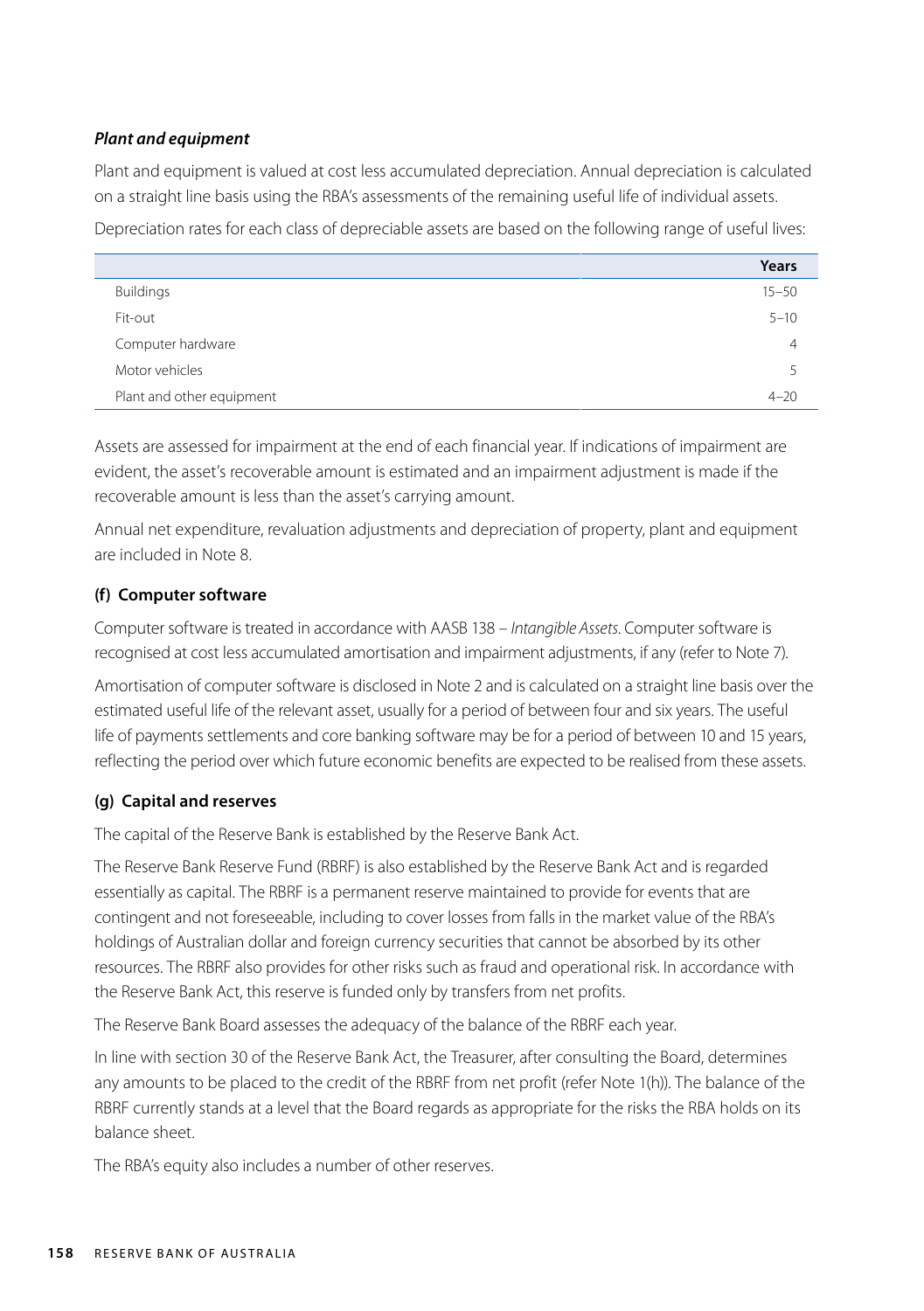Unrealised gains and losses on foreign exchange, foreign securities and Australian dollar securities are recognised in net profit. Such gains or losses are not available for distribution and are transferred to the unrealised profits reserve, where they remain available to absorb future unrealised losses or become available for distribution if gains are realised when assets are sold or mature.

The balance of the Superannuation reserve represents accumulated remeasurement gains and losses on the RBA's defined benefit superannuation obligations (refer Note 1 (i)). These unrealised gains and losses are included in Other Comprehensive Income in accordance with AASB 119 – *Employee Benefits*.

Balances of asset revaluation reserves reflect differences between the fair value of non-traded assets and their cost. These assets are: gold; property; and shares in international and other institutions. Valuation gains are transferred directly to the relevant reserves and are included in Other Comprehensive Income; gains on these assets are not distributable unless an asset is sold and these gains are realised.

### **(h) Net Profits**

Net profits of the RBA are dealt with in the following terms by section 30 of the Reserve Bank Act:

- (1) Subject to subsection (2), the net profits of the Bank in each year shall be dealt with as follows:
	- (aa) such amount as the Treasurer, after consultation with the Reserve Bank Board, determines is to be set aside for contingencies; and
	- (a) such amount as the Treasurer, after consultation with the Reserve Bank Board, determines shall be placed to the credit of the Reserve Bank Reserve Fund; and
	- (b) the remainder shall be paid to the Commonwealth.
- (2) If the net profit of the Bank for a year is calculated on a basis that requires the inclusion of unrealised gains on assets during the year, the amount to which subsection (1) applies is to be worked out as follows:
	- (a) deduct from the net profit an amount equal to the total of all amounts of unrealised gains included in the net profit; and
	- (b) if an asset in respect of which unrealised gains were included in the net profit for a previous year or years is realised during the year – add to the amount remaining after applying paragraph (a) the total amount of those unrealised gains.

### **(i) Superannuation funds**

The RBA includes in its Statement of Financial Position an asset or liability representing the position of its defined benefit superannuation funds measured in accordance with AASB 119. Movements in the superannuation asset or liability are reflected in the Statement of Comprehensive Income. Remeasurement gains and losses are transferred to the Superannuation reserve. Details of the superannuation funds and superannuation expenses are included in Note 14.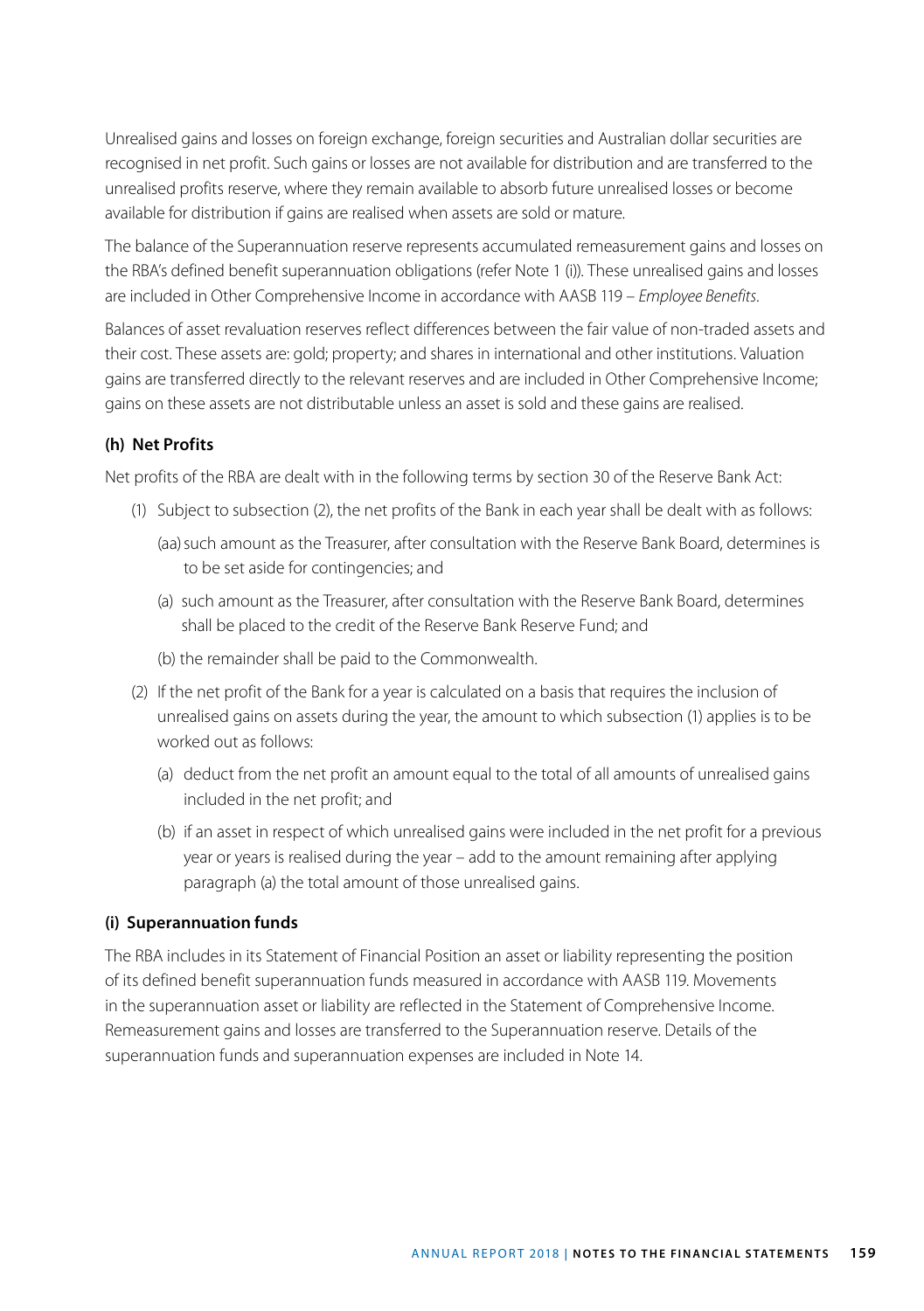### **(j) Committed Liquidity Facility**

The RBA provides a committed liquidity facility (CLF) to eligible authorised deposit-taking institutions (ADIs). Fees received from providing the CLF are recognised as fee income in the Statement of Comprehensive Income. Additional information on the CLF is provided in Note 11.

### **(k) Non-current assets held for sale**

A non-current asset is classified as being held for sale if its carrying amount will be recovered principally through a sale transaction rather than through continuing use. This classification requires the asset to be available for immediate sale and for the sale to be highly probable. Held for sale assets are measured at the lower of their carrying amount or fair value less sale costs, in accordance with AASB 5 – *Non-current Assets Held for Sale and Discontinued Operations*.

### **(l) Rounding**

Amounts in the financial statements are rounded to the nearest million dollars unless otherwise stated.

### **(m) Comparative information**

Certain comparative information may be reclassified where required for consistency with the current year presentation.

### **(n) Application of new or revised Australian Accounting Standards**

A number of new and revised AAS will apply to the RBA's financial statements in future reporting periods, as set out below.

### *AASB 9 – Financial Instruments*

The new standard, which is applicable for annual reporting periods beginning on or after 1 January 2018, contains the principles for the recognition and measurement of financial assets and financial liabilities. It will replace the corresponding requirements in AASB 139. The new standard amends the assessment criteria for the classification of financial assets and introduces a new expected credit loss model for assessing impairments arising from deterioration in credit quality.

Application of the new standard is not expected to materially impact upon the recognition or measurement of the RBA's financial assets and liabilities. AASB 9 will result in some additional disclosures, mainly additional qualitative information on the RBA's management of credit risk.

### *AASB 15 – Revenue from Contracts with Customers*

AASB 15 is applicable for annual reporting periods beginning on or after 1 January 2018. The new standard contains requirements for the recognition, measurement, classification and disclosure of revenue arising from contracts with customers. AASB 15 provides a principles-based approach for revenue recognition, centred around the satisfaction of performance obligations under a contractual agreement.

This new standard is not expected to have a material effect on the recognition and measurement of revenue from the RBA's contracts with its customers, but additional disclosures on the nature of these contracts will be made in the notes to the financial statements.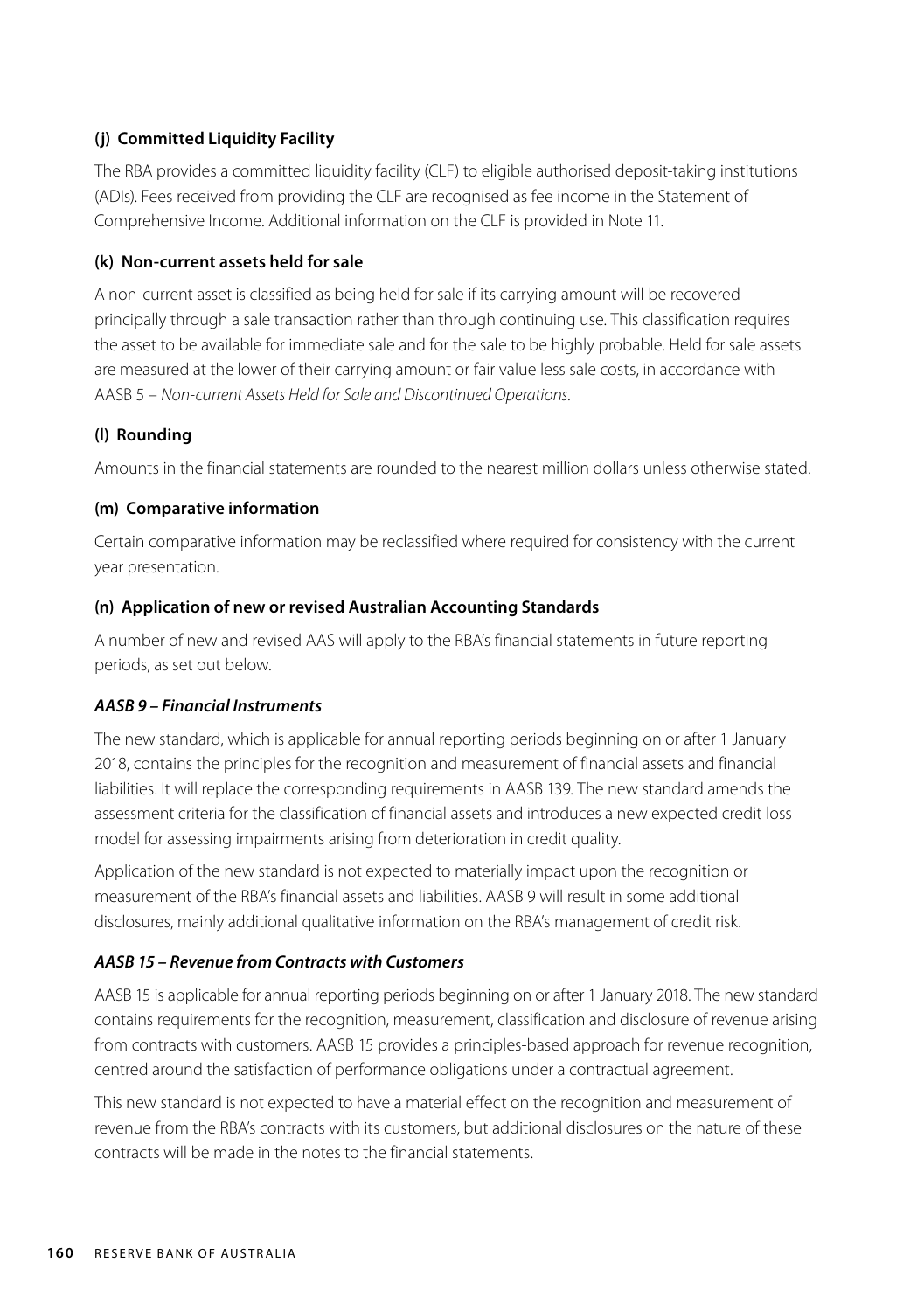### *AASB 16 – Leases*

AASB 16 contains requirements for the recognition, measurement and classification of leases for both lessees and lessors. The new standard, which will be applicable for annual reporting periods beginning on or after 1 January 2019, will replace corresponding requirements currently contained in AASB 117 – *Leases*. Application of this standard is currently being assessed, but is not expected to have a material effect on the RBA's financial statements.

### Note 2 – Net Profit

|                                                       | <b>Note</b> | 2018<br>\$M    | 2017<br>\$M |
|-------------------------------------------------------|-------------|----------------|-------------|
| Net interest income                                   |             |                |             |
| Interest income                                       | $1(b)$ , 4  | 2,101          | 2,109       |
| Interest expense                                      | $1(b)$ , 4  | (1,200)        | (1,086)     |
|                                                       |             | 901            | 1,023       |
| <b>Fees and commissions income</b>                    |             |                |             |
| Committed liquidity facility                          | 1(i)        | 349            | 347         |
| <b>Banking services</b>                               |             | 105            | 106         |
| Payment services                                      |             | 21             | 20          |
|                                                       |             | 475            | 473         |
| Other income                                          |             |                |             |
| Sales of note and security products                   |             | 42             | 32          |
| Rental of Bank premises                               |             | 10             | 9           |
| Dividend revenue                                      | 1(b)        | $\overline{4}$ | 5           |
| Other                                                 |             | $\mathbf{1}$   | 4           |
|                                                       |             | 57             | 50          |
| Net gains/(losses) on securities and foreign exchange |             |                |             |
| Foreign investments                                   | 1(b)        | (99)           | (169)       |
| Australian dollar securities                          | 1(b)        | (160)          | (400)       |
| Foreign currency                                      | 1(b)        | 3,261          | (1,288)     |
|                                                       |             | 3,002          | (1,857)     |
| General administrative expenses                       |             |                |             |
| Staff costs                                           |             | (226)          | (218)       |
| Net gains/(losses) on employee provisions             |             | 12             | 20          |
| Superannuation costs                                  | 1(i)        | (58)           | (77)        |
| Depreciation of property, plant and equipment         | $1(e)$ , 8  | (47)           | (41)        |
| Amortisation of computer software                     | 1(f), 7     | (17)           | (10)        |
| Premises and equipment                                |             | (64)           | (61)        |
| Other                                                 |             | (21)           | (19)        |
|                                                       |             | (421)          | (406)       |
| Other expenses                                        |             |                |             |
| Banking service fees                                  |             | (88)           | (89)        |
| Materials used in note and security products          |             | (45)           | (49)        |
| Banknote distribution                                 |             | (1)            | (2)         |
| Other                                                 |             | (33)           | (40)        |
|                                                       |             | (167)          | (180)       |
| Net profit/(loss)                                     |             | 3,847          | (897)       |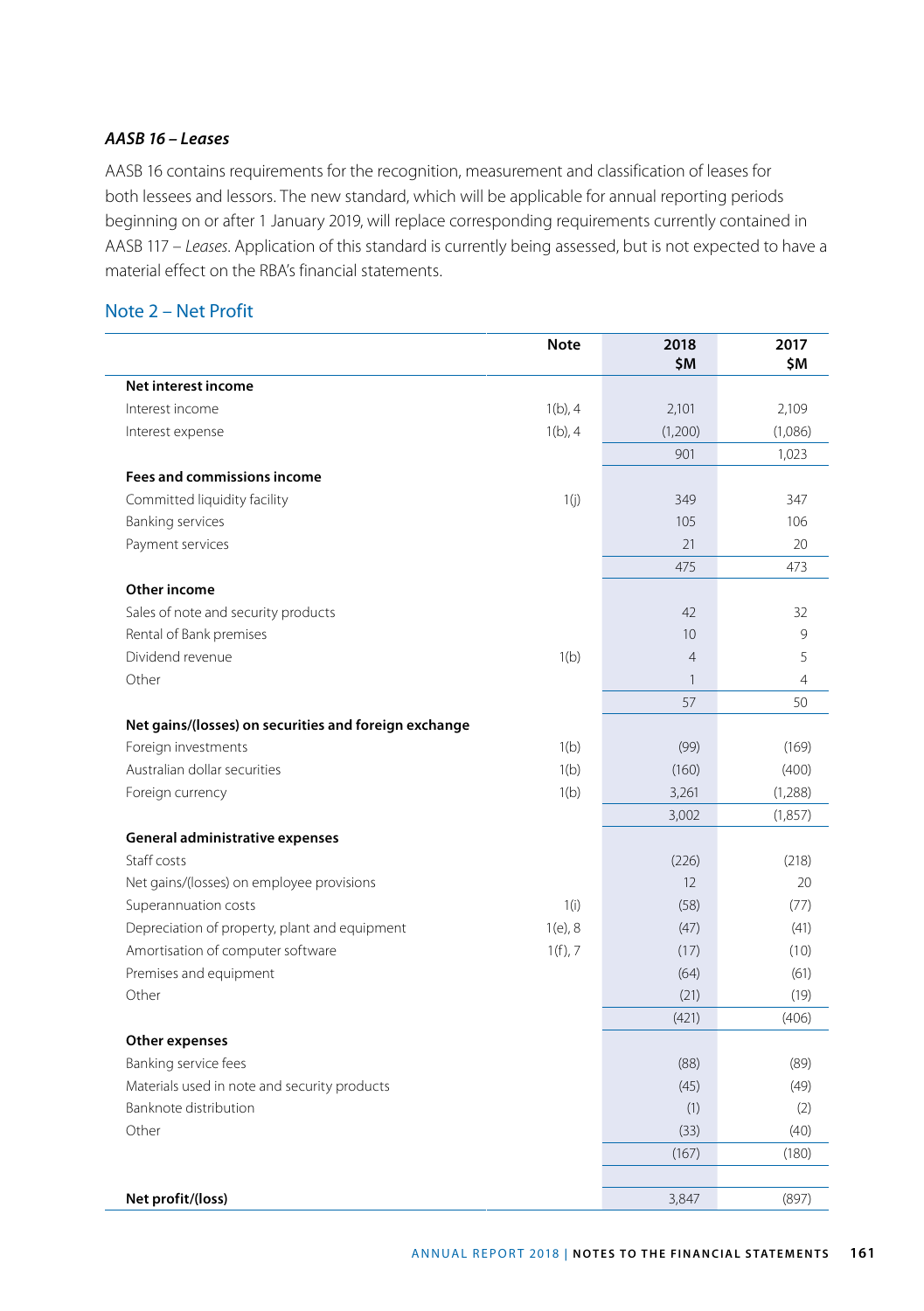### Note 3 – Distribution Payable to the Commonwealth

Net profits of the RBA, less amounts set aside for contingencies or placed to the credit of the RBRF, are paid to the Commonwealth as required by section 30 of the Reserve Bank Act (see Note 1(h)). Also under section 30, unrealised profits from foreign exchange, foreign securities and Australian dollar securities are not available for distribution. Instead they are transferred to the unrealised profits reserve where they remain available to absorb future valuation losses or are realised when relevant assets are sold or mature. Unrealised losses are, in the first instance, absorbed within the unrealised profits reserve where they are offset against unrealised profits accumulated from previous years. For purposes of distribution, if such losses exceed the balance of the unrealised profits reserve, the amount by which they do so is initially charged against other components of net profit, and any remaining loss is absorbed by the RBRF.

In 2017/18, the RBA recorded a net profit of \$3,847 million. Unrealised valuation gains of \$3,178 million were transferred to the unrealised profits reserve. Earnings available for distribution therefore amounted to \$669 million in 2017/18.

As the Board regarded the balance of the RBRF as appropriate for the risks held on the balance sheet, it recommended that no transfer to this reserve be made from net profit in 2017/18. Accordingly, the Treasurer, after consulting the Board, determined that the full sum of earnings available for distribution be paid as a dividend to the Commonwealth. An amount of \$1,066 million from earnings in 2016/17 was paid to the Commonwealth in 2017/18, with the balance of \$220 million paid in July 2018.

|                                         | 2018<br><b>SM</b> | 2017<br>\$M |
|-----------------------------------------|-------------------|-------------|
| Opening balance                         | 1,286             | 3,222       |
| Distribution to the Commonwealth        | (1,066)           | (3,222)     |
| Transfer from Statement of Distribution | 669               | 1,286       |
| As at 30 June                           | 889               | 1.286       |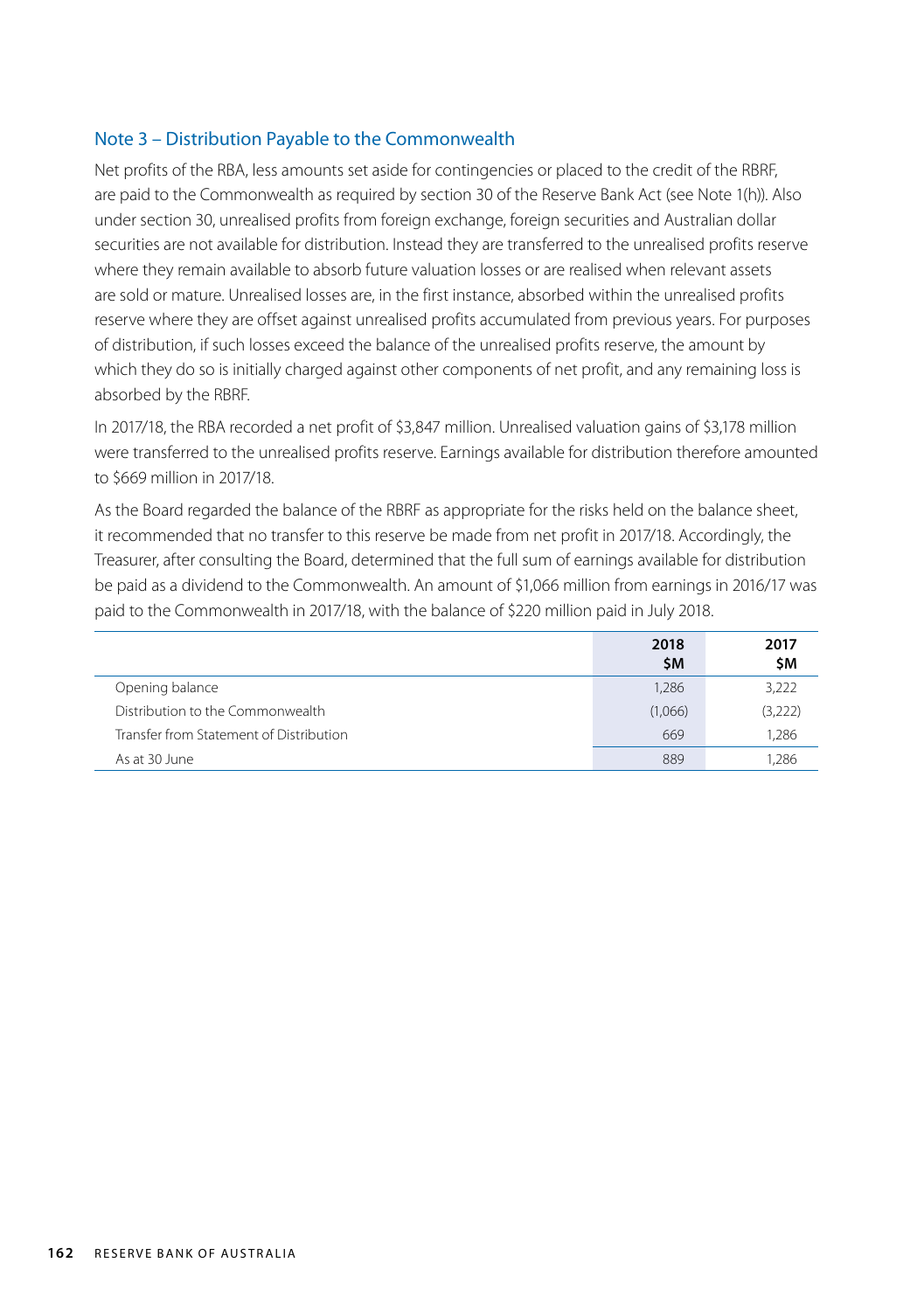### Note 4 – Interest Income and Interest Expense

Analysis for the year ended 30 June 2018

|                                          | Average<br>balance | Interest | Average annual<br>interest rate |
|------------------------------------------|--------------------|----------|---------------------------------|
|                                          | \$M                | \$M      | Per cent                        |
| <b>Interest income</b>                   |                    |          |                                 |
| Foreign currency investments             | 74,878             | 345      | 0.5                             |
| Australian dollar investments            | 91,865             | 1,744    | 1.9                             |
| Overnight settlements                    | 494                | 6        | 1.3                             |
| Cash collateral provided                 | 283                | 4        | 1.5                             |
| Gold loans                               | 399                | 1        | 0.2                             |
| Loans, advances and other                | 42                 | 1        | 1.4                             |
|                                          | 167,961            | 2,101    | 1.3                             |
| Interest expense                         |                    |          |                                 |
| Exchange Settlement balances             | 27,529             | 408      | 1.5                             |
| Deposits from governments                | 40,700             | 699      | 1.7                             |
| Deposits from overseas institutions      | 2,478              | 30       | 1.2                             |
| Banknote holdings of banks               | 3,284              | 41       | 1.2                             |
| Foreign currency repurchase agreements   | 1,627              | 16       | 1.0                             |
| Australian dollar repurchase agreements  | 61                 | 1        | 1.4                             |
| Cash collateral received                 | 321                | 5        | 1.5                             |
| Other deposits                           | $\overline{4}$     |          | 0.2                             |
|                                          | 76,004             | 1,200    | 1.6                             |
| Net interest income                      | 91,957             | 901      | 1.0                             |
| Analysis for the year ended 30 June 2017 |                    |          |                                 |
| Interest income                          | 160,245            | 2,109    | 1.3                             |
| Interest expense                         | 70,254             | 1,086    | 1.5                             |
| Net interest income                      | 89,991             | 1,023    | 1.1                             |

Interest income for 2017/18 includes \$1,501 million calculated using the effective interest method for financial assets not at fair value through profit or loss (\$1,376 million in 2016/17). Interest expense for 2017/18 includes \$1,200 million calculated using the effective interest method for financial liabilities not at fair value through profit or loss (\$1,086 million in 2016/17).

### Note 5 – Asset Revaluation Reserves

The composition of the RBA's asset revaluation reserves (Note 1(g)) is shown below.

|                                                | <b>Note</b> | 2018<br>\$M | 2017<br>\$M |
|------------------------------------------------|-------------|-------------|-------------|
| Gold                                           | 1(d)        | 4,217       | 4,020       |
| Shares in international and other institutions | $1(b)$ , 7  | 397         | 369         |
| Property <sup>(a)</sup>                        | $1(e)$ , 8  | 300         | 332         |
| Held for sale assets <sup>(a)</sup>            | $1(k)$ , 7  | 106         |             |
| As at 30 June                                  |             | 5,020       | 4.721       |

(a) An amount of \$106 million was transferred from the asset revaluation reserve for property to the asset revaluation reserve for held for sale assets, representing the cumulative revaluation gain on the Bank's office building in Melbourne (\$40 million of which was recorded during 2017/18, prior to its reclassification). Further detail is provided in Note 7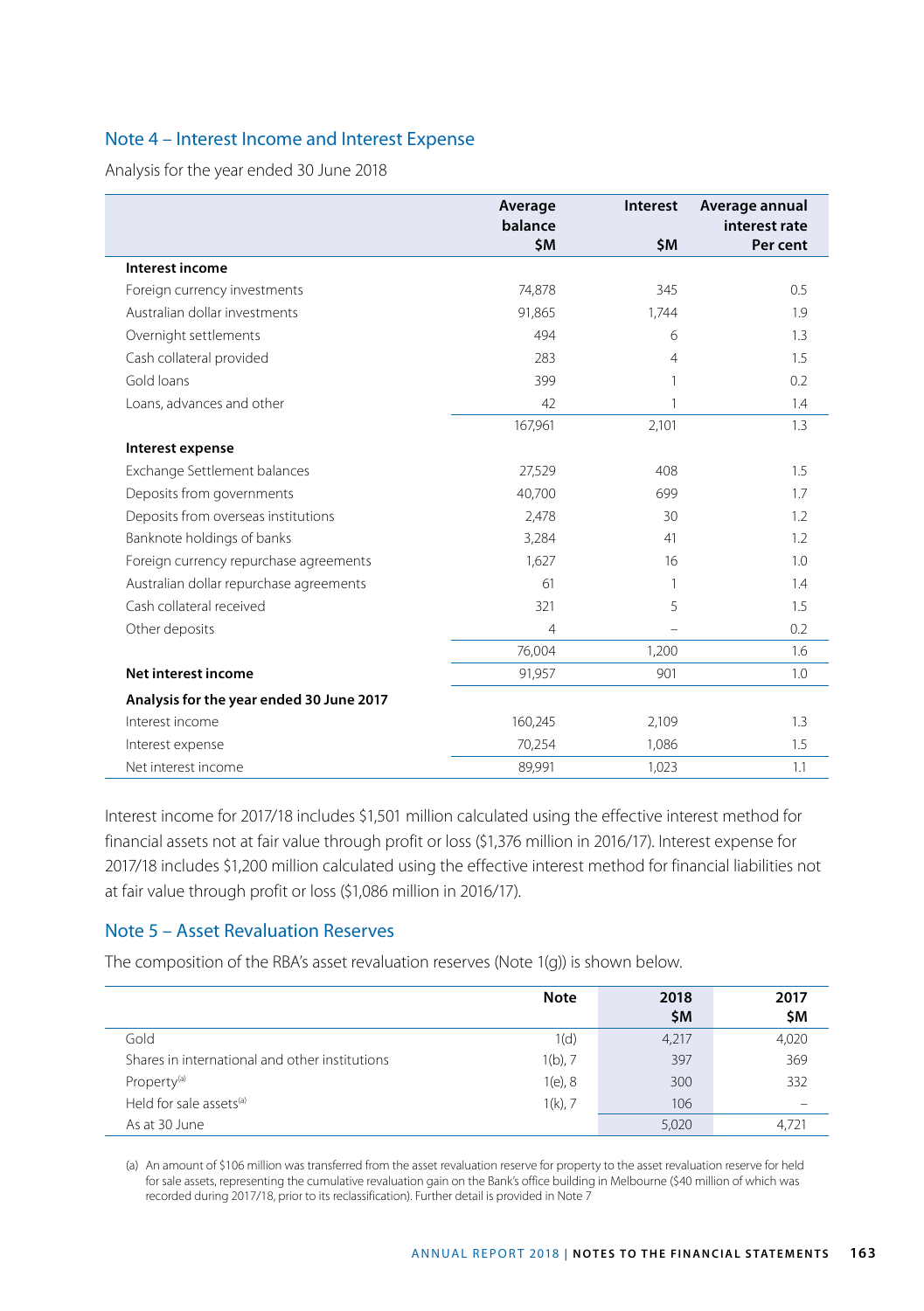### Note 6 – Cash and Cash Equivalents

|                                                                                         | 2018<br>\$M | 2017<br>\$M |
|-----------------------------------------------------------------------------------------|-------------|-------------|
| Cash                                                                                    | 51          | 42          |
| Overnight settlements                                                                   | 322         | 179         |
| As at 30 June                                                                           | 373         | 221         |
|                                                                                         |             |             |
| Reconciliation of net cash used in operating<br><b>Note</b><br>activities to Net Profit | 2018<br>\$M | 2017<br>\$M |
| Net profit/(loss)                                                                       | 3,847       | (897)       |
| (Decrease)/increase in interest payable                                                 | (20)        | 23          |

| Net loss on Australian dollar securities             |   | 160     | 400      |
|------------------------------------------------------|---|---------|----------|
| Net (gain)/loss on foreign currency                  | 2 | (3,261) | 1.288    |
| Decrease/(increase) in income accrued on investments |   | 130     | (210)    |
| Cash collateral (provided)/received                  |   | (1,502) | 3,437    |
| Depreciation of property, plant and equipment        | 2 | 47      | 41       |
| Amortisation of computer software                    | 2 | 17      | 10       |
| Net payments for investments                         |   | 11.003  | (35,984) |
| Other                                                |   | 3       | 33       |
| Net cash used in operating activities                |   | 10.523  | (31,690) |

Net loss on overseas investments and the control of the control of the control of the control of the control of the control of the control of the control of the control of the control of the control of the control of the c

Cash and cash equivalents include net amounts of \$322 million owed to the RBA for overnight clearances of financial transactions through the payments system (\$179 million at 30 June 2017). Other cash and cash equivalents include NPA's bank deposits. Cash and cash equivalents exclude Australian and foreign short-term investments held to implement monetary policy or as part of Australia's foreign reserve assets. These investments are disclosed as Australian dollar investments and foreign currency investments, respectively; further detail is disclosed in Note 15.

### Note 7 – Other Assets

|                                                    | <b>Note</b> | 2018<br>\$M | 2017<br>\$M |
|----------------------------------------------------|-------------|-------------|-------------|
| Shareholding in Bank for International Settlements | 1(b)        | 440         | 412         |
| Held for sale asset                                | 1(k)        | 108         |             |
| Computer software                                  | 1(f)        | 98          | 82          |
| Superannuation asset                               | $1(i)$ , 14 | 57          |             |
| Other                                              |             | 77          | 63          |
| As at 30 June                                      |             | 780         | 55.         |

At 30 June 2018, the gross book value of the RBA's computer software amounted to \$140.1 million and the accumulated amortisation on these assets was \$42.5 million (\$110.0 million and \$27.9 million, respectively, at 30 June 2017). During 2017/18, there were \$30.1 million in net additions to computer software (\$30.7 million in 2016/17) and \$16.5 million in amortisation expense (\$10.1 million in 2016/17).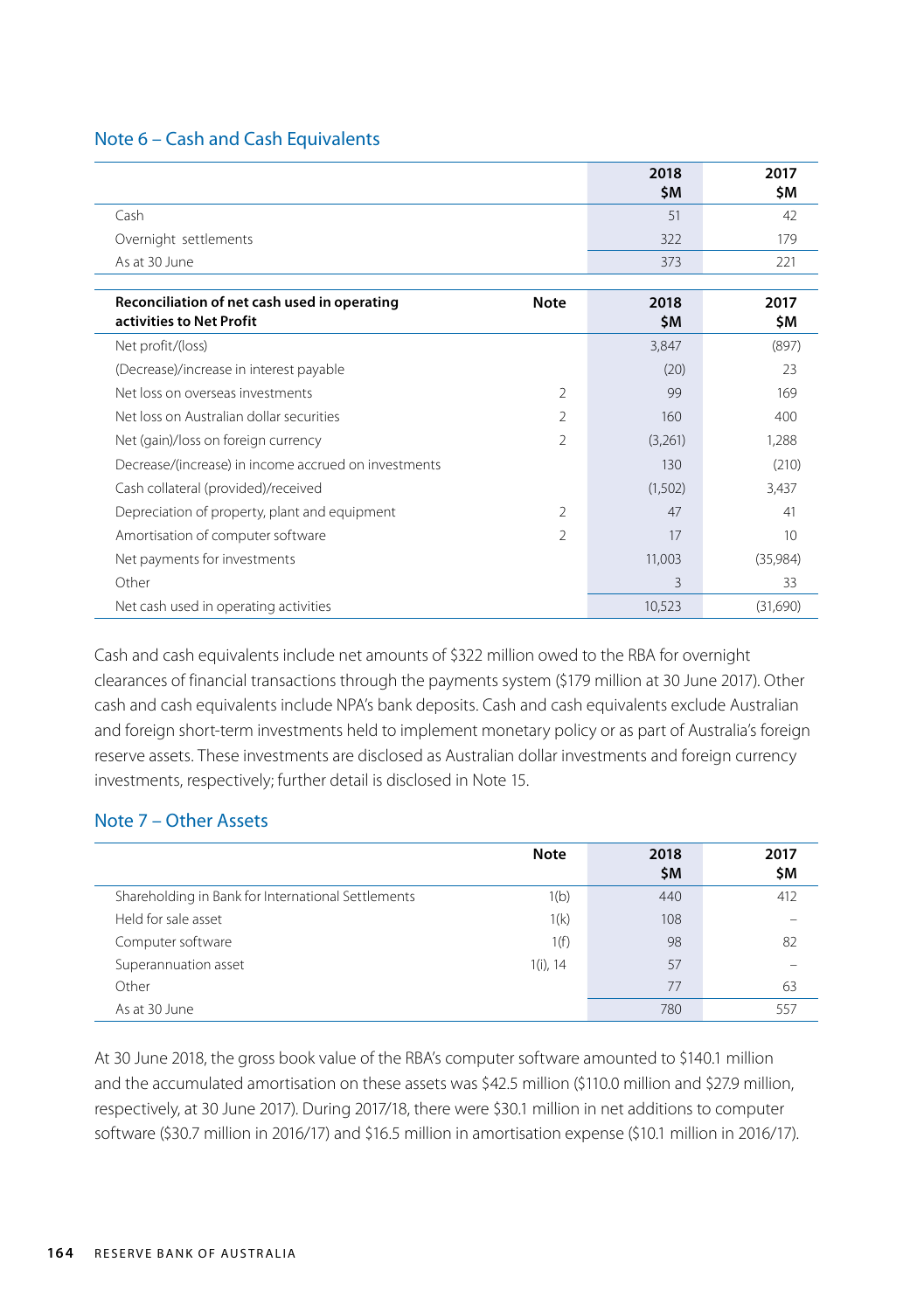The RBA had contractual commitments of \$7.2 million as at 30 June 2018 for the acquisition of computer software (\$9.6 million at 30 June 2017).

The RBA has commenced a process for the sale of its office property in Melbourne. The decision to sell the property via market follows a review of the RBA's property assets and its operational requirements. Completion of the sale is expected in the first half of 2018/19. Accordingly, the property has been reclassified as being held for sale, as required by AASB 5, and disclosed as part of Other Assets (see Note 1(k)). The property was disclosed as part of property, plant and equipment at 30 June 2017 (refer to Note 8).

Other assets include receivables of \$23.5 million as at 30 June 2018 (\$25.9 million at 30 June 2017), none of which is impaired.

|                                                          | <b>Land and</b><br><b>Buildings</b> | <b>Plant and</b><br>Equipment | <b>Total</b> |
|----------------------------------------------------------|-------------------------------------|-------------------------------|--------------|
|                                                          | \$M                                 | \$M                           | \$M          |
| Gross Book Value as at 30 June 2017                      | 552                                 | 296                           | 848          |
| Accumulated depreciation                                 | (1)                                 | (106)                         | (107)        |
| <b>Net Book Value</b>                                    | 551                                 | 190                           | 741          |
|                                                          |                                     |                               |              |
| <b>Additions</b>                                         | 2                                   | 18                            | 20           |
| Depreciation expense                                     | (13)                                | (34)                          | (47)         |
| Net gain/(loss) recognised in Other Comprehensive Income | 74                                  | $\equiv$                      | 74           |
| <b>Disposals</b>                                         | -                                   | (1)                           | (1)          |
| Transfer to held for sale assets                         | (108)                               |                               | (108)        |
| Net additions to net book value                          | (45)                                | (17)                          | (62)         |
|                                                          |                                     |                               |              |
| Gross Book Value as at 30 June 2018                      | 508                                 | 307                           | 815          |
| Accumulated depreciation                                 | (2)                                 | (134)                         | (136)        |
| <b>Net Book Value</b>                                    | 506                                 | 173                           | 679          |

## Note 8 – Property, Plant and Equipment

The net book value of the RBA's property, plant and equipment includes \$12.0 million of work in progress (\$29.0 million at 30 June 2017).

As at 30 June 2018, the RBA had contractual commitments of \$5.6 million for the acquisition or development of property, plant and equipment (\$10.4 million at 30 June 2017), all of which are due within one year.

## Note 9 – Deposits

|                                                                           | 2018<br>\$M | 2017<br>\$M |
|---------------------------------------------------------------------------|-------------|-------------|
| Exchange Settlement balances                                              | 28,546      | 28,215      |
| Australian Government                                                     | 49.012      | 59,086      |
| State governments                                                         | 149         | 232         |
| Foreign governments, foreign institutions and international organisations | 3,766       | 5.126       |
| Other depositors                                                          |             | 10          |
| As at 30 June                                                             | 81.474      | 92.669      |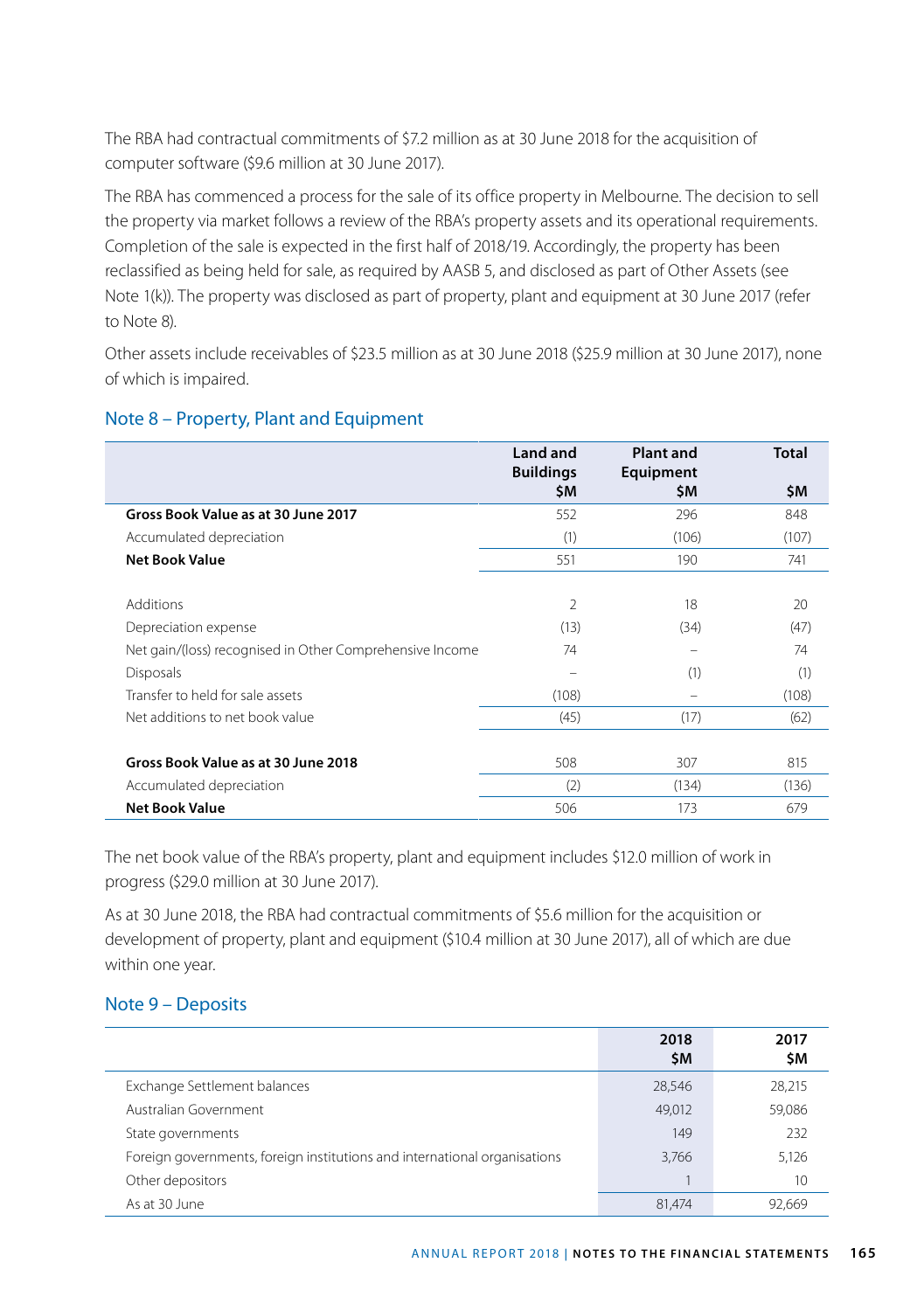### Note 10 – Other Liabilities

|                                                | <b>Note</b> | 2018<br>\$Μ | 2017<br>\$M |
|------------------------------------------------|-------------|-------------|-------------|
| <b>Provisions</b>                              |             |             |             |
| Provision for annual and other leave           |             | 21          | 21          |
| Provision for long service leave               |             | 43          | 44          |
| Provision for post-employment benefits         |             | 94          | 106         |
| Other                                          |             |             |             |
|                                                |             | 159         | 171         |
| Other                                          |             |             |             |
| Securities sold under agreements to repurchase | 1(b)        | 1,797       | 1,580       |
| Payable for unsettled purchases of securities  | 1(b)        | 694         | 1,533       |
| Foreign currency swap liabilities              | $1(b)$ , 15 | 219         | 1,150       |
| Interest accrued on deposits                   |             | 76          | 95          |
| Superannuation liability                       | $1(i)$ , 14 |             | 55          |
| Other                                          |             | 91          | 87          |
|                                                |             | 2,877       | 4,500       |
| Total Other Liabilities as at 30 June          |             | 3,036       | 4,671       |

The RBA's provision for its post-employment benefits was \$11.8 million lower in 2017/18, largely due to a decline in the assumed growth rate for the cost of providing these benefits in future periods. Benefits of \$4.6 million were paid out of the provision for post-employment benefits in 2017/18. The balance of the provision for post-employment benefits will change if assumptions about the length of staff service, the longevity of retired staff, future costs of providing benefits, or the discount rate varies.

Other provisions consist of \$622,000 for workers compensation (\$488,000 at 30 June 2017).

## Note 11 – Contingent Assets and Liabilities

### *Committed Liquidity Facility*

Since 1 January 2015, the RBA has provided a CLF to eligible ADIs as part of Australia's implementation of the Basel III liquidity standards. The CLF provides ADIs with a contractual commitment to funding under repurchase agreements with the RBA, subject to certain conditions. It was established to ensure that ADIs are able to meet their liquidity requirements under Basel III. The CLF is made available to ADIs in Australia because the supply of high-quality liquid assets (HQLA) is lower in Australia than is typical in other major economies; in other countries, these liquidity requirements are usually met by banks' HQLAs on their balance sheet. While the RBA administers the CLF, the Australian Prudential Regulation Authority (APRA) determines which institutions have access to the facility and the limits available. Any drawdown must meet certain conditions, including: APRA does not object to the drawdown; and the RBA assesses that the ADI has positive net worth. Accordingly, the potential funding under the CLF is disclosed as a contingent liability; repurchase agreements associated with providing funding are disclosed as a contingent asset. If an ADI drew on the CLF, the funds drawn would be shown as a deposit liability of the RBA, and the counterpart repurchase agreement as an Australian dollar investment.

The aggregate undrawn commitment of the CLF at 30 June 2018 totalled about \$223 billion for 14 ADIs (about \$193 billion for 14 ADIs at 30 June 2017).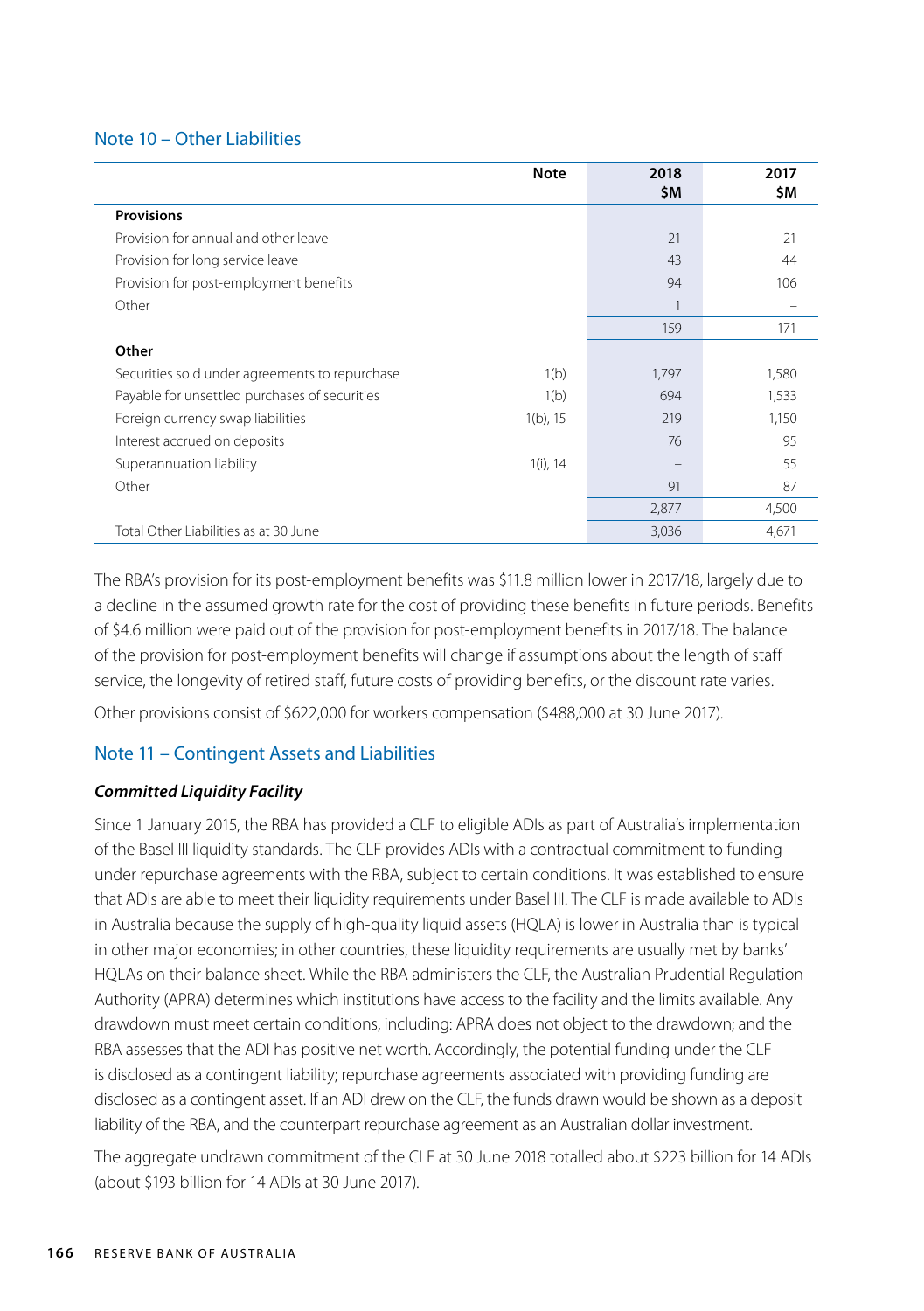### *Bank for International Settlements*

The RBA has a contingent liability for the uncalled portion of its shares held in the BIS amounting to \$68.4 million at 30 June 2018 (\$65.1 million at 30 June 2017).

### *NPA and Securency*

Charges were laid in 2011 against NPA and Securency International Pty Ltd (Securency) alleging that the companies and a number of individuals conspired to provide or to offer to provide, at various times between December 1999 and September 2004, benefits to foreign public officials that were not legitimately due. A number of former employees of the companies were charged between 2011 and 2013 with engaging in the alleged conspiracies, with false accounting offences or with both. The RBA has accounted for the costs, and potential costs, to the consolidated entity related to these charges in accordance with AASB 137 – *Provisions, Contingent Liabilities and Contingent Assets*. Specific information about these charges and the associated costs have not been disclosed in the notes to the accounts as these matters remain before the courts. In light of several uncertainties, it is not possible to make reliable estimates of all of the potential costs associated with the charges, or potential claims in connection with them, at the date of preparing these accounts.

In February 2013, the RBA completed the sale of its 50 per cent interest in Securency (now known as CCL Secure Pty Ltd) to a related entity of Innovia Films, a UK-based film manufacturer, which had previously owned the other half of Securency. An amount covering 50 per cent of certain potential liabilities of Securency relating to events prior to the sale was placed in escrow in February 2013. In February 2020 the RBA will receive the balance then remaining in escrow after relevant claims have been paid, settled or lapse. Where it is not possible to estimate the likelihood of the RBA receiving any payment from the amount held in escrow, this amount is treated as a contingent asset, in accordance with AASB 137.

Under the sale agreement the RBA also provided the owner of Securency with a number of indemnities in relation to the period during which Securency had been jointly owned by the RBA and Innovia Films. The RBA is unable to reliably estimate the potential financial effect of any obligation to make payment under or in connection with the sale agreement. Accordingly, these potential costs are treated as contingent liabilities in accordance with AASB 137.

### *Insurance*

The RBA carries its own insurance risks except when external insurance cover is considered to be more cost-effective or is required by legislation.

### *Performance Guarantees*

In the course of providing services to its customers, the RBA provides performance guarantees to third parties in relation to customer activities. Such exposure is not material and has not given rise to losses in the past.

Similarly, the RBA has provided a performance guarantee for pension payments to members of the Reserve Bank of Australia UK Pension Scheme in relation to a UK insurer. This exposure is not material. Further detail is provided in Note 14.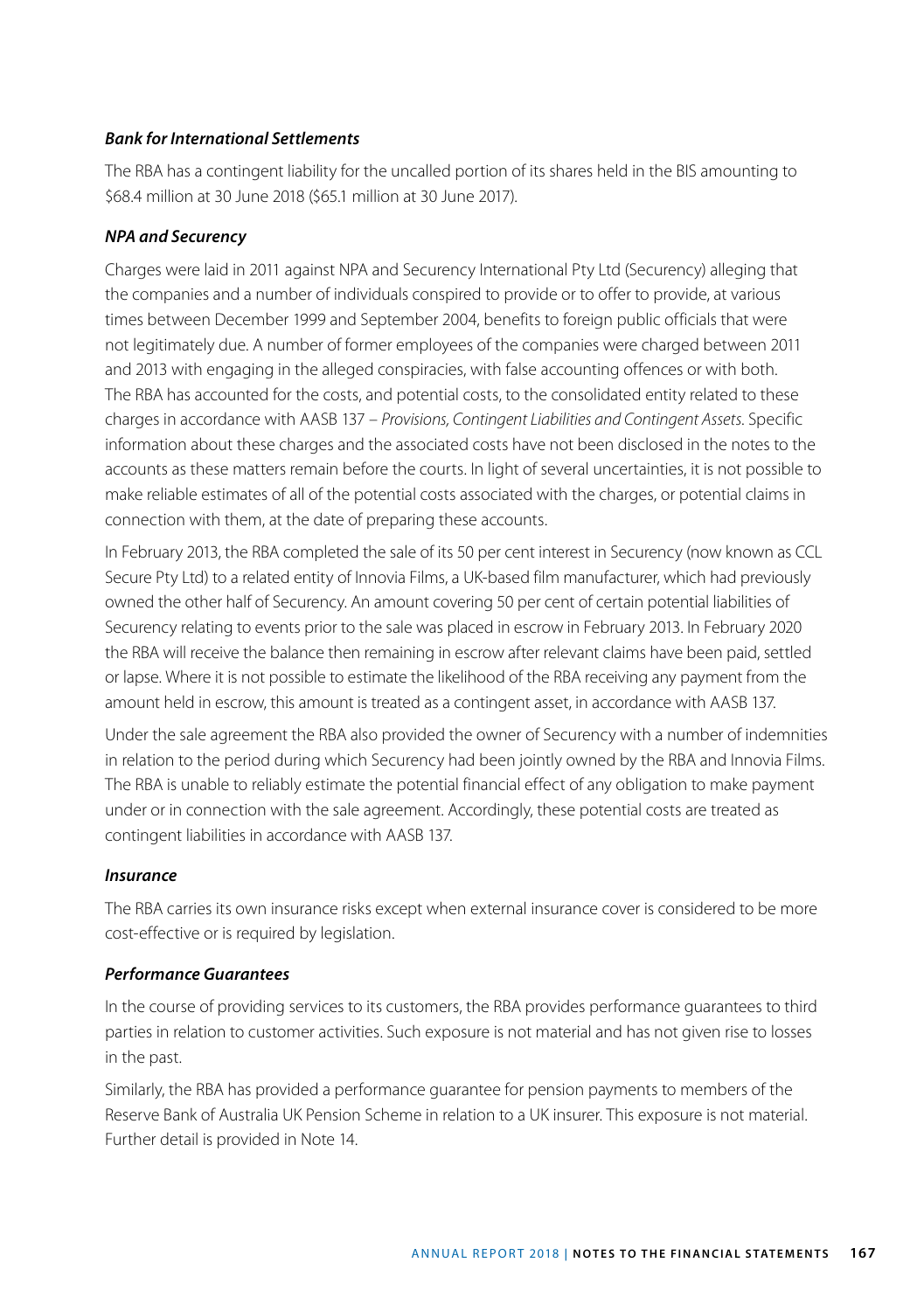### Note 12 – Key Management Personnel

The key management personnel of the RBA are the Governor and Deputy Governor, non-executive members of the Reserve Bank Board, non-executive members of the Payments System Board and the Assistant Governors, who are the senior staff responsible for planning, directing and controlling the activities of the RBA. There were 20 of these positions in 2017/18. A total of 23 individuals occupied these positions for all or part of the financial year. This compares with 25 in the previous year, reflecting the conclusion of the terms of, and the appointment of successors for, a number of occupants of positions in the group of key management personnel.

The positions of Governor and Deputy Governor are designated as Principal Executive Offices in terms of the *Remuneration Tribunal Act 1973*, which provides for the Remuneration Tribunal to determine the applicable remuneration for these positions. Within the parameters determined by the Remuneration Tribunal, the Reserve Bank Board Remuneration Committee, comprising three non-executive members, makes a recommendation on remuneration for these positions for the approval of the Board, which is the 'employing body' for the positions. In accordance with provisions of the Reserve Bank Act, neither the Governor nor the Deputy Governor takes part in decisions of the Reserve Bank Board relating to the determination or application of any terms or conditions on which either of them holds office.

The remuneration reference rate for the position of Governor is \$1,020,000 (superannuable salary of \$744,600) and that for the Deputy Governor is \$765,000 (superannuable salary of \$558,450). Remuneration of each of the Governor and Deputy Governor in 2017/18 was at the applicable reference rate. No performance payments were made to either the Governor or Deputy Governor in 2017/18.

Fees for non-executive members of the Reserve Bank Board and the Payments System Board are determined by the Remuneration Tribunal. The Governor, after consulting with the Board, determines the rates of remuneration of Assistant Governors. For staff generally, remuneration aims to be market competitive and designed to attract and retain appropriately skilled people. Remuneration levels for employees are externally benchmarked.

The disclosure of key management personnel remuneration is based on AASB 124 – *Related Party Disclosures*, as shown below. The figures are disclosed on an accruals basis and show the full cost to the consolidated entity; they include all leave and fringe benefits tax charges.

|                                   | 2018      | 2017      |
|-----------------------------------|-----------|-----------|
|                                   |           |           |
| Short-term employee benefits      | 4,857,890 | 5,331,771 |
| Post-employment benefits          | 815,019   | 884,655   |
| Other long-term employee benefits | 277,765   | 596,005   |
| Termination benefits              |           |           |
| Total compensation <sup>(a)</sup> | 5,950,674 | 6,812,431 |

(a) Within the group of key management personnel, 21 individuals (23 in 2016/17) were remunerated and included in this table; the two key management personnel that are not remunerated are the Secretary to the Treasury, as a member of the Reserve Bank Board, and the Chairman of APRA, as a member of the Payments System Board

Short-term benefits include cash salary and, where relevant for executives, lump-sum payments, motor vehicle benefits, car parking and health benefits and the fringe benefits tax paid or payable on these benefits.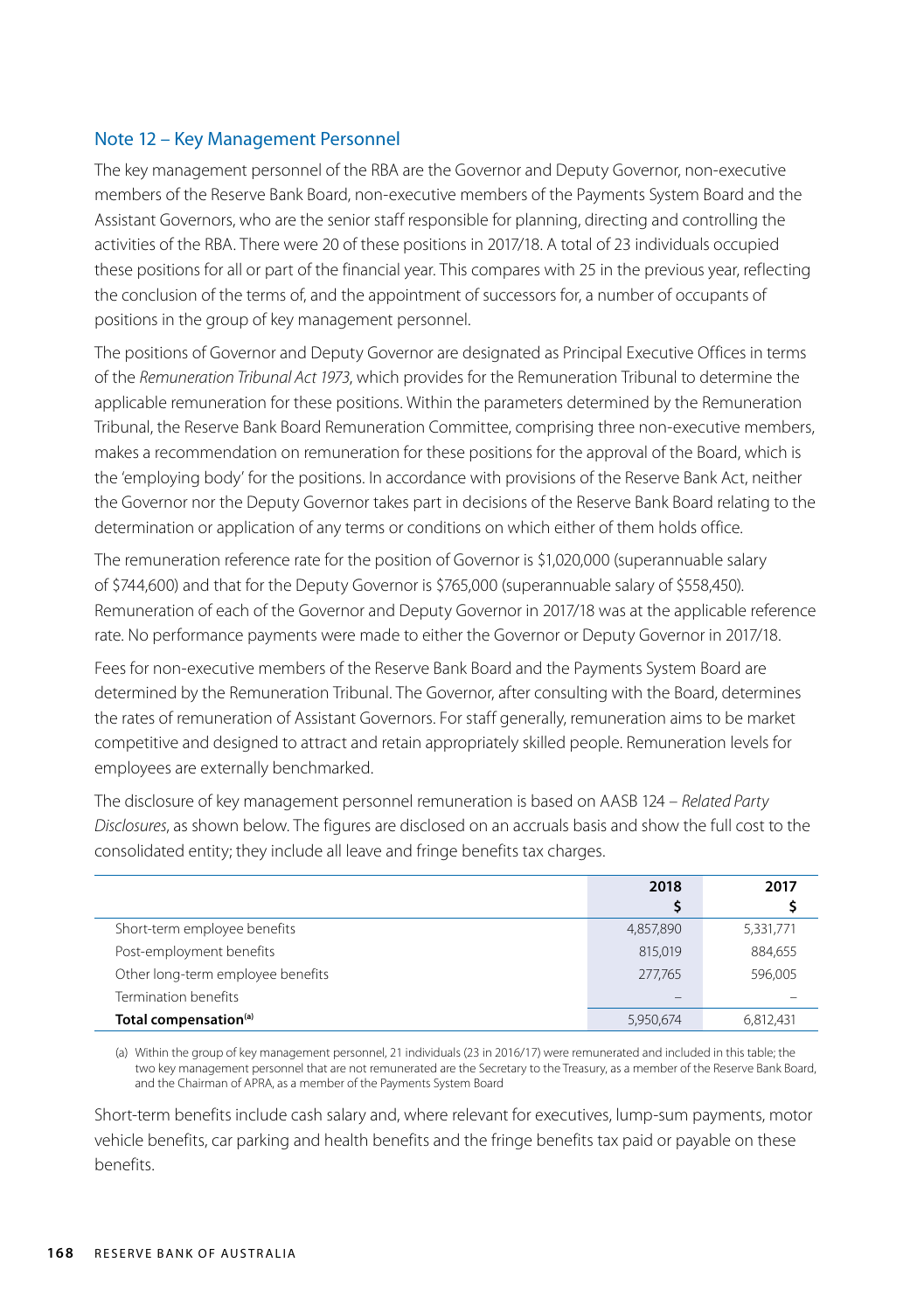Post-employment benefits include superannuation benefits and, in the case of executives, health benefits. Other long-term employee benefits include long service leave and annual leave as well as the cost of (or gain on) revaluing previously accrued leave entitlements in accordance with AASB 119 (refer Note 10).

There were no loans by the RBA to any key management personnel during 2017/18 and 2016/17.

There were no related party transactions with Board members or other key management personnel during 2017/18 and 2016/17. Transactions with Board member-related entities that occurred in the normal course of the RBA's operations were incidental and conducted on terms no more favourable than similar transactions with other employees or customers; any vendor relationships with such entities were at arm's length and complied with the RBA's procurement policy.

### Note 13 – Auditor's Remuneration

|                                                                                                        | 2018    | 2017    |
|--------------------------------------------------------------------------------------------------------|---------|---------|
| Fees paid or payable to the statutory auditor (Australian National<br>Audit Office) for audit services | 425,000 | 459,000 |

KPMG has been contracted by the Australian National Audit Office (ANAO) to provide audit services for the external audit of the RBA and the RBA's subsidiary NPA. The amount for 2016/17 also included audit services for the Reserve Bank of Australia Officers' Superannuation Fund (OSF), which was transferred to a multi-employer fund via a successor fund transfer in March 2017.

During 2017/18, KPMG earned additional fees of \$125,286 for non-audit services that were separately contracted by the RBA (\$80,069 in 2016/17). These fees, which included taxation services and advice provided to the RBA and the OSF, are mainly included in General administrative expenses in Note 2.

## Note 14 – Superannuation Funds

The RBA sponsors two superannuation funds: RB Super and the Reserve Bank of Australia UK Pension Scheme. Current and future benefits are funded by member and RBA contributions and the existing assets of these schemes. The RBA's superannuation expenses are included in net profit and shown in Note 2.

RB Super is a hybrid plan, with a mix of defined benefit members, defined contribution members and pensioners. Defined benefit members receive a defined benefit in accordance with RB Super's plan rules. Most members have unitised accumulation balances, which comprise employer contributions and members' personal contributions plus earnings on these contributions. Defined benefit membership was closed to new RBA staff from 1 August 2014. From that date, new staff have been offered defined contribution superannuation. The RBA does not have a role in directly operating or governing RB Super and has no involvement in the appointment of the RB Super Trustees.

The UK Pension Scheme is a closed defined benefit scheme subject to relevant UK regulation. The Trustees, with agreement from the RBA, have entered into a bulk purchase annuity (BPA) contract with a UK insurer as part of a process to eventually wind up the UK Pension Scheme. Defined benefit accrual for current members ceased on 30 June 2018. From that date, current and new staff have been offered defined contribution arrangements.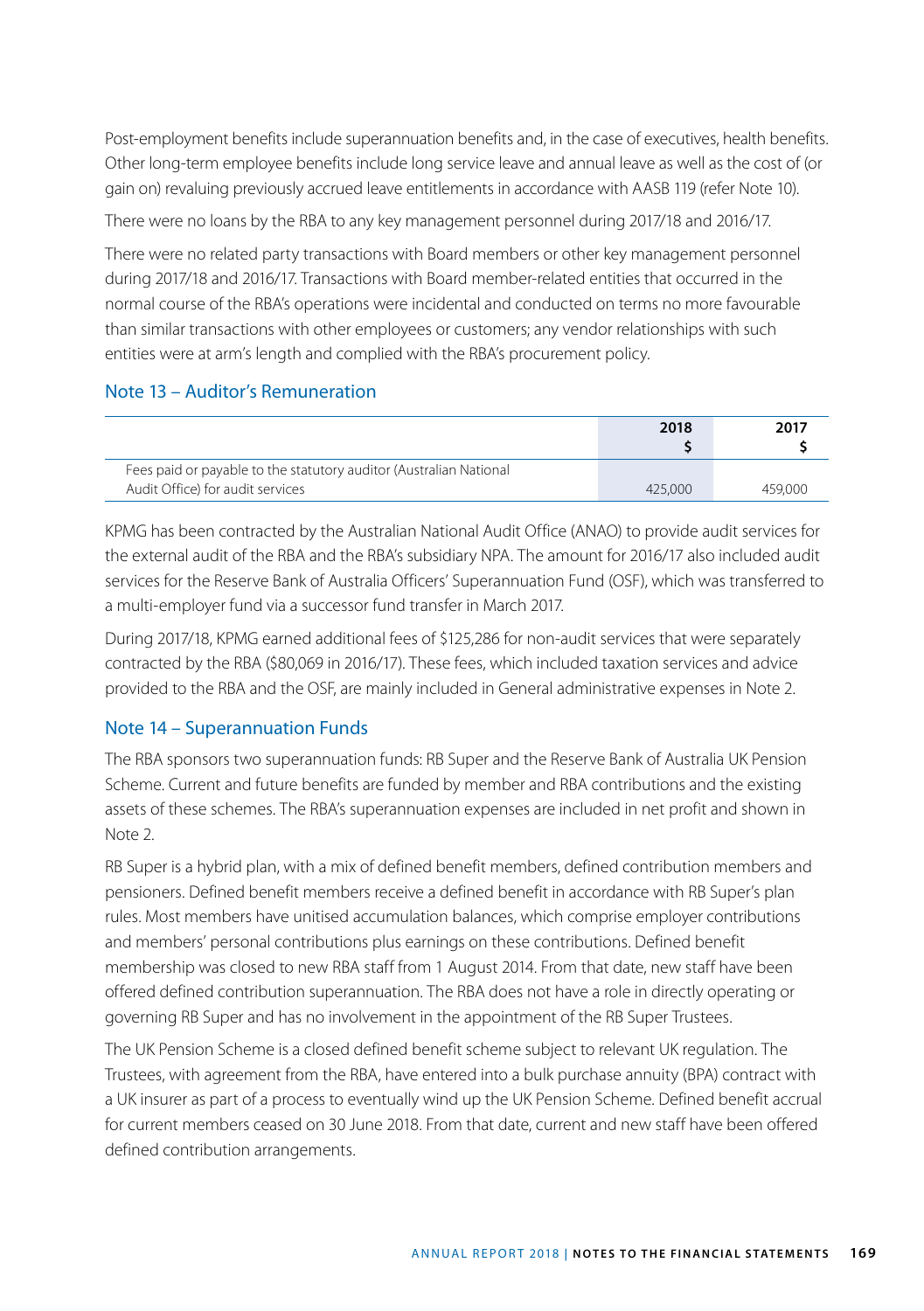### **Funding valuation**

Independent actuarial valuations of RB Super and the UK Pension Scheme are conducted every three years.

The triennial actuarial valuation for RB Super was completed for the financial position as at 30 June 2017 using the Attained Age Funding method. Accrued benefits were determined as the value of the future benefits payable to members (allowing for future salary increases), discounted by the expected rate of return on assets held to fund these benefits. At the time of this review, the surplus was \$190.1 million. On the same valuation basis, the RB Super surplus as at 30 June 2018 amounted to \$284.1 million. The RBA maintained its contribution rate to fund defined benefit obligations at 18.3 per cent of salaries in 2017/18, consistent with the actuary's recommendation.

The latest funding valuation for the UK Scheme was at 30 June 2016 and was also based on the Attained Age Funding method. At the time of this review, the UK Pension Scheme was in a small surplus with assets of \$25.6 million compared with accrued benefits of \$25.5 million. The bulk of the scheme's assets are currently invested in the BPA, with the balance invested in short-term money market securities and UK government bonds. The purchase of the BPA has significantly reduced funding risk for the scheme. Once a full due diligence is completed, a balancing payment will be made to the UK insurer to finalise the BPA. This amount is currently unknown, though it is expected that there will be sufficient assets in the scheme to fund the BPA balancing payment. To the extent this is not the case, the RBA would cover any shortfall.

### **Accounting valuation**

For financial statement purposes, the financial positions of RB Super and the UK Pension Scheme are valued in accordance with AASB 119. This standard requires disclosures of significant actuarial assumptions, a maturity analysis of the defined benefit obligation and key risk exposures. Information is provided only for RB Super, as the UK Pension Scheme is not material.

#### *Actuarial assumptions*

The principal actuarial assumptions for the AASB 119 valuation of RB Super are:

|                                             | 2018<br>Per cent | 2017<br>Per cent |
|---------------------------------------------|------------------|------------------|
| Discount rate (gross of tax) <sup>(a)</sup> | 4.4              | 4.5              |
| Future salary growth <sup>(b)</sup>         | 3.0              | 3.0              |
| Future pension growth <sup>(b)</sup>        | 3.0              | 3.0              |

(a) Based on highly rated Australian dollar-denominated corporate bond yields

(b) Includes a short-term assumption of 2.0 per cent for the first three years of the projections (2.0 per cent for the first four years in 2017)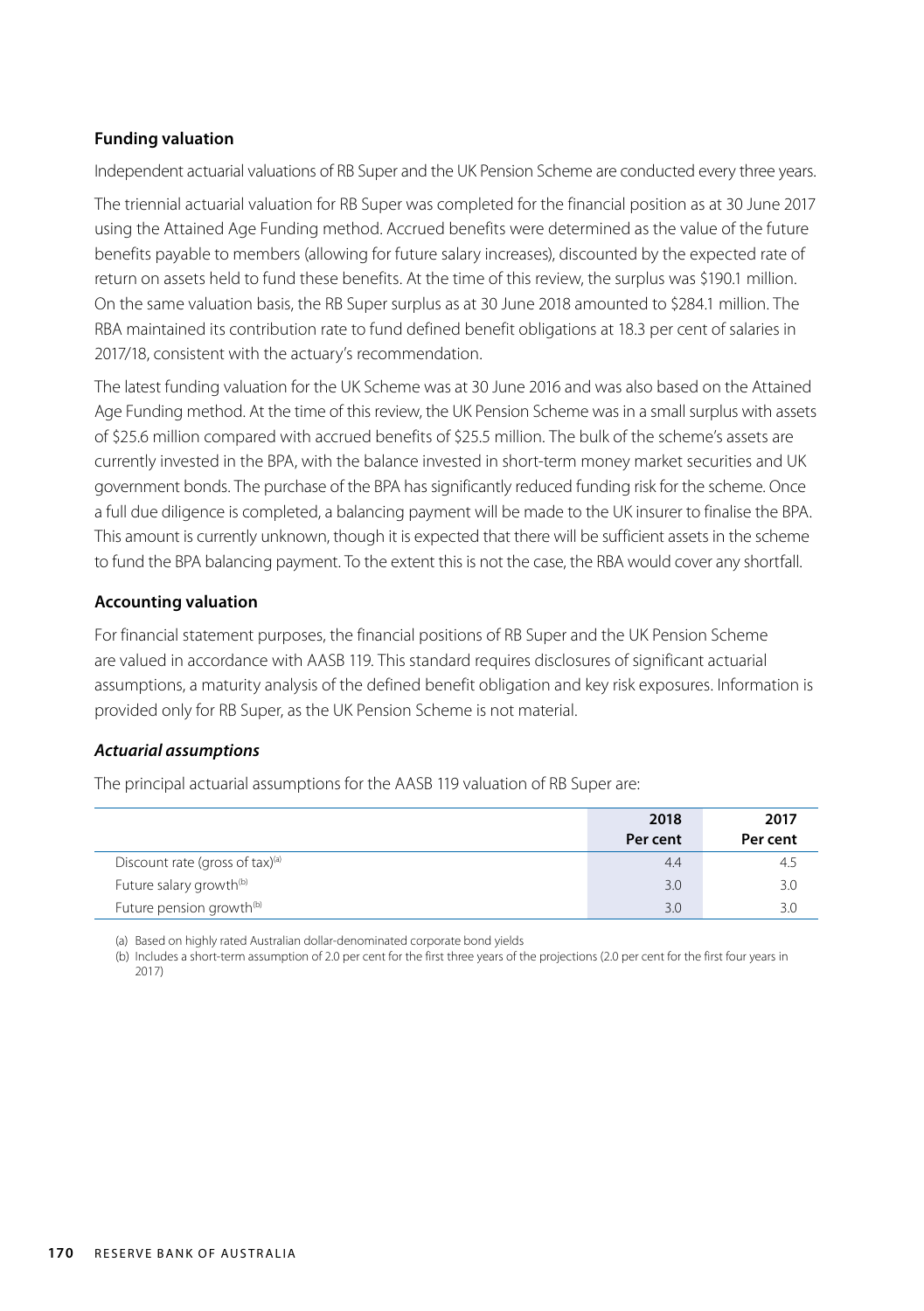### *Maturity analysis*

The weighted average duration of the defined benefit obligation for RB Super is 18 years (19 years at 30 June 2017). The expected maturity profile for defined benefit obligations of RB Super is as follows:

|                         | 2018<br>Per cent | 2017<br>Per cent |
|-------------------------|------------------|------------------|
| Less than 5 years       | 17               | 18               |
| Between 5 and 10 years  | 16               | 16               |
| Between 10 and 20 years | 28               | 26               |
| Between 20 and 30 years | 20               | 19               |
| Over 30 years           | 19               | 21               |
| Total                   | 100              | 100              |

### *Risk exposures*

Key risks from the RBA's sponsorship of the RB Super defined benefit plan include investment, interest rate, longevity, salary and pension risks.

*Investment risk* is the risk that the actual future return on plan assets will be lower than the assumed rate.

*Interest rate risk* is the exposure of the defined benefit obligations to adverse movements in interest rates. A decrease in interest rates will increase the present value of these obligations.

*Longevity risk* is the risk that RB Super members live longer, on average, than actuarial estimates of life expectancy.

*Salary risk* is the risk that higher than assumed salary growth will increase the cost of providing a salaryrelated pension.

*Pension risk* is the risk that pensions increase at a faster rate than assumed, thereby increasing the cost of providing them.

The table below shows the estimated change in the defined benefit obligation resulting from movements in key actuarial assumptions. These estimates change each assumption individually, holding other factors constant; they do not incorporate any correlations among these factors.

|                                                                                                                    | 2018<br>\$M | 2017<br><b>SM</b> |
|--------------------------------------------------------------------------------------------------------------------|-------------|-------------------|
| Change in defined benefit obligation from an increase of 0.25 percentage points in:                                |             |                   |
| Discount rate (gross of tax)                                                                                       | (61)        | (62)              |
| Future salary growth                                                                                               | 14          | 16                |
| Future pension growth                                                                                              | 47          | 47                |
| Change in defined benefit obligation from a decrease of 0.25 percentage points in:<br>Discount rate (gross of tax) | 65          | 66                |
| Future salary growth                                                                                               | (14)        | (15)              |
| Future pension growth                                                                                              | (45)        | (45)              |
| Change in defined benefit obligation from an increase in life expectancy of one year                               | 48          | 43                |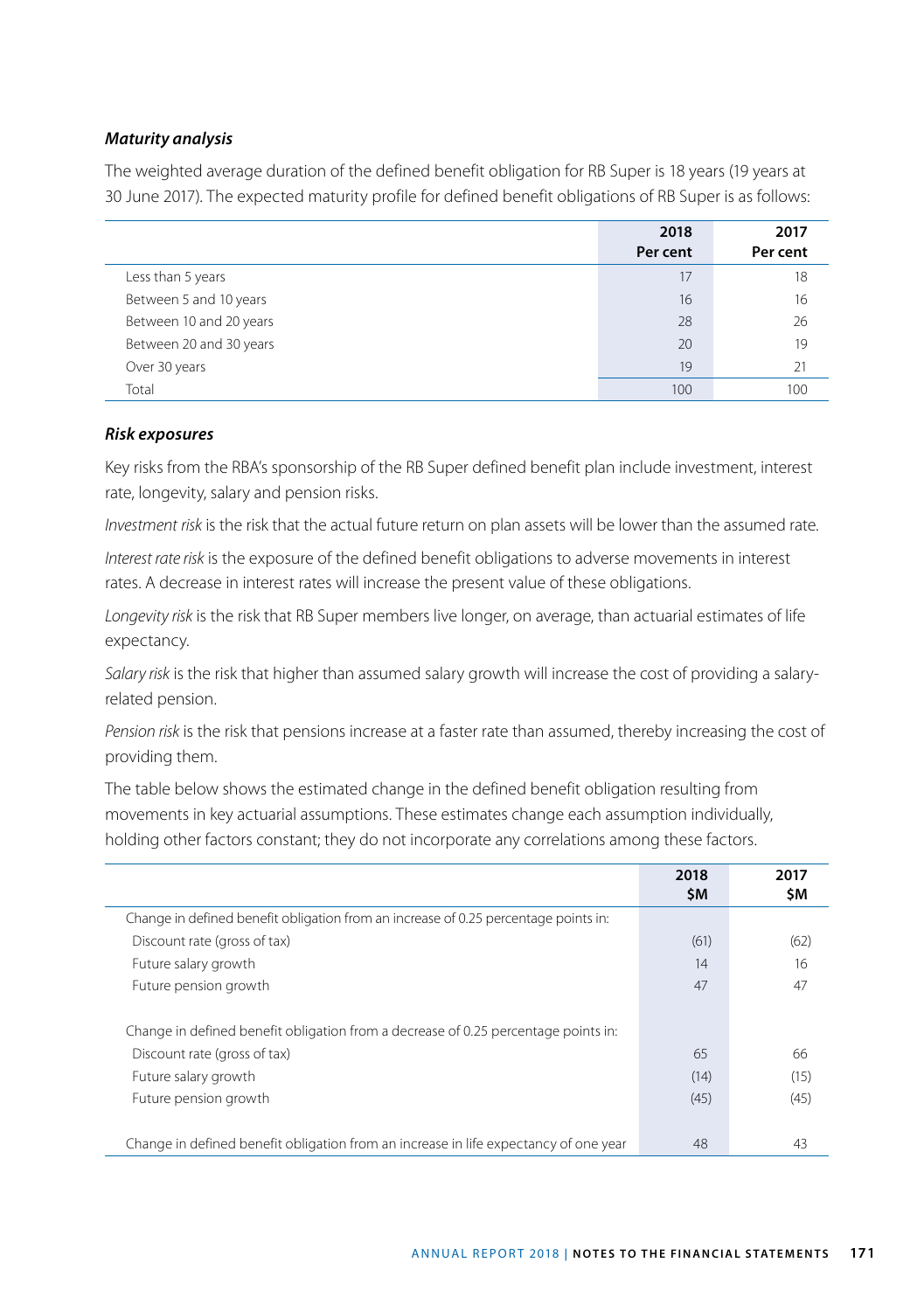## *Asset distribution*

The distribution of RB Super's assets used to fund members' defined benefits at 30 June is:

|                                       | Per cent of fund assets |      |
|---------------------------------------|-------------------------|------|
|                                       | 2018                    | 2017 |
| Cash and short-term securities        | $\overline{2}$          | 2    |
| Fixed interest and indexed securities | 8                       | 10   |
| Australian equities                   | 34                      | 34   |
| International equities                | 23                      | 24   |
| Property                              | 12                      | 12   |
| Private equity                        | 6                       | 6    |
| Infrastructure                        | 12                      | 10   |
| Hedge funds                           | 3                       | 2    |
| Total                                 | 100                     | 100  |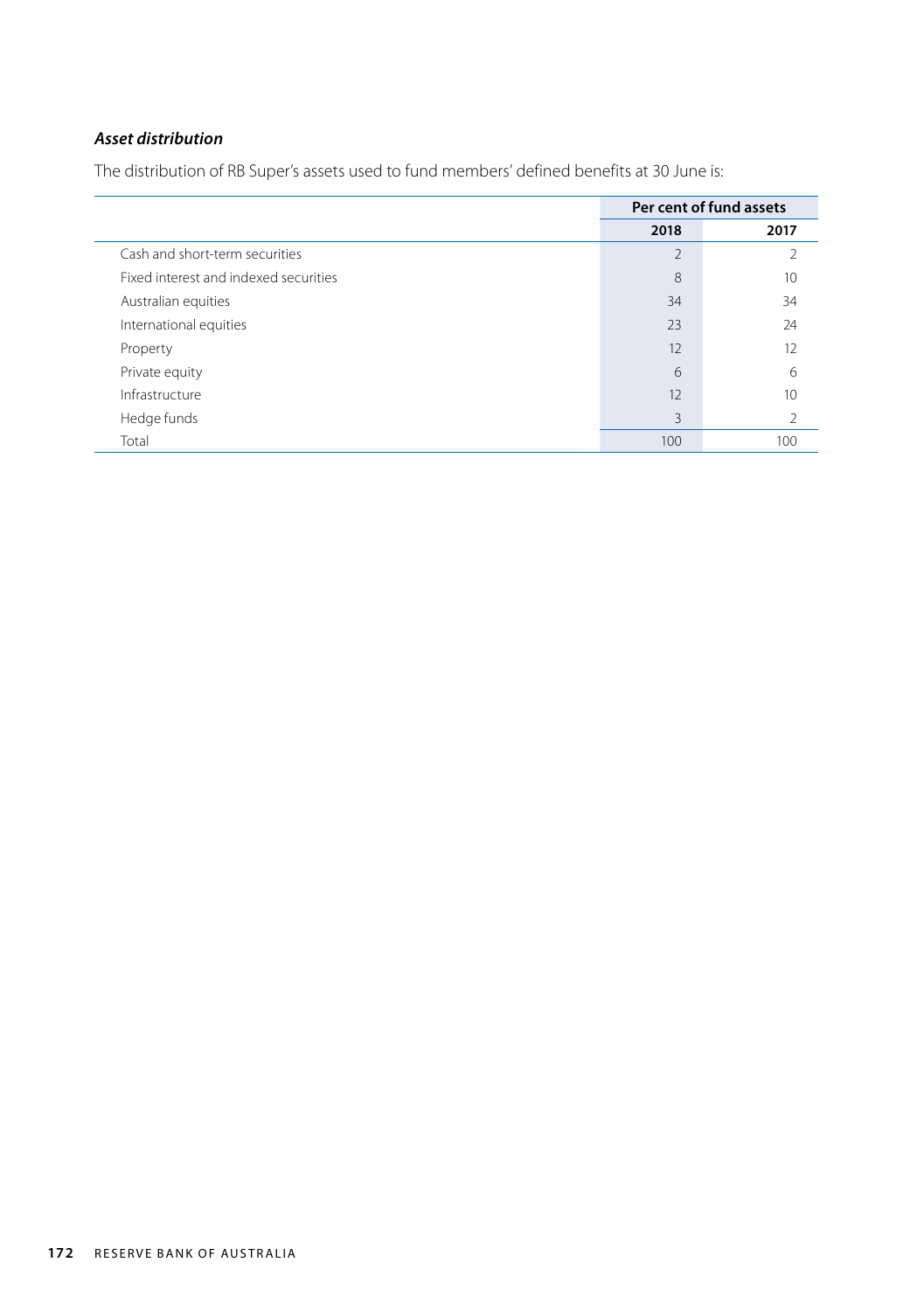### *AASB 119 Reconciliation*

The table below contains a reconciliation of the AASB 119 valuation of RB Super. The opening balance figures in 2017 are for the OSF, which was transferred to a multi-employer fund via a successor fund transfer in March 2017 and became RB Super. These details are for the defined benefit component only, as the RBA faces no actuarial risk on defined contribution balances and these balances have no effect on the measurement of the financial position of RB Super.

|                                                                                         | 2018<br>\$M | 2017<br>\$Μ |
|-----------------------------------------------------------------------------------------|-------------|-------------|
| Opening balances:                                                                       |             |             |
| Net market value of assets                                                              | 1,157       | 991         |
| Accrued benefits                                                                        | (1, 213)    | (1, 388)    |
| Opening superannuation asset/(liability)                                                | (56)        | (397)       |
| Change in net market value of assets                                                    | 113         | 166         |
| Change in accrued benefits                                                              |             | 175         |
| Change in superannuation asset/(liability)                                              | 113         | 341         |
| Closing balances:                                                                       |             |             |
| Net market value of assets                                                              | 1,270       | 1,157       |
| Accrued benefits                                                                        | (1,212)     | (1,213)     |
| Closing superannuation asset/(liability)                                                | 57          | (56)        |
| Interest income                                                                         | 52          | 35          |
| Benefit payments                                                                        | (49)        | (45)        |
| Return on plan assets                                                                   | 88          | 152         |
| Contributions from RBA to defined benefit schemes                                       | 22          | 24          |
| Change in net market value of assets                                                    | 113         | 166         |
| Current service cost                                                                    | (43)        | (53)        |
| Interest cost                                                                           | (55)        | (49)        |
| Benefit payments                                                                        | 49          | 45          |
| Gains/(losses) from change in demographic assumptions                                   | 42          |             |
| Gains/(losses) from change in financial assumptions                                     | (40)        | 253         |
| Gains/(losses) from change in other assumptions                                         | 46          | (21)        |
| <b>Change in accrued benefits</b>                                                       |             | 175         |
| Current service cost                                                                    | (43)        | (53)        |
| Net Interest (expense)/income                                                           | (3)         | (13)        |
| Productivity and superannuation guarantee contributions                                 | (8)         | (7)         |
| Superannuation (expense)/income included in profit or loss                              | (54)        | (73)        |
| Actuarial remeasurement gain/(loss)                                                     | 137         | 383         |
| Superannuation (expense)/income included in<br><b>Statement of Comprehensive Income</b> | 83          | 310         |
|                                                                                         |             |             |

*The components of this table may not add due to rounding.*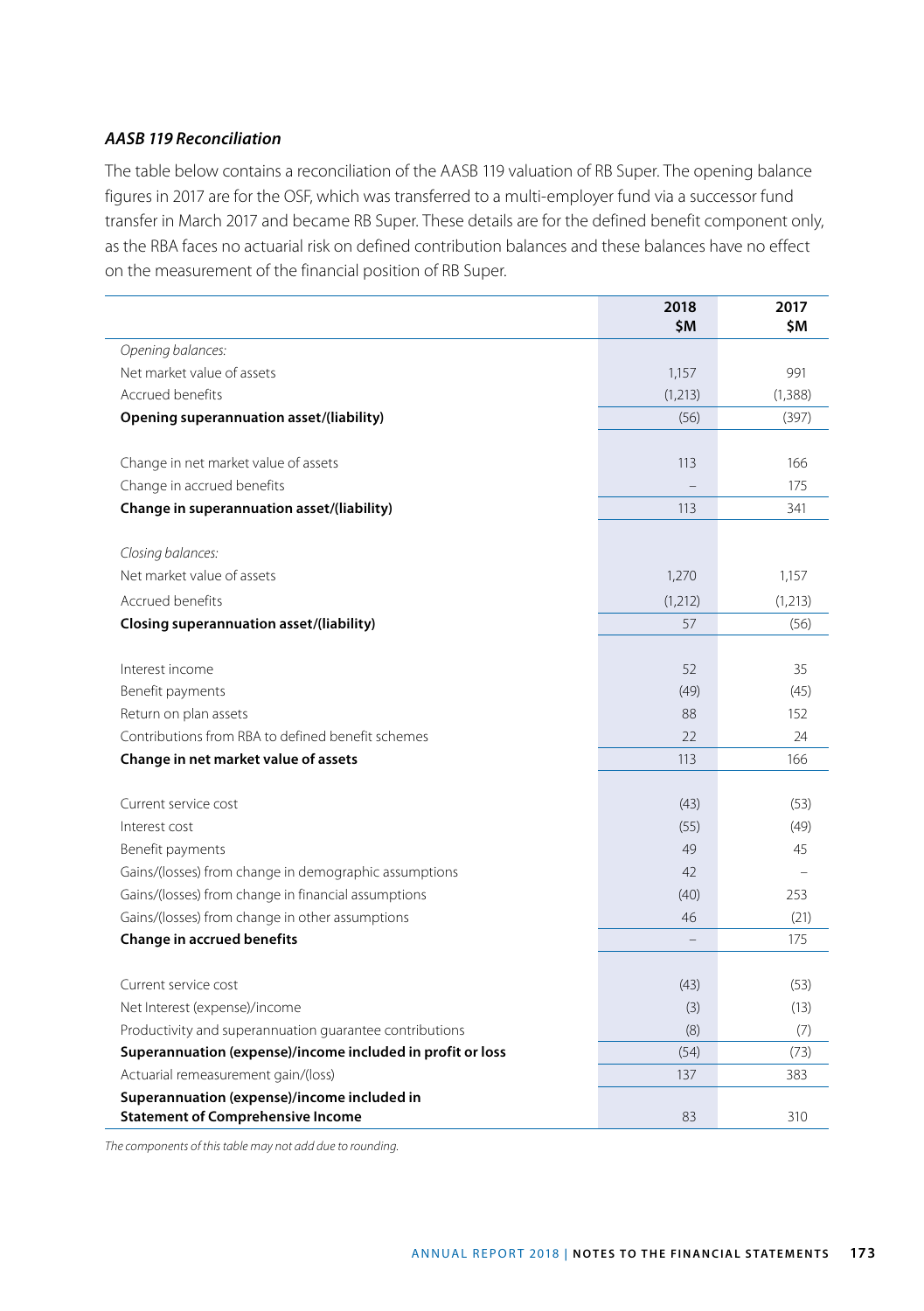### Note 15 – Financial Instruments and Risk

As the central bank in Australia, the RBA is responsible for implementing monetary policy, facilitating the smooth functioning of the payment system and managing Australia's foreign reserve assets. Consequently, the RBA holds a range of financial assets, including government securities, repurchase agreements and foreign currency swaps. As to financial liabilities, the RBA issues Australia's banknotes and takes deposits from its customers, mainly the Australian Government, and eligible financial institutions. The RBA also provides banking services to its customers and operates Australia's high-value payments and interbank settlement systems.

### Financial Risk

The RBA is exposed to a range of financial risks that reflect its policy and operational responsibilities. These risks include market risk, credit risk and liquidity risk. The chapters on 'Operations in Financial Markets' and 'Risk Management' provide information on the RBA's management of these financial risks. The RBA's approach to managing financial risk is set out in the Risk Appetite Statement available on the RBA website.

### **Market risk**

Market risk is the risk that the fair value or future cash flows of a financial instrument will fluctuate because of changes in market prices. Market risk comprises foreign exchange risk and interest rate risk.

### *Foreign exchange risk*

Foreign exchange risk is the risk that the fair value or cash flows of the RBA's foreign currency assets and liabilities will fluctuate because of movements in exchange rates. The RBA's net foreign currency exposure as at 30 June 2018 was \$53.8 billion (\$51.8 billion as at 30 June 2017). An appreciation in the Australian dollar would therefore result in valuation losses, while a depreciation would lead to valuation gains. The overall level of foreign currency exposure is determined by policy considerations. Foreign currency risk can be mitigated to a limited extent by holding assets across a diversified portfolio of currencies. The RBA holds foreign reserves in seven currencies – the US dollar, euro, Japanese yen, Canadian dollar, Chinese renminbi, UK pound sterling and South Korean won.

The RBA also undertakes foreign currency swaps to assist its daily domestic liquidity management and to manage foreign reserve assets. These instruments carry no foreign exchange risk.

### *Concentration of foreign exchange*

The RBA's net holdings of foreign exchange (excluding Special Drawing Rights and Asian Bond Fund 2) were distributed as follows as at 30 June:

|                        | Per cent of foreign exchange |      |  |
|------------------------|------------------------------|------|--|
|                        | 2018                         | 2017 |  |
| US dollar              | 55                           | 55   |  |
| Euro                   | 20                           | 20   |  |
| Japanese yen           | 5                            |      |  |
| Canadian dollar        | 5                            |      |  |
| Chinese renminbi       | 5                            |      |  |
| UK pound sterling      | 5                            |      |  |
| South Korean won       | 5                            |      |  |
| Total foreign exchange | 100                          | 100  |  |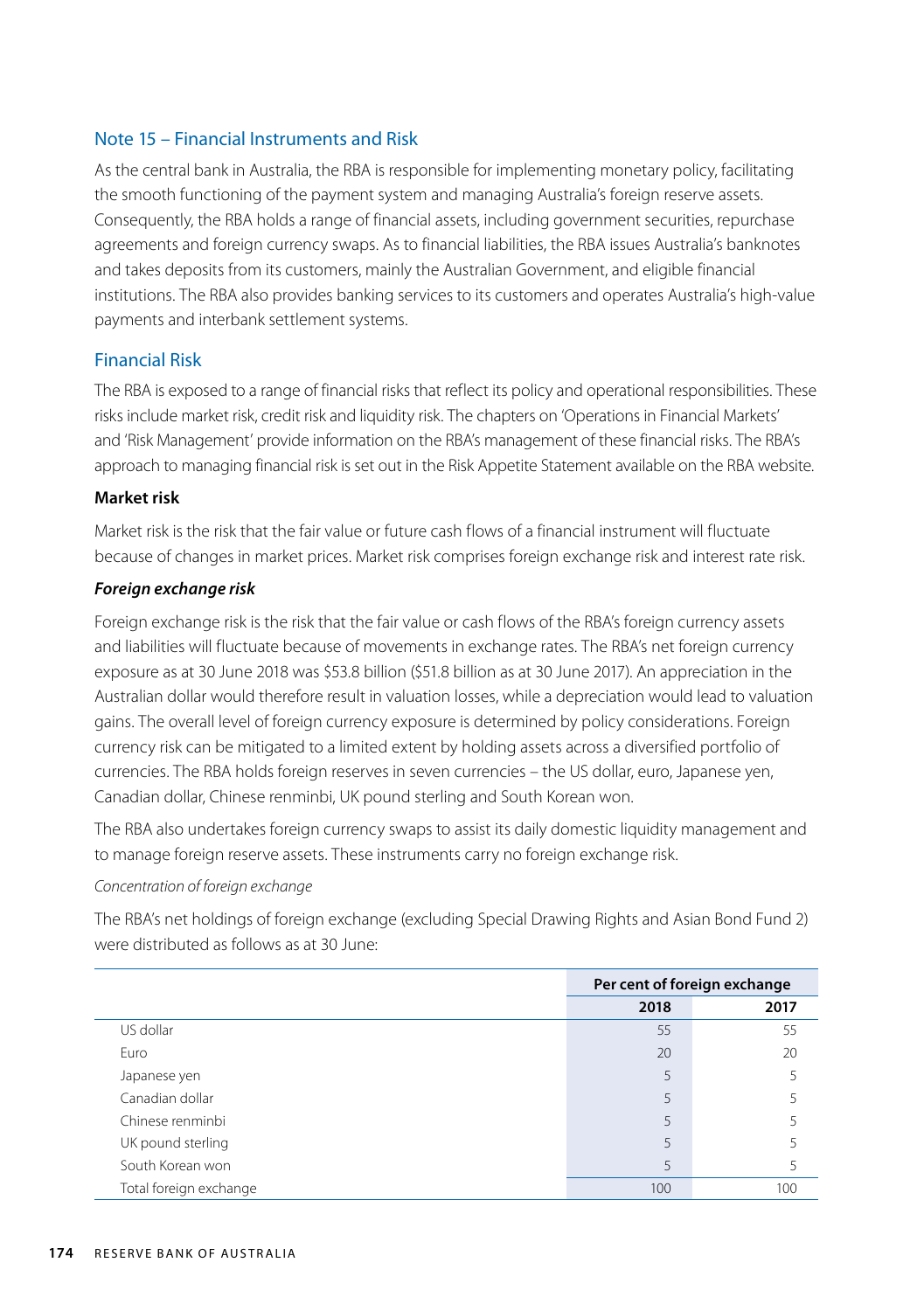#### *Sensitivity to foreign exchange risk*

The sensitivity of the RBA's profit and equity to a movement of +/–10 per cent in the value of the Australian dollar exchange rate as at 30 June is shown below. These figures are generally reflective of the RBA's exposure over the financial year.

|                                                        | 2018<br><b>SΜ</b> | 2017<br>\$Μ |
|--------------------------------------------------------|-------------------|-------------|
| Change in profit/equity due to a 10 per cent:          |                   |             |
| appreciation in the reserves-weighted value of the A\$ | (4,896)           | (4.715)     |
| depreciation in the reserves-weighted value of the A\$ | 5.984             | 5.763       |

### *Interest rate risk*

Interest rate risk is the risk that the fair value or cash flows of financial instruments will fluctuate because of movements in market interest rates. The RBA faces interest rate risk because most of its assets are financial assets that have a fixed income stream, such as Australian dollar and foreign currency securities. The price of such securities rises when market interest rates decline, and it falls if market rates rise. Interest rate risk increases with the maturity of a security. Interest rate risk on foreign assets is controlled through limits on the duration of these portfolios. Interest rate risk on Australian dollar assets is relatively low as most of the portfolio is held in short-term reverse repurchase agreements.

### *Sensitivity to interest rate risk*

The figures below show the effect on the RBA's profit and equity of a movement of +/–1 percentage point in interest rates, given the level, composition and modified duration of the RBA's foreign currency and Australian dollar securities as at 30 June.

|                                                                                             | 2018<br><b>SM</b> | 2017<br>\$Μ |
|---------------------------------------------------------------------------------------------|-------------------|-------------|
| Change in profit/equity due to movements of $+/-1$ percentage point<br>across yield curves: |                   |             |
| Foreign currency securities                                                                 | $-$ /+284         | $-$ /+287   |
| Australian dollar securities                                                                | $-/-142$          | $-$ /+157   |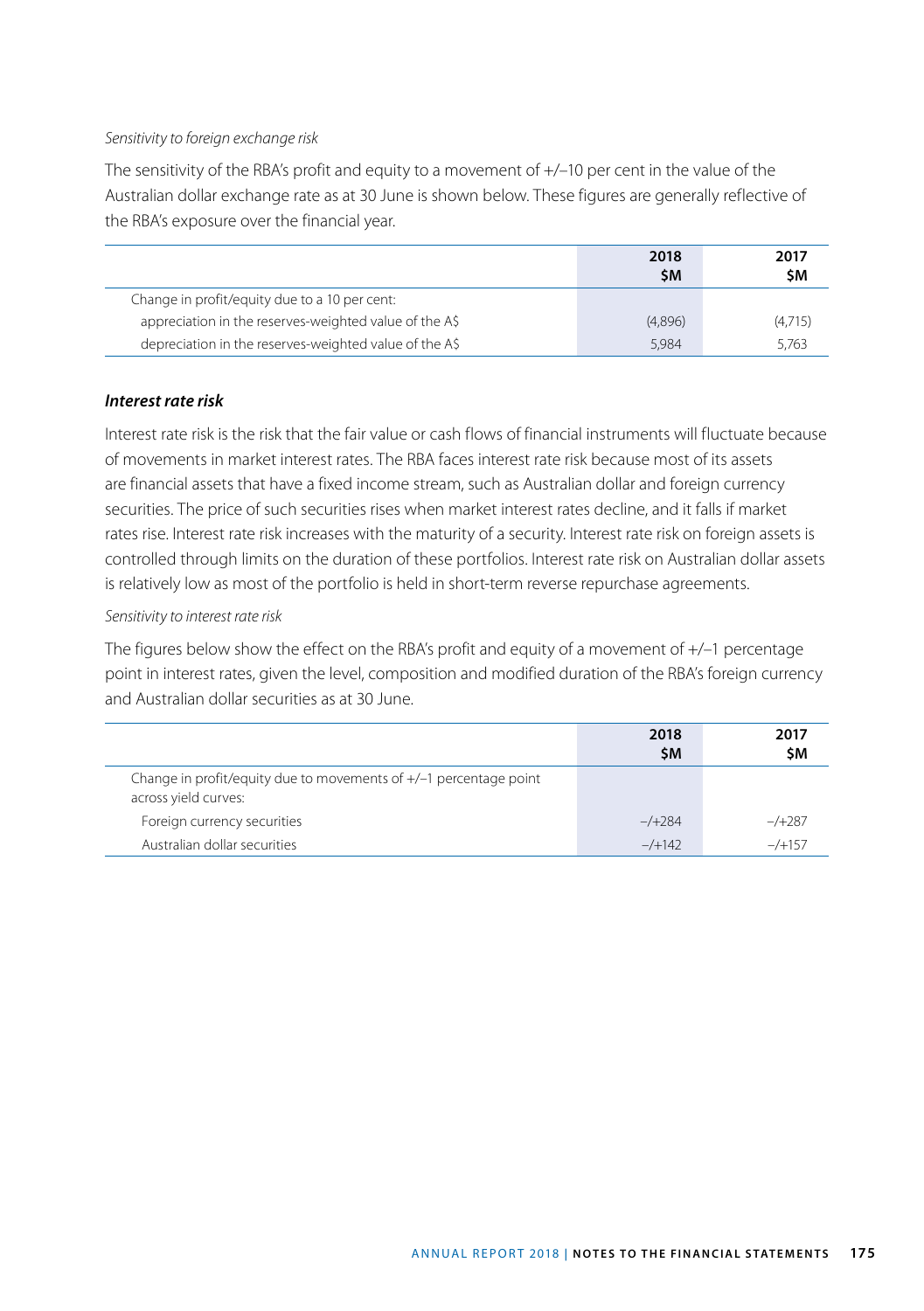### **Liquidity risk**

Liquidity risk is the risk that the RBA will not have the resources required at a particular time to meet its obligations to settle its financial liabilities. As the ultimate source of liquidity in Australian dollars, the RBA can create liquidity in unlimited amounts in Australian dollars at any time. A small component of the RBA's liabilities is in foreign currencies, namely foreign repurchase agreements.

Liquidity risk may also be associated with the RBA, in extraordinary circumstances, being forced to sell a financial asset at a price less than its fair value. The RBA manages this risk by holding a diversified portfolio of highly liquid Australian dollar and foreign currency assets.

The analysis of portfolio maturity in the table that follows is based on the RBA's contracted portfolio as reported in the RBA's Statement of Financial Position. All financial instruments are shown at their remaining term to maturity, which is equivalent to the repricing period. Other liabilities include amounts outstanding under repurchase agreements. Foreign currency swaps reflect the gross contracted amount of the RBA's outstanding foreign currency swap positions.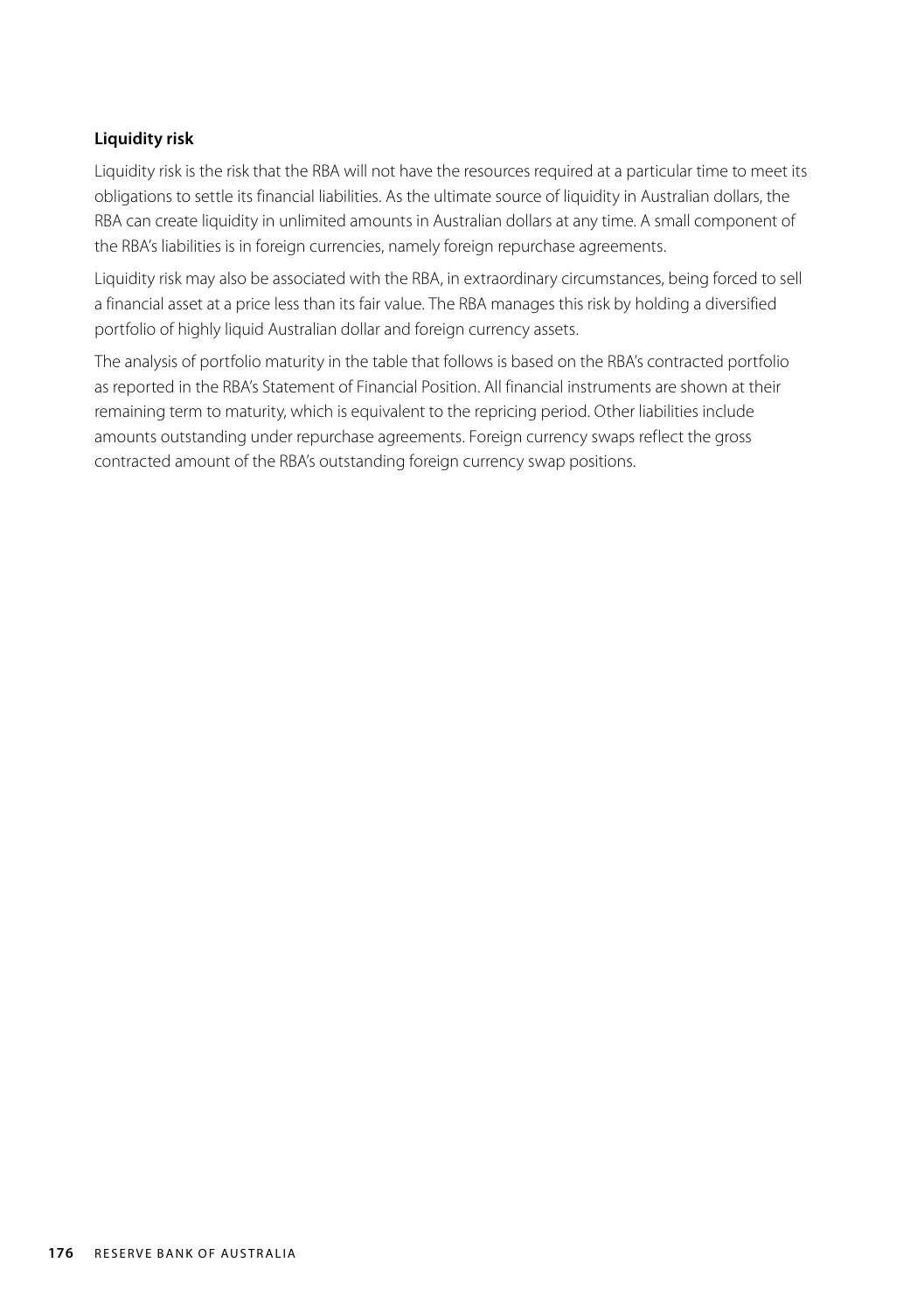# Maturity Analysis – as at 30 June 2018

|                                                   | <b>Balance</b><br>sheet | <b>Contracted maturity</b><br>\$M |                                |                                 |                          |                            | No<br>specified                    | Weighted<br>average   |
|---------------------------------------------------|-------------------------|-----------------------------------|--------------------------------|---------------------------------|--------------------------|----------------------------|------------------------------------|-----------------------|
|                                                   | total<br>\$M            | On<br>demand                      | $0$ to $3$<br>months           | 3 to 12<br>months               | 1 to 5<br>years          | Over <sub>5</sub><br>years | maturity<br>\$M                    | effective<br>rate (%) |
| Assets                                            |                         |                                   |                                |                                 |                          |                            |                                    |                       |
| Cash and cash equivalents                         | 373                     | 50                                | 322                            |                                 |                          |                            | 1                                  | 1.25                  |
| Australian dollar investments                     |                         |                                   |                                |                                 |                          |                            |                                    |                       |
| Securities purchased under                        |                         |                                   |                                |                                 |                          |                            |                                    |                       |
| repurchase agreements                             | 93,503                  | $\overline{\phantom{0}}$          | 66,832                         |                                 |                          | $\overline{\phantom{0}}$   | 26,671                             | 1.85                  |
| Securities sold under                             |                         |                                   |                                |                                 |                          |                            |                                    |                       |
| repurchase agreements                             | 780                     | $\equiv$                          | $\overline{a}$                 | 780                             |                          | L.                         |                                    | 1.92                  |
| Other securities                                  | 9,729                   |                                   | 3                              | 7,350                           | 1,454                    | 922                        |                                    | 2.05                  |
| Accrued interest                                  | 241                     |                                   | 210                            | 31                              |                          |                            |                                    | na                    |
|                                                   | 104,253                 |                                   |                                |                                 |                          |                            |                                    |                       |
| Foreign currency investments                      |                         |                                   |                                |                                 |                          |                            |                                    |                       |
| Balances with central banks                       | 23,164                  | 22,420                            | 744                            |                                 |                          |                            |                                    | 0.05                  |
| Securities purchased under                        |                         |                                   |                                |                                 |                          |                            |                                    |                       |
| repurchase agreements                             | 2,834                   |                                   | 2,834                          |                                 |                          |                            |                                    | 1.26                  |
| Securities sold under                             |                         |                                   |                                |                                 |                          |                            |                                    |                       |
| repurchase agreements                             | 996                     | $\overline{\phantom{0}}$          | 471                            | 79                              | 446                      | ÷                          |                                    | 0.80                  |
| Other securities                                  | 47,813                  | $\overline{\phantom{0}}$          | 25,311                         | 10,046                          | 6,049                    | 220                        | 6,187                              | 0.70                  |
| Deposits                                          | 602                     | $\overline{\phantom{0}}$          | 601                            | $\qquad \qquad -$               |                          | $\overline{\phantom{0}}$   | 1<br>-                             | 3.50                  |
| Cash collateral provided<br>Accrued interest      | 411<br>92               |                                   | 411<br>71                      | ÷,<br>21                        |                          |                            |                                    | 1.50                  |
|                                                   | 75,912                  |                                   |                                |                                 |                          |                            |                                    | na                    |
| Gold                                              |                         |                                   |                                |                                 |                          |                            |                                    |                       |
| Gold holdings on loan                             | 605                     |                                   | 219                            | 386                             |                          |                            |                                    | 0.15                  |
| Gold holdings                                     | 3,739                   |                                   |                                |                                 |                          |                            | 3,739                              | na                    |
|                                                   | 4,344                   |                                   |                                |                                 |                          |                            |                                    |                       |
| Property, plant & equipment                       | 679                     | $\overline{\phantom{0}}$          | ÷                              | $\overline{a}$                  | i.                       | $\overline{\phantom{0}}$   | 679                                | na                    |
| Other assets                                      | 780                     | $\overline{\phantom{0}}$          | 23                             | 8                               | 6                        | 1                          | 742                                | na                    |
| <b>Total assets</b>                               | 186,341                 | 22,470                            | 98,052                         | 18,701                          | 7,955                    | 1,143                      | 38,020                             | 1.27                  |
|                                                   |                         |                                   |                                |                                 |                          |                            |                                    |                       |
| Liabilities                                       |                         |                                   |                                |                                 |                          |                            |                                    |                       |
| Deposits                                          | 81,474                  | 34,966                            | 46,508                         |                                 |                          |                            |                                    | 1.63                  |
| Distribution payable to                           |                         |                                   |                                |                                 |                          |                            |                                    |                       |
| the Commonwealth<br>Australian banknotes on issue | 889                     | $\equiv$                          | 605                            | 284<br>$\overline{\phantom{0}}$ |                          |                            |                                    | na                    |
| Cash collateral received                          | 75,565<br>17            |                                   | $\overline{\phantom{0}}$<br>17 | $\overline{\phantom{0}}$        |                          | i.                         | 75,565<br>$\overline{\phantom{a}}$ | 0.04<br>1.50          |
| Other liabilities                                 | 3,019                   | $\qquad \qquad -$                 | 2,860                          | i.                              | $\overline{\phantom{0}}$ | $\overline{\phantom{a}}$   | 159                                | 0.46                  |
| <b>Total liabilities</b>                          | 160,964                 | 34,966                            | 49,990                         | 284                             | $\equiv$                 | $\overline{\phantom{0}}$   | 75,724                             | 0.86                  |
| Capital and reserves                              | 25,377                  |                                   |                                |                                 |                          |                            |                                    |                       |
| <b>Total balance sheet</b>                        | 186,341                 |                                   |                                |                                 |                          |                            |                                    |                       |
|                                                   |                         |                                   |                                |                                 |                          |                            |                                    |                       |
| Swaps                                             |                         |                                   |                                |                                 |                          |                            |                                    |                       |
| Australian dollars                                |                         |                                   |                                |                                 |                          |                            |                                    |                       |
| Contractual outflow                               | (246)                   |                                   | (246)                          | $\overline{\phantom{0}}$        |                          |                            |                                    |                       |
| Contractual inflow                                | 19,995                  | ÷,                                | 19,995                         |                                 |                          |                            |                                    |                       |
|                                                   | 19,749                  | $\overline{a}$                    | 19,749                         | $\equiv$                        | $\equiv$                 |                            |                                    |                       |
| Foreign currency                                  |                         |                                   |                                |                                 |                          |                            |                                    |                       |
| Contractual outflow                               | (41, 077)               | $\overline{\phantom{0}}$          | (41,077)                       | $\overline{\phantom{0}}$        |                          |                            |                                    |                       |
| Contractual inflow                                | 21,328                  |                                   | 21,328                         |                                 | $\overline{\phantom{0}}$ |                            |                                    |                       |
|                                                   | (19, 749)               |                                   | (19, 749)                      |                                 |                          |                            |                                    |                       |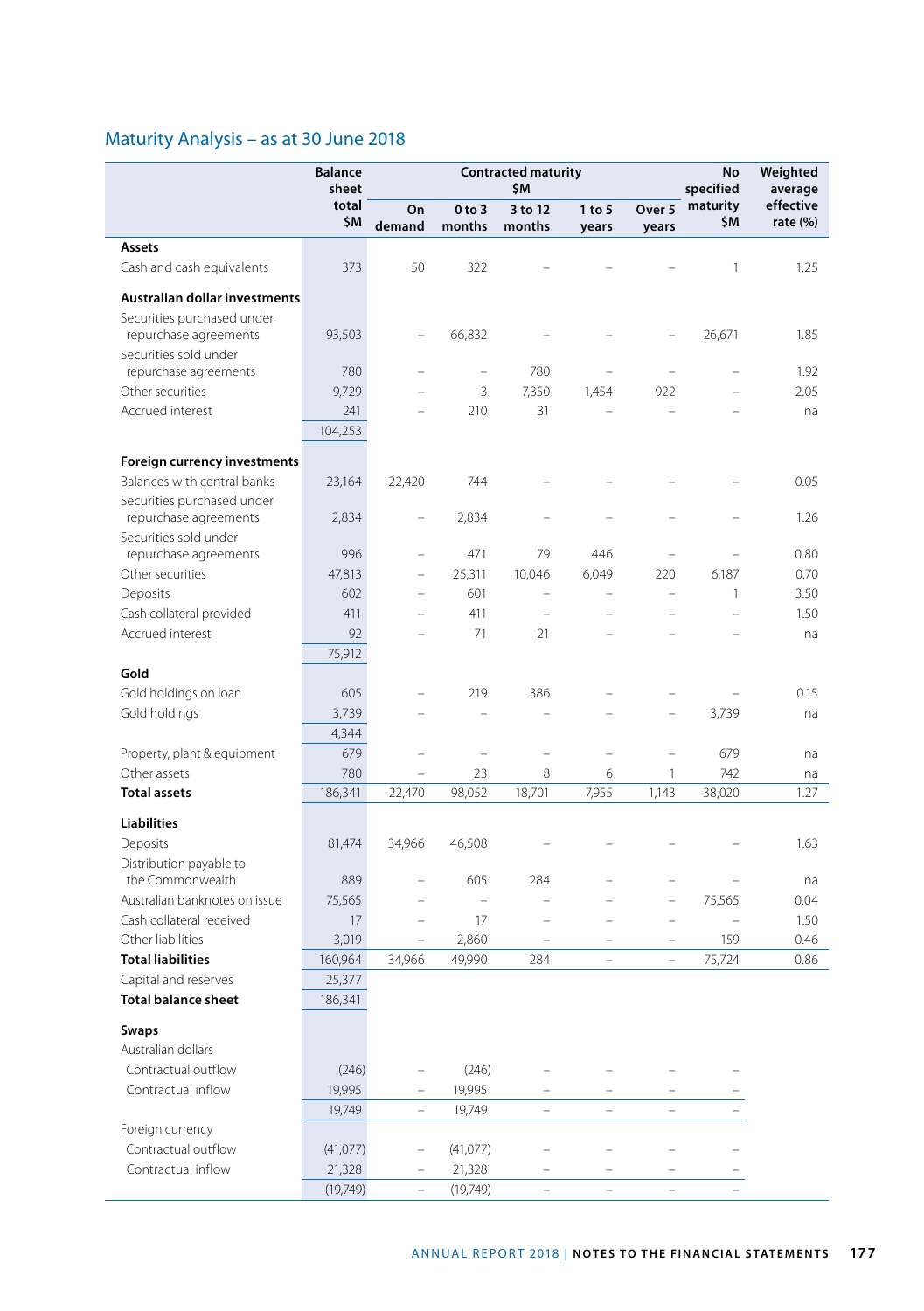# Maturity Analysis – as at 30 June 2017

|                                                     | <b>Balance</b><br>sheet | <b>Contracted maturity</b><br>\$M |                          |                          |                          |                          |                   |                          |  | No<br>specified | Weighted<br>average |
|-----------------------------------------------------|-------------------------|-----------------------------------|--------------------------|--------------------------|--------------------------|--------------------------|-------------------|--------------------------|--|-----------------|---------------------|
|                                                     | total<br>\$M            | On<br>demand                      | 0 to 3<br>months         | 3 to 12<br>months        | 1 to 5<br>years          | Over 5<br>years          | maturity<br>\$M   | effective<br>rate $(\%)$ |  |                 |                     |
| Assets                                              |                         |                                   |                          |                          |                          |                          |                   |                          |  |                 |                     |
| Cash and cash equivalents                           | 221                     | 41                                | 179                      |                          |                          |                          | 1                 | 1.21                     |  |                 |                     |
| Australian dollar investments                       |                         |                                   |                          |                          |                          |                          |                   |                          |  |                 |                     |
| Securities purchased under<br>repurchase agreements | 90,303                  | $\overline{\phantom{0}}$          | 63,198                   | 800                      |                          |                          | 26,305            | 1.65                     |  |                 |                     |
| Securities sold under<br>repurchase agreements      |                         | $\overline{\phantom{0}}$          | ÷,                       | $\overline{a}$           |                          |                          |                   | na                       |  |                 |                     |
| Other Securities                                    | 14,068                  |                                   | 4,579                    | 7,048                    | 1,383                    | 1,058                    |                   | 1.77                     |  |                 |                     |
| Accrued interest                                    | 398                     |                                   | 392                      | 6                        |                          |                          |                   | na                       |  |                 |                     |
|                                                     | 104,769                 |                                   |                          |                          |                          |                          |                   |                          |  |                 |                     |
| Foreign currency investments                        |                         |                                   |                          |                          |                          |                          |                   |                          |  |                 |                     |
| Balance with central banks                          | 20,340                  | 19,624                            | 716                      |                          |                          |                          |                   | 0.04                     |  |                 |                     |
| Securities purchased under                          |                         |                                   |                          |                          |                          |                          |                   |                          |  |                 |                     |
| repurchase agreements                               | 4,134                   | $\overline{\phantom{0}}$          | 4,134                    |                          |                          |                          |                   | 1.06                     |  |                 |                     |
| Securities sold under                               |                         |                                   |                          |                          |                          |                          |                   |                          |  |                 |                     |
| repurchase agreements                               | 1,580                   |                                   | $\qquad \qquad -$        | 842                      | 738                      | $\overline{\phantom{0}}$ |                   | 1.30                     |  |                 |                     |
| Other securities                                    | 57,265                  | $\overline{\phantom{0}}$          | 34,178                   | 11,440                   | 5,806                    | 122                      | 5,719             | 0.40                     |  |                 |                     |
| Deposits                                            | 194                     | $\overline{\phantom{0}}$          | 193                      | $\overline{\phantom{0}}$ |                          | L                        | 1                 | 1.05                     |  |                 |                     |
| Cash collateral provided                            | $\qquad \qquad -$       |                                   | $\qquad \qquad -$        | $\overline{\phantom{a}}$ |                          |                          | L.                | na                       |  |                 |                     |
| Accrued interest                                    | 64                      |                                   | 45                       | 19                       | ۳                        |                          |                   | na                       |  |                 |                     |
|                                                     | 83,577                  |                                   |                          |                          |                          |                          |                   |                          |  |                 |                     |
| Gold                                                |                         |                                   |                          |                          |                          |                          |                   |                          |  |                 |                     |
| Gold holdings on loan                               | 365                     |                                   | 209                      | 156                      |                          |                          |                   | 0.21                     |  |                 |                     |
| Gold holdings                                       | 3,782                   |                                   |                          |                          |                          | ÷                        | 3,782             | na                       |  |                 |                     |
|                                                     | 4,147                   |                                   |                          |                          |                          |                          |                   |                          |  |                 |                     |
| Property, plant & equipment                         | 741                     | $\overline{\phantom{0}}$          | $\qquad \qquad -$        | $\qquad \qquad -$        | ÷,                       | $\overline{\phantom{0}}$ | 741               | na                       |  |                 |                     |
| Other assets                                        | 557                     | $\qquad \qquad -$                 | 25                       | 7                        | 5                        | 2                        | 518               | na                       |  |                 |                     |
| <b>Total assets</b>                                 | 194,012                 | 19,665                            | 107,848                  | 20,318                   | 7,932                    | 1,182                    | 37,067            | 1.05                     |  |                 |                     |
| <b>Liabilities</b>                                  |                         |                                   |                          |                          |                          |                          |                   |                          |  |                 |                     |
| Deposits                                            | 92,669                  | 33,682                            | 58,987                   |                          |                          |                          |                   | 1.56                     |  |                 |                     |
| Distribution payable to                             |                         |                                   |                          |                          |                          |                          |                   |                          |  |                 |                     |
| the Commonwealth                                    | 1,286                   | $\overline{\phantom{0}}$          | 1,066                    | 220                      |                          | -                        |                   | na                       |  |                 |                     |
| Australian banknotes on issue                       | 73,623                  |                                   | $\overline{\phantom{m}}$ | $\overline{\phantom{0}}$ |                          | L.                       | 73,623            | 0.05                     |  |                 |                     |
| Cash collateral received                            | 1,108                   | $\overline{\phantom{0}}$          | 1,108                    | $\overline{\phantom{0}}$ |                          | $\overline{\phantom{0}}$ | $\qquad \qquad -$ | 1.50                     |  |                 |                     |
| Other liabilities                                   | 3,563                   | $\overline{\phantom{0}}$          | 3,354                    | $\qquad \qquad -$        | $\qquad \qquad -$        | $\qquad \qquad -$        | 209               | 0.42                     |  |                 |                     |
| <b>Total liabilities</b>                            | 172,249                 | 33,682                            | 64,515                   | 220                      | $\overline{\phantom{0}}$ | $\overline{\phantom{0}}$ | 73,832            | 0.88                     |  |                 |                     |
| Capital and reserves                                | 21,763                  |                                   |                          |                          |                          |                          |                   |                          |  |                 |                     |
| <b>Total balance sheet</b>                          | 194,012                 |                                   |                          |                          |                          |                          |                   |                          |  |                 |                     |
| <b>Swaps</b>                                        |                         |                                   |                          |                          |                          |                          |                   |                          |  |                 |                     |
| Australian dollars                                  |                         |                                   |                          |                          |                          |                          |                   |                          |  |                 |                     |
| Contractual outflow                                 | (170)                   | $\overline{\phantom{0}}$          | (170)                    | ÷,                       |                          |                          |                   |                          |  |                 |                     |
| Contractual inflow                                  | 28,815                  | $\qquad \qquad -$                 | 28,815                   |                          |                          |                          |                   |                          |  |                 |                     |
|                                                     | 28,645                  | $\equiv$                          | 28,645                   | ÷                        | $\equiv$                 | L.                       |                   |                          |  |                 |                     |
| Foreign currency                                    |                         |                                   |                          |                          |                          |                          |                   |                          |  |                 |                     |
| Contractual outflow                                 | (52, 745)               | $\overline{\phantom{0}}$          | (52,745)                 | $\overline{\phantom{0}}$ |                          |                          |                   |                          |  |                 |                     |
| Contractual inflow                                  | 24,100                  |                                   | 24,100                   |                          |                          |                          |                   |                          |  |                 |                     |
|                                                     | (28, 645)               | $\overline{a}$                    | (28, 645)                |                          |                          |                          |                   |                          |  |                 |                     |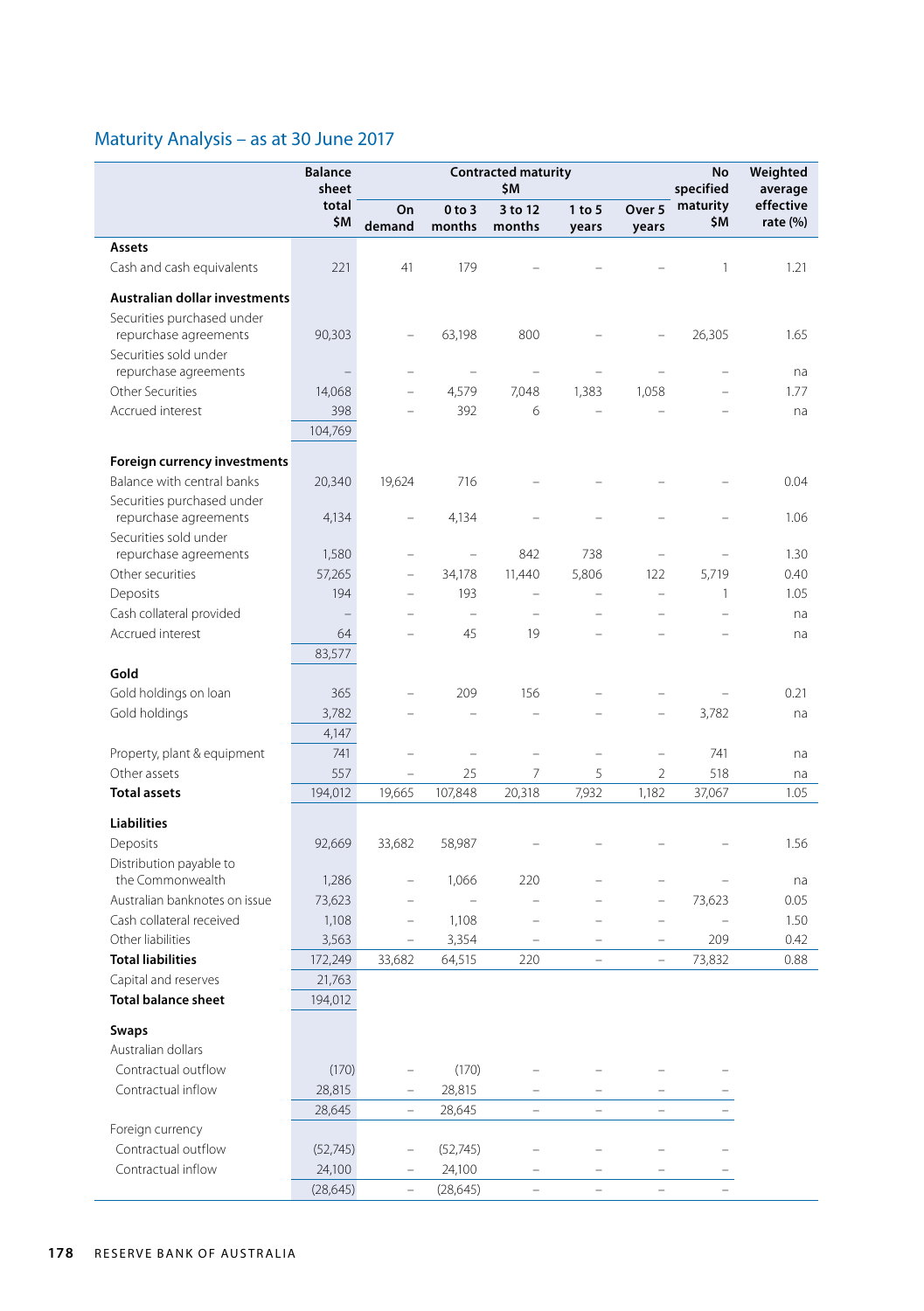### **Credit risk**

Credit risk is the potential for financial loss arising from an issuer or counterparty defaulting on its obligations to repay principal, make interest payments due on an asset, or settle a transaction. The RBA's credit exposure is managed within a framework designed to contain risk to a level consistent with its very low appetite for such risk. In particular, credit risk is controlled by holding securities issued by a limited number of highly rated governments, government-guaranteed agencies and supranational organisations and holding high-quality collateral against reverse repurchase agreements.

The RBA's maximum exposure to credit risk for each class of recognised financial assets, other than derivatives, is the carrying amount of those assets as indicated in the balance sheet.

The RBA's maximum credit risk exposure to derivative financial instruments is:

*1. Foreign exchange swaps* – As at 30 June 2018, the RBA was under contract to purchase \$21.3 billion of foreign currency (\$24.1 billion at 30 June 2017) and sell \$41.1 billion of foreign currency (\$52.7 billion at 30 June 2017). As of that date there was a net unrealised gain of \$0.1 billion on these swap positions included in net profit (\$1.5 billion unrealised gain at 30 June 2017).

The RBA has a credit exposure from foreign exchange swaps because of the risk that a counterparty might fail to deliver the second leg of a swap, a sum that would then have to be replaced in the market, potentially at a loss. To manage credit risk on swaps, the RBA exchanges collateral with counterparties under terms specified in credit support annexes (CSAs), which cover the potential cost of replacing the swap position in the market if a counterparty fails to deliver. The RBA's CSAs specify that only Australian dollar cash is eligible as collateral. Under CSAs, either party to the agreement may be obliged to deliver collateral with interest paid or received on a monthly basis. At 30 June 2018, the RBA provided \$0.4 billion of collateral (\$1.1 billion of collateral was held at 30 June 2017).

*2. Interest rate futures* – As at 30 June 2018, the amount of credit risk on margin accounts associated with interest rate futures contracts held by the RBA was approximately \$0.9 million (\$0.8 million at 30 June 2017). As at 30 June 2018, there was an unrealised loss of \$0.5 million brought to account on those contracts (\$0.3 million unrealised gain at 30 June 2017).

The RBA held no past due or impaired assets at 30 June 2018 or 30 June 2017.

### *Collateral held under reverse repurchase agreements*

Cash invested under reverse repurchase agreements in overseas markets is secured against government securities or securities issued by US agencies; the RBA takes and maintains collateral to the value of 102 per cent of the cash invested. Cash invested under Australian dollar reverse repurchase agreements is secured by securities issued by Australian governments, supranational organisations, banks and various corporate and asset-backed securities. The RBA holds collateral equivalent to the amount invested plus a margin according to the risk profile of the collateral held. If the current value of collateral falls by more than a predetermined amount, the counterparty is required to provide additional collateral to restore this margin; the thresholds are specified in the legal agreements which govern these transactions. The management of collateral and cash associated with tri-party repurchase agreements is conducted through a third party, in this case the Australian Securities Exchange. The terms and requirements of tri-party repurchase agreements are broadly consistent with bilateral agreements and the RBA manages the risk in a similar way. The RBA does not sell or re-pledge securities held as collateral under reverse repurchase agreements.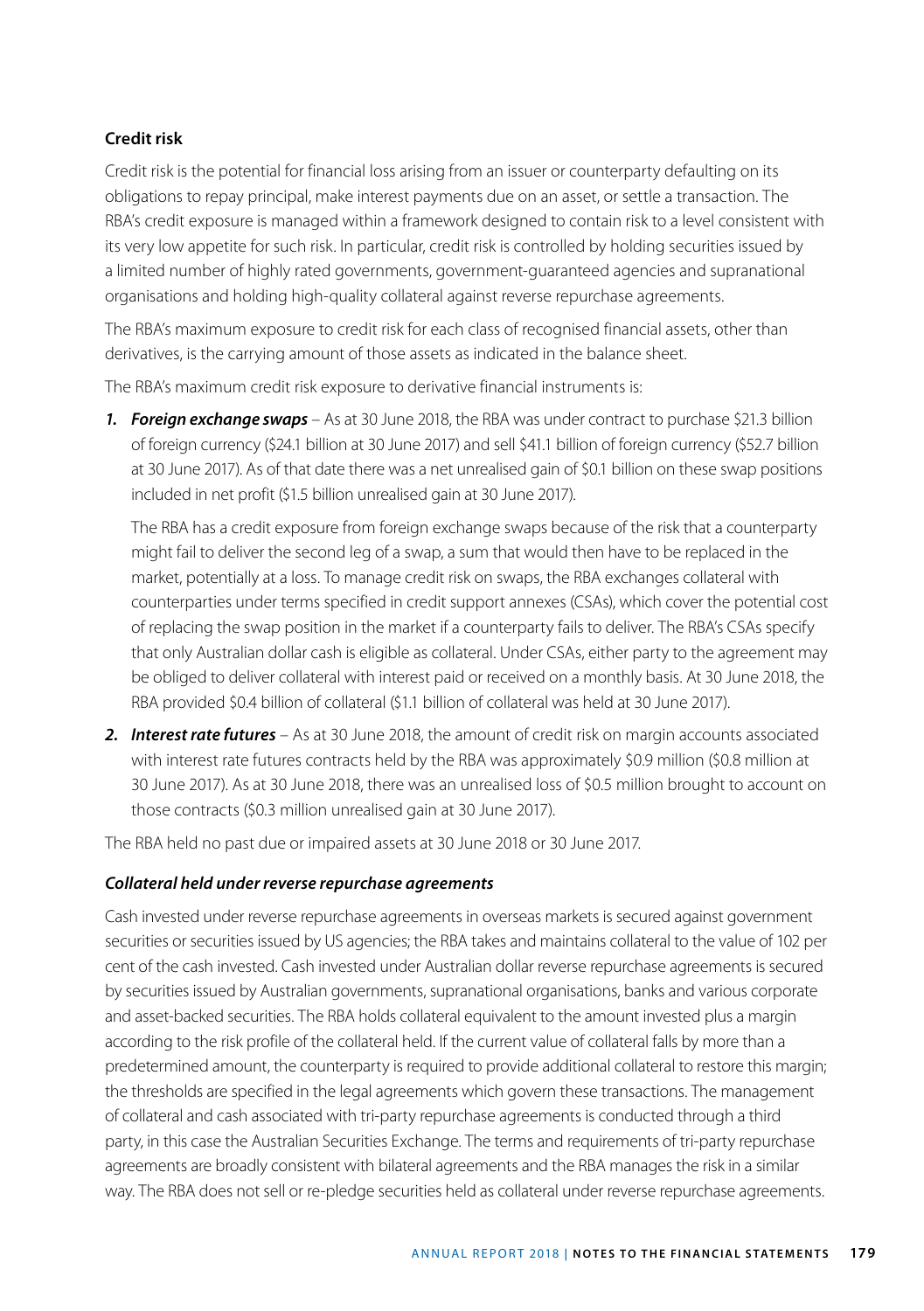### *Collateral provided under repurchase agreements*

At 30 June 2018, the carrying amount of securities sold and contracted for purchase under repurchase agreements was \$1,789 million (\$1,580 million at 30 June 2017). Terms and conditions of repurchase agreements are consistent with those for reverse repurchase agreements disclosed above.

### *Concentration of credit risk*

As noted, the RBA operates to minimise its credit risk exposure through comprehensive risk management policy guidelines. The following table indicates the concentration of credit risk in the RBA's investment portfolio.

|                                              | <b>Risk rating of</b>          | <b>Risk rating of</b>         | Per cent of investments |       |  |
|----------------------------------------------|--------------------------------|-------------------------------|-------------------------|-------|--|
|                                              | security/issuer <sup>(a)</sup> | counterparties <sup>(a)</sup> | 2018                    | 2017  |  |
| Australian dollar investments                |                                |                               |                         |       |  |
| Holdings of Australian Government Securities | Aaa                            | na                            | 3.7                     | 6.1   |  |
| Holdings of semi-government securities       | Aaa                            | na                            | 0.5                     | 0.5   |  |
|                                              | Aa                             | na                            | 1.1                     | 0.8   |  |
| Securities sold under repurchase agreements  | Aaa                            | Aa                            | 0.4                     |       |  |
| Securities purchased under reverse           | Aaa                            | Aa                            | 30.2                    | 27.4  |  |
| repurchase agreements                        | Aaa                            | A                             | 10.9                    | 10.1  |  |
|                                              | Aaa                            | Baa                           | 0.8                     | 0.2   |  |
|                                              | Aaa                            | Other <sup>(b)</sup>          | 1.9                     | 1.3   |  |
|                                              | Aa                             | Aa                            | 2.4                     | 2.8   |  |
|                                              | Aa                             | Α                             | 1.8                     | 1.7   |  |
|                                              | Aa                             | Baa                           | 0.3                     | 0.2   |  |
|                                              | Aa                             | Other <sup>(b)</sup>          | 0.1                     | 0.1   |  |
|                                              | Α                              | Aa                            | 0.8                     | 1.7   |  |
|                                              | Α                              | A                             | 0.8                     | 1.0   |  |
|                                              | A                              | Baa                           | 0.2                     |       |  |
|                                              | Baa                            | A                             | 0.1                     | 0.1   |  |
| <b>Foreign investments</b>                   |                                |                               |                         |       |  |
| Holdings of securities                       | Aaa                            | na                            | 9.7                     | 9.3   |  |
|                                              | Aa                             | na                            | 3.3                     | 1.6   |  |
|                                              | A                              | na                            | 12.4                    | 17.7  |  |
| Securities sold under repurchase agreements  | Aaa                            | A                             |                         | 0.8   |  |
|                                              | Aaa                            | Baa                           | 0.2                     |       |  |
|                                              | Aa                             | Aa                            | 0.3                     |       |  |
| Securities purchased under reverse           | Aaa                            | Aa                            | 0.4                     | 0.3   |  |
| repurchase agreements                        | Aaa                            | A                             | 0.5                     | 1.4   |  |
|                                              | Aaa                            | Baa                           | 0.3                     |       |  |
|                                              | Aa                             | Aa                            | 0.3                     |       |  |
|                                              | A                              | A                             |                         | 0.4   |  |
| Deposits                                     | na                             | Aaa                           | 0.7                     | 0.5   |  |
|                                              | na                             | Aa                            | 3.4                     | 0.6   |  |
|                                              | na                             | Α                             | 8.6                     | 9.5   |  |
| Other                                        | Aaa                            | A                             | 0.1                     |       |  |
|                                              | Aaa                            | Other <sup>(b)</sup>          | $\qquad \qquad -$       | 0.1   |  |
|                                              | Aa                             | A                             | 0.1                     |       |  |
|                                              | na                             | Aa                            | 0.3                     | 0.5   |  |
|                                              | na                             | A                             | 0.1                     | 0.3   |  |
| <b>Other assets</b>                          |                                |                               | 3.3                     | 3.0   |  |
|                                              |                                |                               | 100.0                   | 100.0 |  |

(a) Average of the credit ratings of the three major rating agencies, where available

(b) This category includes counterparties which are not rated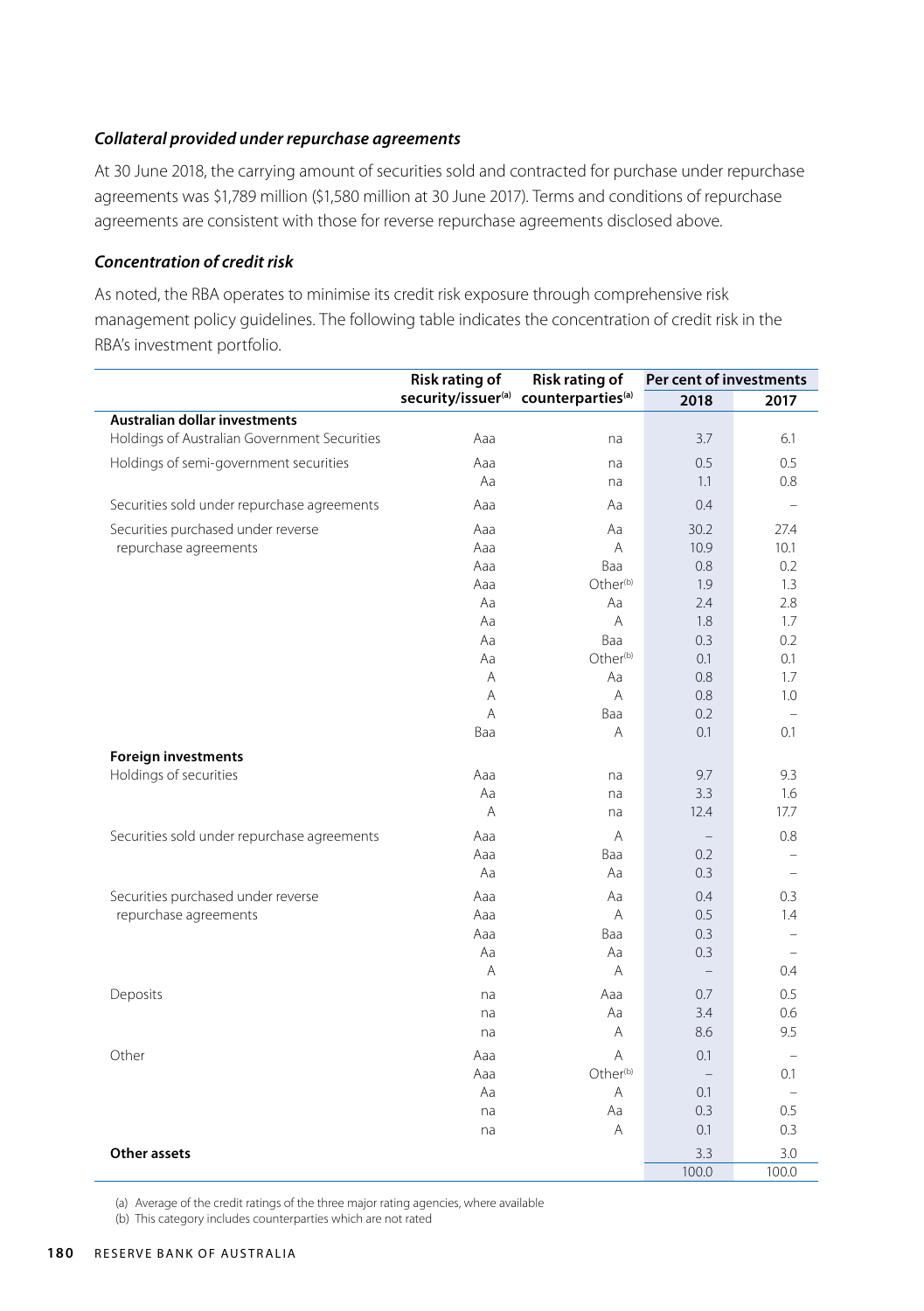### Note 16 – Fair Value

Fair value is the price that would be received to sell an asset or paid to transfer a liability in an orderly transaction between market participants at measurement date. This is the quoted market price if one is available. The RBA's financial assets measured at fair value include its holdings of Australian dollar securities, foreign government securities, interest rate futures, foreign currency swap contracts and its shareholding in the BIS. Non-financial assets carried on the balance sheet at fair value include the RBA's property and gold holdings. Other than derivatives, there are no financial liabilities measured at fair value.

AASB 13 requires financial and non-financial assets and liabilities measured at fair value to be disclosed according to their position in the fair value hierarchy. This hierarchy has three levels: valuation for Level 1 assets is based on quoted prices in active markets for identical assets; for Level 2 assets, valuation is based on quoted prices or other observable market data not included in Level 1; Level 3 assets include inputs to valuation other than observable market data.

|                                          |                | <b>Fair Value</b>         | <b>Amortised</b>  | <b>Total</b> |         |
|------------------------------------------|----------------|---------------------------|-------------------|--------------|---------|
|                                          | Level 1<br>\$M | Level <sub>2</sub><br>\$M | Level 3<br>\$M    | Cost<br>\$M  | \$M     |
| As at 30 June 2018                       |                |                           |                   |              |         |
| Financial assets                         |                |                           |                   |              |         |
| At fair value through profit or loss     |                |                           |                   |              |         |
| Australian dollar securities             | 10,572         | 53                        |                   | na           | 10,625  |
| Foreign government securities            | 44,038         | 4.168                     |                   | na           | 48,206  |
| Foreign currency swaps                   | 34             | 275                       |                   | na           | 309     |
| Available for sale                       |                |                           |                   |              |         |
| Shares in other institutions             |                |                           | 444               | na           | 444     |
| Loans and receivables                    | na             | na                        | na                | 121,428      | 121,428 |
|                                          | 54,644         | 4,496                     | 444               | 121,428      | 181,012 |
| Non-financial assets                     |                |                           |                   |              |         |
| Land and buildings                       |                |                           | 506               | na           | 506     |
| Gold holdings                            | 4.344          |                           |                   | na           | 4,344   |
| Other                                    |                | $\overline{\phantom{0}}$  | 108               | 371          | 479     |
|                                          | 4,344          |                           | 614               | 371          | 5,329   |
| <b>Total assets</b>                      | 58,988         | 4,496                     | 1,058             | 121,799      | 186,341 |
| <b>Financial liabilities</b>             |                |                           |                   |              |         |
| At fair value through profit or loss     |                |                           |                   |              |         |
| Foreign currency swaps                   | 6              | 196                       |                   |              | 202     |
| Not at fair value through profit or loss | na             | na                        | na                | 160,561      | 160,561 |
|                                          | 6              | 196                       | $\equiv$          | 160,561      | 160,763 |
| Non-financial liabilities                | na             | na                        | na                | 201          | 201     |
| <b>Total liabilities</b>                 | 6              | 196                       | $\qquad \qquad -$ | 160,762      | 160,964 |

The table below presents the RBA's assets and liabilities measured and recognised at fair value and their classification within the fair value hierarchy at 30 June 2018.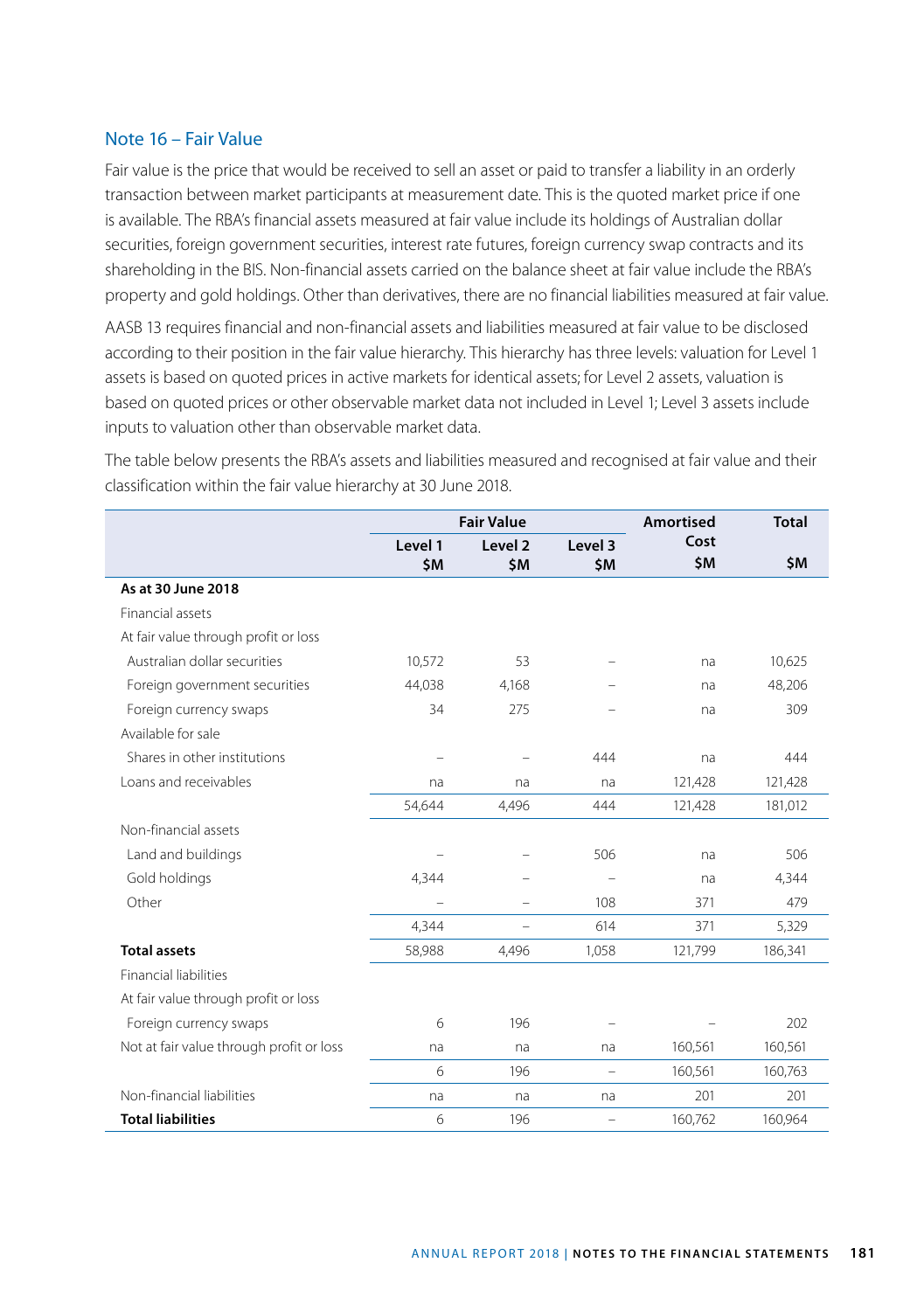|                                          |                          | <b>Fair Value</b>         | <b>Amortised</b>         | <b>Total</b> |         |
|------------------------------------------|--------------------------|---------------------------|--------------------------|--------------|---------|
|                                          | Level 1<br>\$M           | Level <sub>2</sub><br>\$M | Level 3<br>\$M           | Cost<br>\$M  | \$M     |
| As at 30 June 2017                       |                          |                           |                          |              |         |
| Financial assets                         |                          |                           |                          |              |         |
| At fair value through profit or loss     |                          |                           |                          |              |         |
| Australian dollar securities             | 14,276                   | 75                        |                          | na           | 14,351  |
| Foreign government securities            | 52,552                   | 4,661                     |                          | na           | 57,213  |
| Foreign currency swaps                   | 111                      | 1,395                     |                          | na           | 1,506   |
| Available for sale                       |                          |                           |                          |              |         |
| Shares in other institutions             |                          |                           | 416                      | na           | 416     |
| Loans and receivables                    | na                       | na                        | na                       | 115,530      | 115,530 |
|                                          | 66,939                   | 6,131                     | 416                      | 115,530      | 189,016 |
| Non-financial assets                     |                          |                           |                          |              |         |
| Land and buildings                       |                          |                           | 551                      | na           | 551     |
| Gold holdings                            | 4,146                    |                           |                          | na           | 4,146   |
| Other                                    | $\equiv$                 |                           |                          | 299          | 299     |
|                                          | 4,146                    |                           | 551                      | 299          | 4,996   |
| <b>Total assets</b>                      | 71,085                   | 6,131                     | 967                      | 115,829      | 194,012 |
| <b>Financial liabilities</b>             |                          |                           |                          |              |         |
| At fair value through profit or loss     |                          |                           |                          |              |         |
| Foreign currency swaps                   |                          | 42                        |                          | na           | 42      |
| Not at fair value through profit or loss | na                       | na                        | na                       | 171,946      | 171,946 |
|                                          | $\overline{\phantom{0}}$ | 42                        | -                        | 171,946      | 171,988 |
| Non-financial liabilities                | na                       | na                        | na                       | 261          | 261     |
| <b>Total liabilities</b>                 | $\overline{\phantom{0}}$ | 42                        | $\overline{\phantom{0}}$ | 172,207      | 172,249 |

The RBA's Level 2 financial instruments include Australian dollar-denominated discount securities and some foreign currency swaps priced with reference to an active market yield or rate, but which have been interpolated to reflect maturity dates. Prices for some Australian dollar and foreign currency-denominated securities are derived from markets that are not considered active.

Level 3 assets include the RBA's shareholding in the BIS and its property. The shareholding in the BIS is valued using the net asset value, as published in annual financial statements of the BIS, less a discount of 30 per cent. The discount applied is based on a Hague Arbitral Tribunal decision on compensation paid to former private shareholders, and subsequent transactions involving the re-allocation of BIS shares. Fair values of the RBA's property incorporate factors such as net market income and capitalisation rates, for property valued using an income capitalisation or a discounted cash flow approach, and depreciation rates for property valued using a depreciable replacement cost methodology.

There were no transfers between levels within the fair value hierarchy during the financial year. Movements in the fair value of the RBA's property during the financial year are detailed in Note 8; the increase in value of the RBA's shareholding in the BIS solely reflects a valuation gain recognised in Other Comprehensive Income.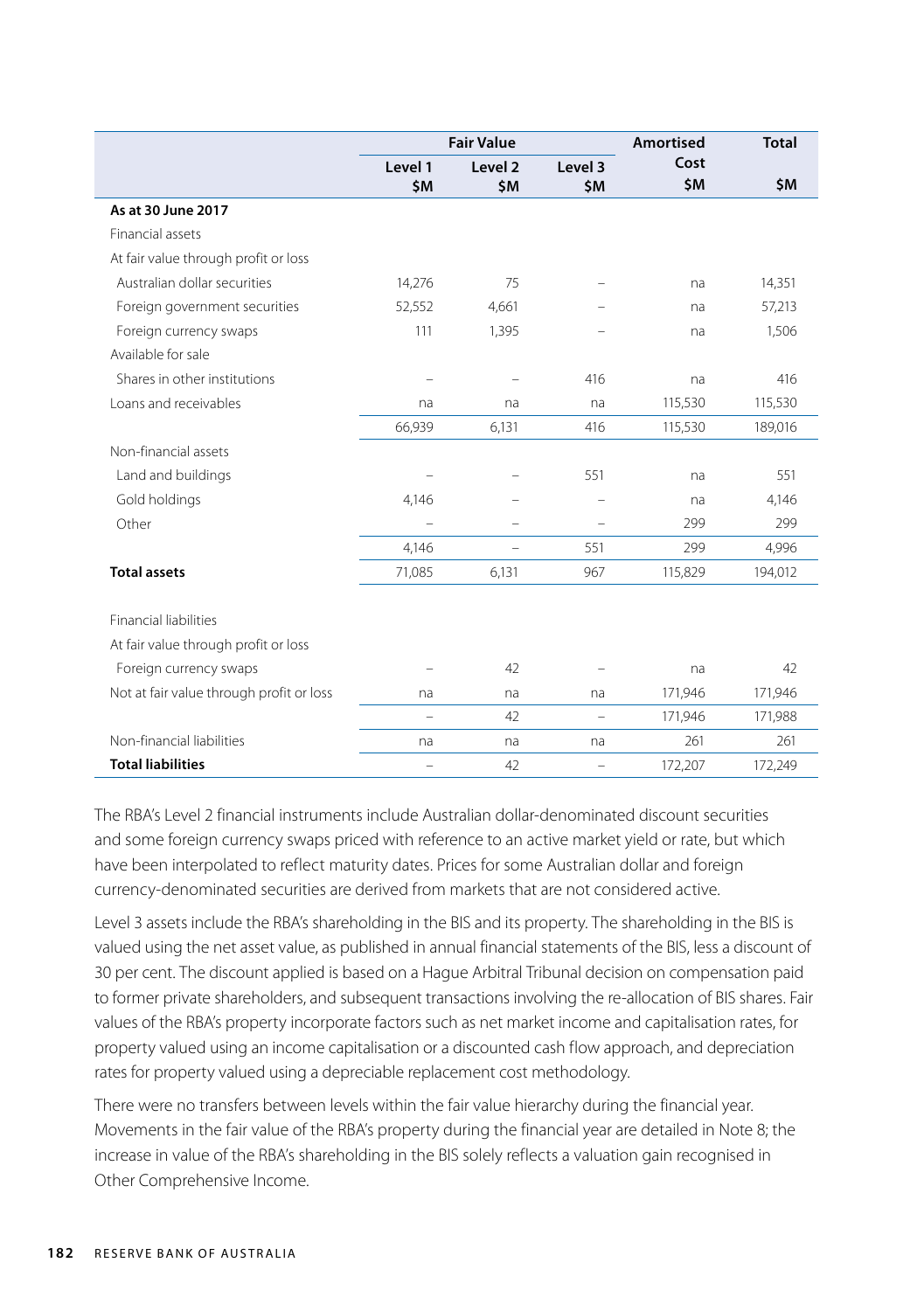## Note 17 – Subsequent Events

There are no events subsequent to 30 June 2018 to be disclosed.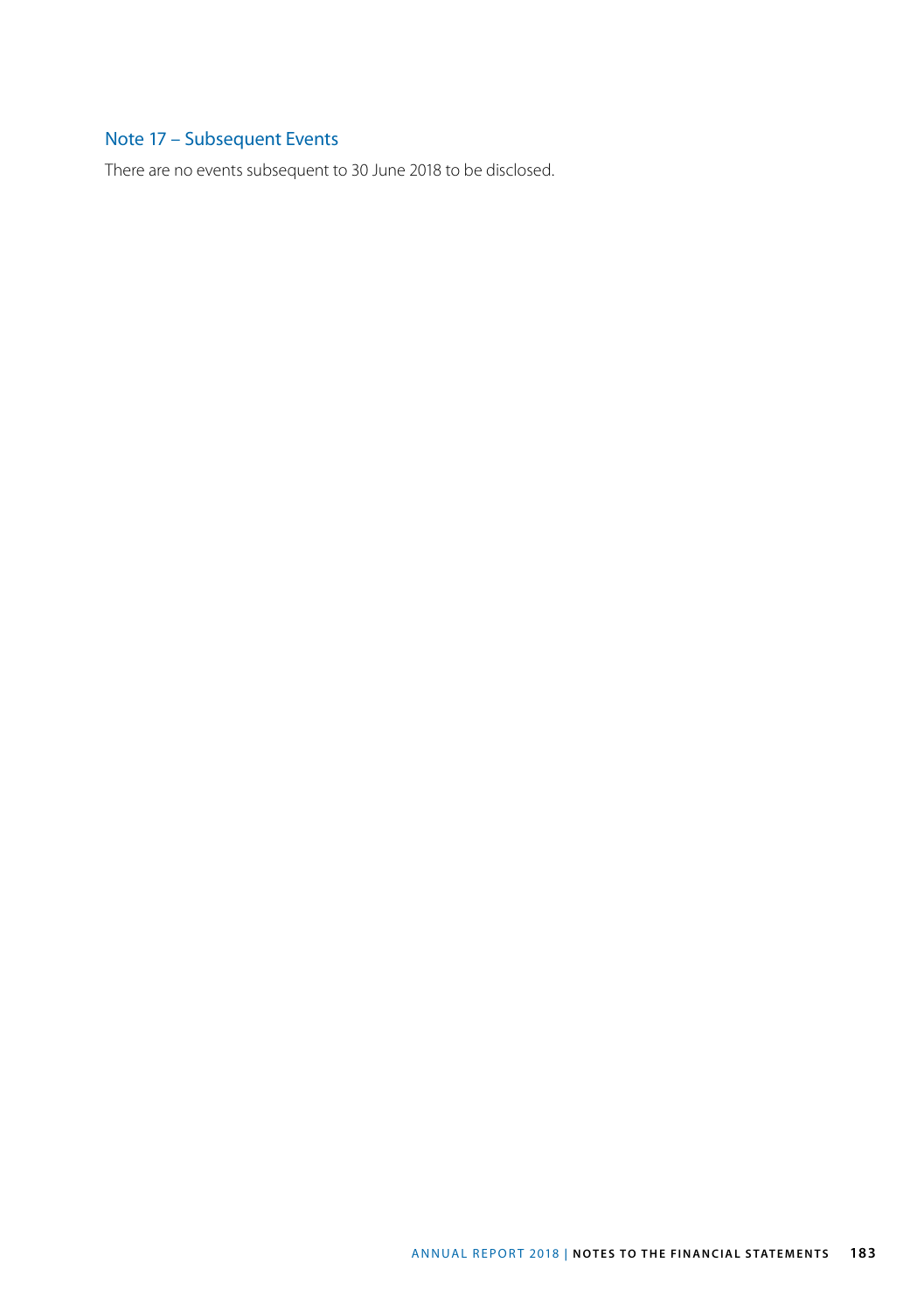

Auditor-General for Australia



#### **INDEPENDENT AUDITOR'S REPORT**

#### **To the Treasurer**

#### **Opinion**

In my opinion, the financial statements of the Reserve Bank of Australia and its Controlled Entity (together the consolidated entity) for the year ended 30 June 2018:

- (a) comply with Australian Accounting Standards and the *Public Governance, Performance and Accountability (Financial Reporting) Rule 2015*; and
- (b) present fairly the financial position of the consolidated entity as at 30 June 2018 and its financial performance and cash flows for the year then ended.

The financial statements of the consolidated entity, which I have audited, comprise the following statements as at 30 June 2018 and for the year then ended:

- Statement of Assurance;
- Statement of Financial Position
- Statement of Comprehensive Income:
- Statement of Distribution;
- Statement of Changes in Capital and Reserves;
- Cash Flow Statement; and
- Notes to and forming part of the financial statements, including Accounting Policies and other explanatory information.

#### **Basis for Opinion**

I conducted my audit in accordance with the Australian National Audit Office Auditing Standards, which incorporate the Australian Auditing Standards. My responsibilities under those standards are further described in the *Auditor's Responsibilities for the Audit of the Financial Statements* section of my report. I am independent of the consolidated entity in accordance with the relevant ethical requirements for financial statement audits conducted by me and his delegates. These include the relevant independence requirements of the Accounting Professional and Ethical Standards Board's APES 110 *Code of Ethics for Professional Accountants* (the Code) to the extent that they are not in conflict with the *Auditor-General Act 1997*. I have also fulfilled my other responsibilities in accordance with the Code. I believe that the audit evidence I have obtained is sufficient and appropriate to provide a basis for my opinion.

#### **Key Audit Matters**

Key audit matters are those matters that, in my professional judgement, were of most significance in my audit of the financial statements of the current period. These matters were addressed in the context of my audit of the financial statements as a whole, and in forming my opinion thereon, and I do not provide a separate opinion on these matters.

> GPO Box 707 CANBERRA ACT 2601 19 National Circuit BARTON ACT Phone (02) 6203 7300 Fax (02) 6203 7777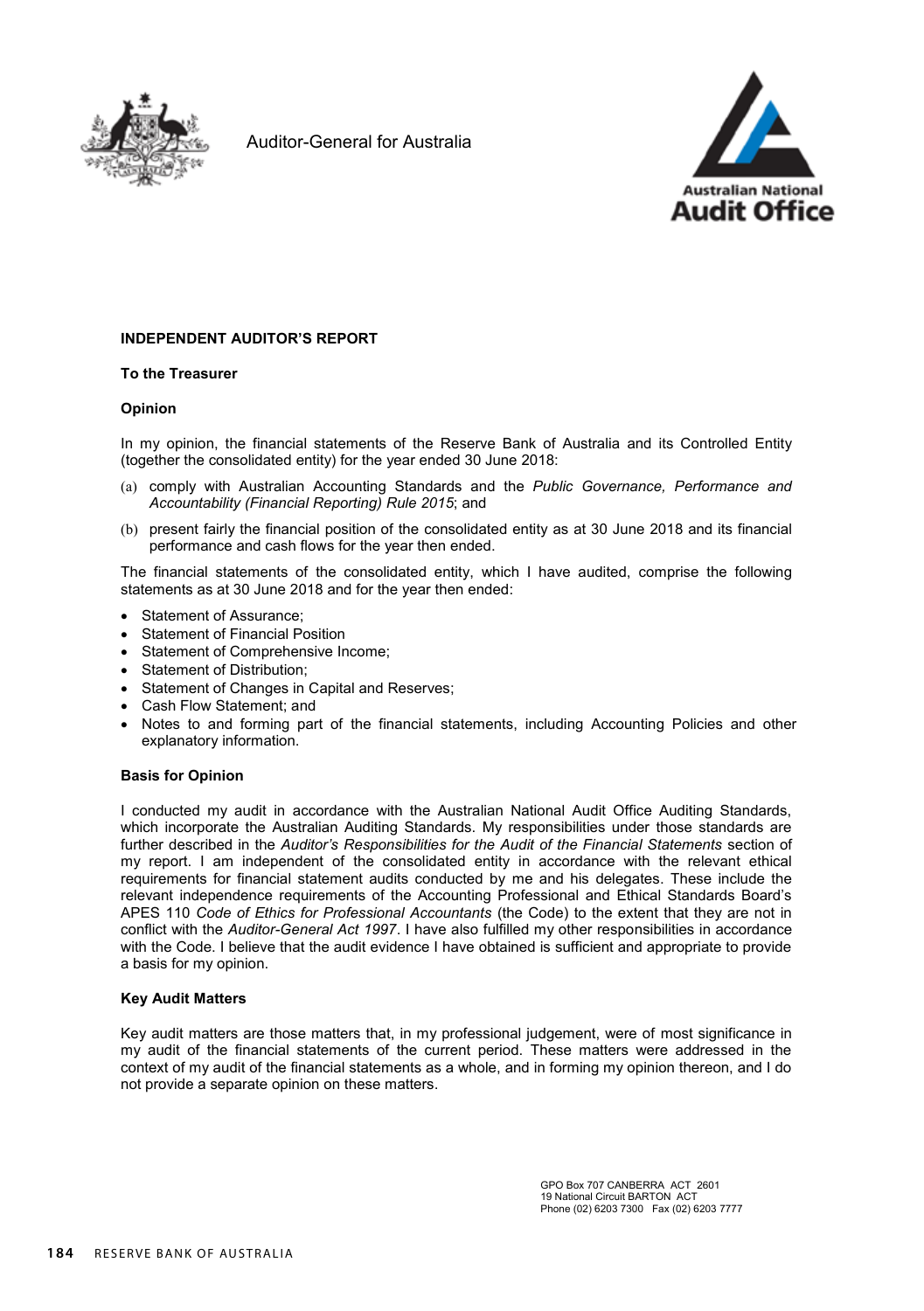#### **Key audit matter**

#### **Accuracy of the liability for the Australian Banknotes**

#### *Refer to note 1 'Accounting Policies'*

The balance of Australian banknotes on issue represents the value of all banknotes on issue and the liability (\$75,565m as at 30 June 2018) is measured at the face value of all Australian banknotes issued less any banknotes withdrawn from circulation.

Australian banknotes on issue relates directly to one of the Reserve Bank of Australia's key roles, the issuance of currency, as defined in the *Reserve Bank Act 1959* and is a key audit matter for me due to:

- high interest to the users of the financial statements;
- the balance is significant relative to the Reserve Bank of Australia's Statement of Financial Position; and
- the accuracy of the liability for Australian banknotes on issue is dependent on the • assumption that all Australian banknotes on issue retain their legal tender status. The audit of this assumption requires significant auditor judgement.

#### **How the audit addressed the matter**

To audit the Australian banknotes on issue, I performed the following audit procedures:

- Tested key controls relevant to the accurate recording of the issuance and return of bank notes, including general IT controls over the Note Control System.
- Agreed to the liability for Australian banknotes on issue recorded per the financial statements against the balance recorded per the Note Control System as at 30 June 2018.
- Assessed the movement in Australian banknotes on issue against known comparative trends. Demand for banknotes is driven, in part by underlying economic activity. I therefore compared movements in Notes on Issue against underlying economic activity, in particular household final consumption expenditure (HFCE). HFCE is produced by the Australian Bureau of<br>Statistics and measures household measures expenditure.
- Performed a comparison of current year movements against prior year patterns, and investigated significant variances. I also performed a trend analysis on Australian banknotes on issue against prior periods focussing on the number of notes issued by denomination and investigated significant inconsistencies.

#### **Key audit matter**

#### **Valuation of Australian dollar and foreign currency investments**

*Refer to note 1 'Accounting Policies' and note 15 'Financial Instruments and Risk'*

Valuation of Australian dollar and foreign currency investments was a key audit matter due to their significant size relative to the Reserve Bank of Australia's statement of financial position (\$180,165m as at 30 June 2018) and the complexity inherent in auditing a wide range of investments which use different valuation methodologies.

The portfolio of investments primarily comprises Australian dollar securities, foreign currency securities, repurchase agreements, deposits with other central banks, and foreign currency swap contracts. All investments are measured at fair value except for repurchase agreements and deposits which are measured at amortised cost.

#### **How the audit addressed the matter**

- Tested key relevant controls to the accurate recording of the purchase and sale of investments, including general IT controls on the Reserve Bank of Australia's investment trading system.
- Tested key controls relevant to the ongoing monitoring of the collateralisation of repurchase agreements.
- Tested year end valuations of Australian dollar and foreign currency securities using the following procedures to address the different valuation methodologies:
	- Checked all year end valuations of Australian dollar and foreign currency securities against independent pricing sources.
	- Tested the year-end valuations of all foreign currency swaps using independent publicly available information.
	- Checked whether all repurchase agreements were appropriately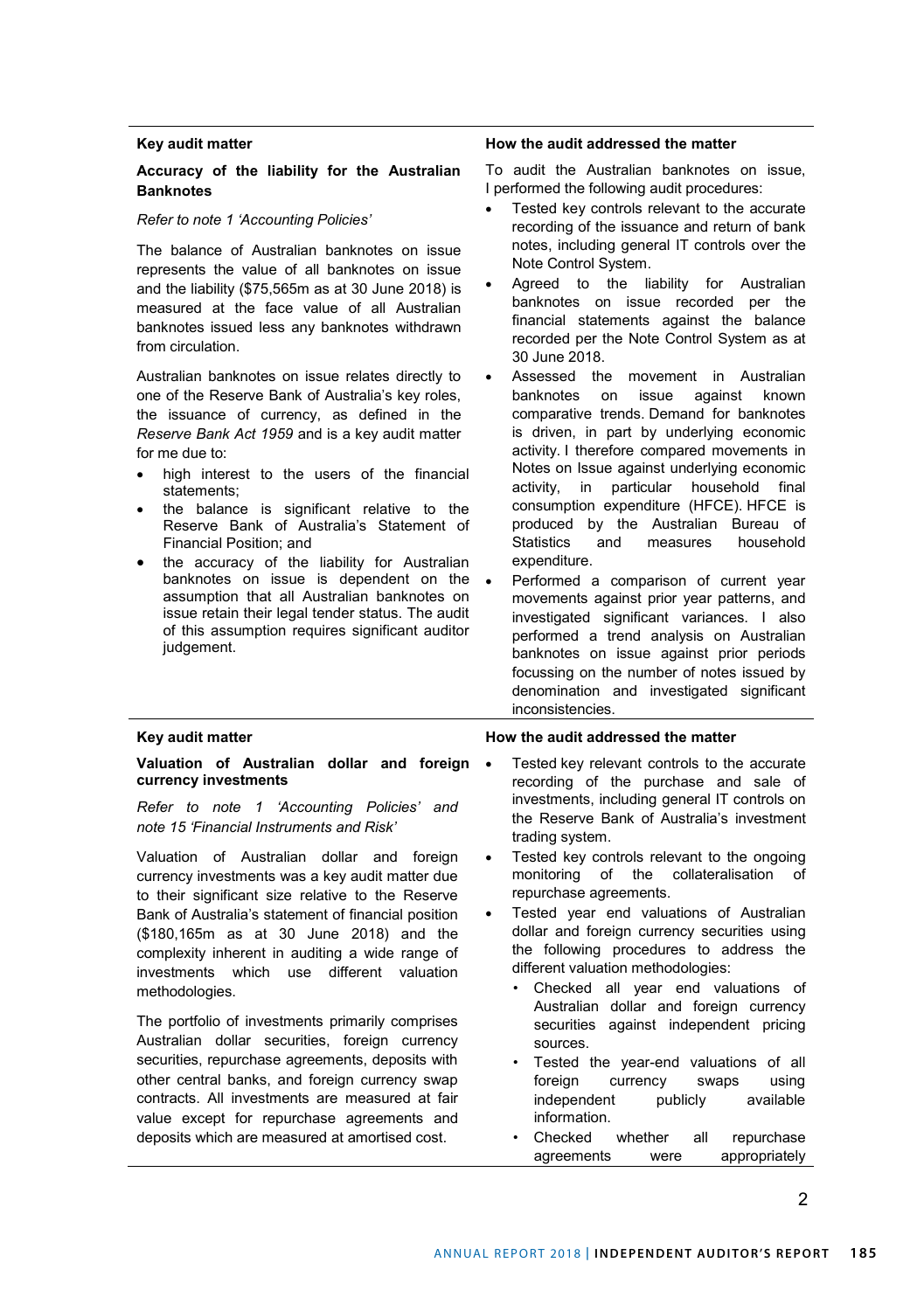|   | collateralised in line with the Reserve<br>Bank of Australia's policy. As part of this,<br>for a sample of securities held as<br>collateral I agreed valuations to<br>independent pricing sources. |
|---|----------------------------------------------------------------------------------------------------------------------------------------------------------------------------------------------------|
| ٠ | Requested and obtained independent<br>confirmation from other central banks<br>regarding the value of deposits held with<br>them.                                                                  |

#### **Other Information**

The Accountable Authority is responsible for the other information. The other information obtained at the date of this auditor's report is the Earnings, Distribution and Capital Chapter and the Voluntary Remuneration Disclosures for the year ended 30 June 2018 but does not include the financial statements and my auditor's report thereon.

My opinion on the financial statements does not cover the other information and accordingly I do not express any form of assurance conclusion thereon.

In connection with my audit of the financial statements, my responsibility is to read the other information identified above and, in doing so, consider whether the other information is materially inconsistent with the financial statements or my knowledge obtained in the audit, or otherwise appears to be materially misstated.

If, based on the work I have performed, I conclude that there is a material misstatement of this other information, I am required to report that fact. I have nothing to report in this regard.

#### **Accountable Authority's Responsibility for the Financial Statements**

As the Accountable Authority of the Reserve Bank of Australia the Governor is responsible under the *Public Governance, Performance and Accountability Act 2013* for the preparation and fair presentation of annual financial statements that comply with Australian Accounting Standards and the rules made under that Act. The Governor is also responsible for such internal control as the Governor determines is necessary to enable the preparation and fair presentation of financial statements that are free from material misstatement, whether due to fraud or error.

In preparing the financial statements, the Governor is responsible for assessing the consolidated entity's ability to continue as a going concern, taking into account whether the entity's operations will cease as a result of an administrative restructure or for any other reason. The Governor is also responsible for disclosing, as applicable, matters related to going concern and using the going concern basis of accounting unless the assessment indicates that it is not appropriate.

#### **Auditor's Responsibilities for the Audit of the Financial Statements**

My objective is to obtain reasonable assurance about whether the financial statements as a whole are free from material misstatement, whether due to fraud or error, and to issue an auditor's report that includes my opinion. Reasonable assurance is a high level of assurance, but is not a guarantee that an audit conducted in accordance with the Australian National Audit Office Auditing Standards will always detect a material misstatement when it exists. Misstatements can arise from fraud or error and are considered material if, individually or in the aggregate, they could reasonably be expected to influence the economic decisions of users taken on the basis of the financial statements.

As part of an audit in accordance with the Australian National Audit Office Auditing Standards, I exercise professional judgement and maintain professional scepticism throughout the audit. I also:

 identify and assess the risks of material misstatement of the financial statements, whether due to fraud or error, design and perform audit procedures responsive to those risks, and obtain audit evidence that is sufficient and appropriate to provide a basis for my opinion. The risk of not detecting a material misstatement resulting from fraud is higher than for one resulting from error, as fraud may involve collusion, forgery, intentional omissions, misrepresentations, or the override of internal control;